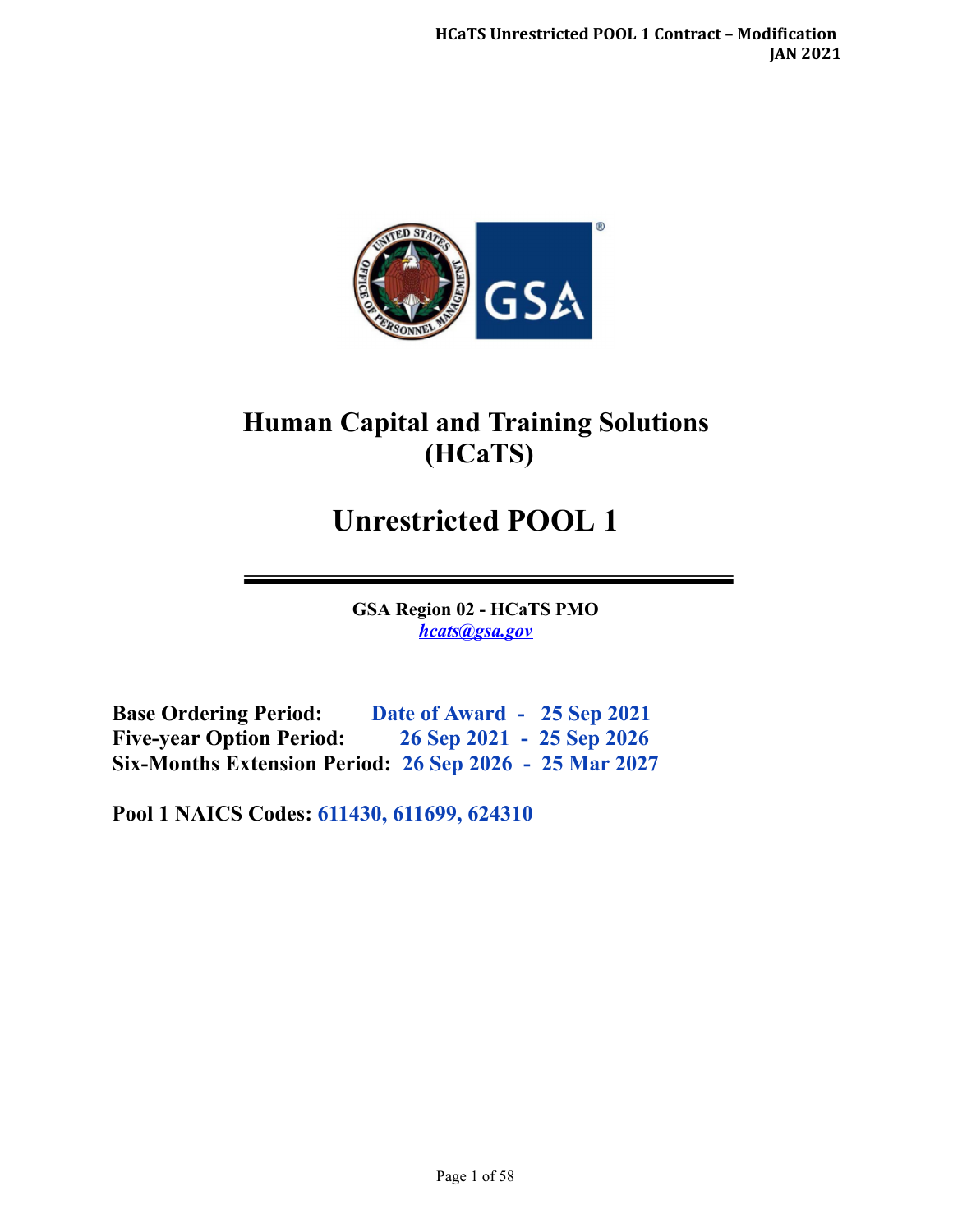## **Table of Content**

| B.1             | <b>BACKGROUND</b>                                                       | 6                |
|-----------------|-------------------------------------------------------------------------|------------------|
| B.1.1           | OFFICE OF PERSONNEL MANAGEMENT (OPM)                                    | 6                |
| <b>B.1.2</b>    | GENERAL SERVICES ADMINISTRATION (GSA)                                   | 6                |
| <b>B.1.3</b>    | MEMORANDUM OF UNDERSTANDING (MOU)                                       | $\tau$           |
| <b>B.1.4</b>    | <b>AUTHORITY</b>                                                        | $\overline{7}$   |
| <b>B.1.5</b>    | <b>ECONOMY ACT</b>                                                      | $\tau$           |
| <b>B.1.6</b>    | <b>CONTRACT TYPE</b>                                                    | $\tau$           |
| <b>B.1.7</b>    | MINIMUM GUARANTEE AND MAXIMUM CEILING                                   | $7\phantom{.0}$  |
| <b>B.1.8</b>    | CONTRACT ACCESS FEE (CAF)                                               | $\,8\,$          |
| B.2             | <b>TASK ORDER PRICING</b>                                               | $\,8\,$          |
| B.2.1           | LABOR CATEGORIES AND STANDARD OCCUPATIONAL CLASSIFICATIONS              | $\,8\,$          |
| <b>B.2.2</b>    | <b>FIXED-PRICE TASK ORDERS</b>                                          | $\boldsymbol{9}$ |
| <b>B.2.3</b>    | COST REIMBURSEMENT TASK ORDERS                                          | $\boldsymbol{9}$ |
| <b>B.2.4</b>    | <b>INCENTIVE TASK ORDERS</b>                                            | $\boldsymbol{9}$ |
| <b>B.2.5</b>    | TIME-AND-MATERIALS (T&M) AND LABOR-HOUR (L-H) TASK ORDERS               | 9                |
| B.2.5.1         | CEILING RATES FOR TIME-AND-MATERIALS (T&M) AND LABOR-HOUR (L-H)         | $\overline{9}$   |
| B.3             | ANCILLARY SUPPORT SERVICES AND OTHER DIRECT COSTS                       | 10               |
| B.3.1           | SPECIALIZED PROFESSIONAL SERVICES LABOR                                 | 11               |
| <b>B.3.2</b>    | LABOR SUBJECT TO THE SERVICE CONTRACT ACT (SCA)                         | 11               |
| <b>B.3.3</b>    | LABOR OUTSIDE THE CONTINENTAL UNITED STATES (OCONUS)                    | 11               |
| <b>B.3.4</b>    | <b>TRAVEL</b>                                                           | 12               |
| <b>B.3.5</b>    | MATERIALS AND EQUIPMENT                                                 | 12               |
| <b>B.3.6</b>    | <b>SUBCONTRACTING</b>                                                   | 12               |
| C.1             | <b>SCOPE</b>                                                            | 12               |
| C.1.1           | KEY SERVICE AREAS (KSA)                                                 | 14               |
| C.2             | <b>AUTHORITIES</b>                                                      | 14               |
| C.3             | SUMMARY OF REQUIREMENTS                                                 | 14               |
| C.3.1           | <b>KEY SERVICE AREAS (KSA)</b>                                          | 15               |
| C.3.1.1         | KSA 1 (CUSTOMIZED TRAINING AND DEVELOPMENT SERVICES)                    | 15               |
| C.3.1.2         | KSA 2 (CUSTOMIZED HUMAN CAPITAL STRATEGY SERVICES)                      | 16               |
| C.3.1.3         | KSA 3 (CUSTOMIZED ORGANIZATIONAL PERFORMANCE IMPROVEMENT)               | 17               |
| C.3.2           | ANCILLARY SUPPORT SERVICES AND OTHER DIRECT COSTS                       | 18               |
| C.3.3           | INFORMATION TECHNOLOGY (IT) AND NON-INFORMATION TECHNOLOGY PRODUCTS AND |                  |
| <b>SERVICES</b> |                                                                         | 19               |
| C.3.4           | TEMPORARY SUPPORT SERVICES                                              | 19               |
| C.3.5           | <b>SERVICES NOT IN SCOPE</b>                                            | 20               |
| D.1             | PACKAGING AND MARKING                                                   | 20               |
| E.1             | <b>INSPECTION AND ACCEPTANCE</b>                                        | 20               |
| F.1             | <b>DELIVERABLES</b>                                                     | 21               |
| F.2             | PERFORMANCE                                                             | 21               |
| F.3             | PLACE OF PERFORMANCE                                                    | 21               |
| F.4             | CONTRACT ORDERING PERIOD                                                | 21               |
| F.4.1           | TASK ORDER PERIOD OF PERFORMANCE                                        | 22               |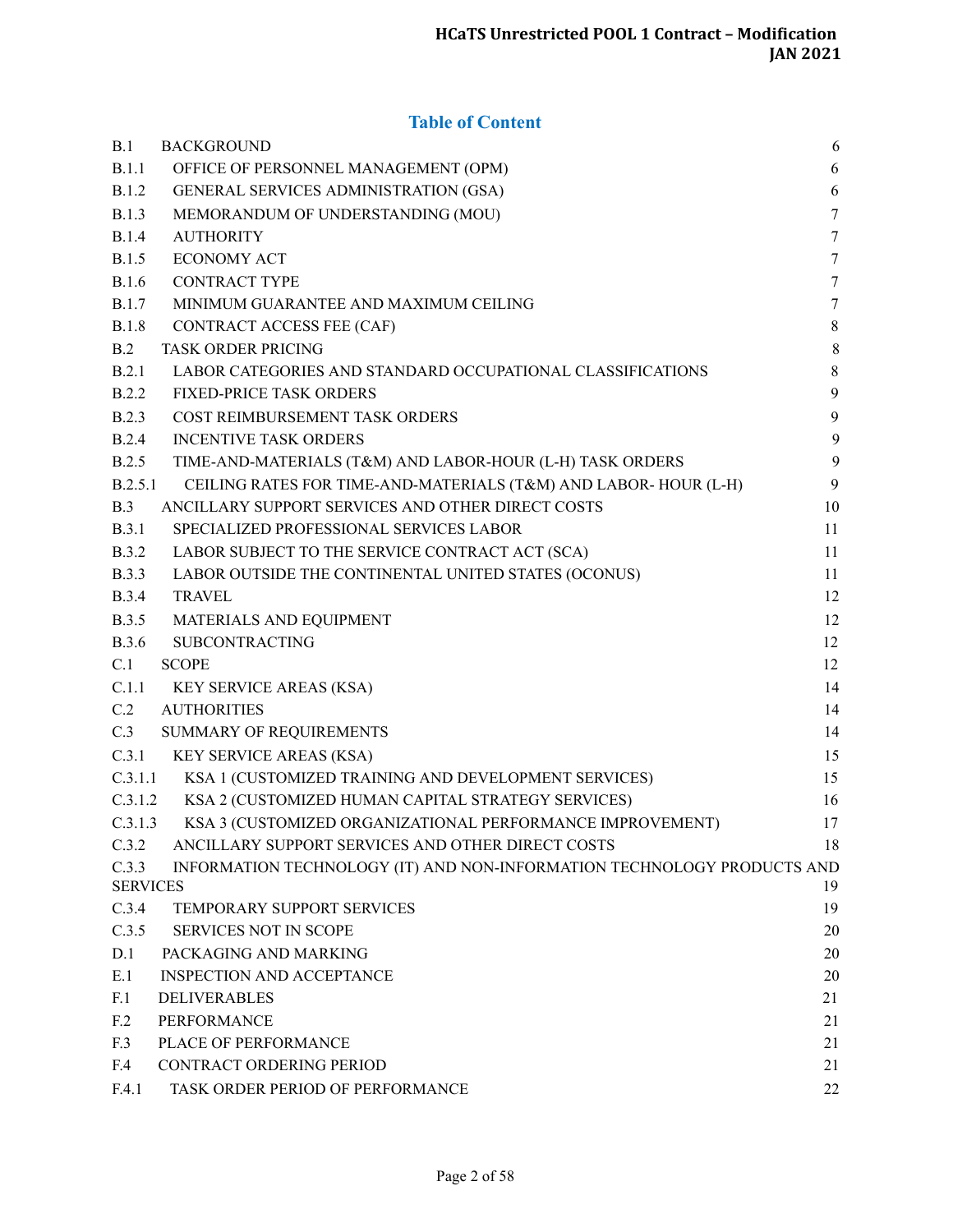| F.5<br>PERFORMANCE STANDARDS                                            | 22 |
|-------------------------------------------------------------------------|----|
| F.5.1<br>DELIVERABLE AND REPORTING REQUIREMENTS                         | 22 |
| F.5.2<br><b>COMPLIANCE</b>                                              | 23 |
| G.1<br><b>BACKGROUND</b>                                                | 25 |
| G.2<br>ROLES AND RESPONSIBILITIES OF KEY PERSONNEL                      | 25 |
| G.2.1<br>PROGRAM MANAGER (PM)                                           | 26 |
| G.2.2<br>CONTRACTING OFFICER (CO)                                       | 26 |
| G.2.3<br><b>OMBUDSMAN</b>                                               | 26 |
| G.2.4<br>ORDERING CONTRACTING OFFICER (OCO)                             | 26 |
| G.2.5<br>CONTRACTING OFFICER'S REPRESENTATIVE (COR)                     | 27 |
| G.2.6<br>CONTRACTOR KEY PERSONNEL                                       | 27 |
| G.2.6.1<br>CORPORATE HCATS PROGRAM MANAGER (CHPM)                       | 28 |
| G.2.6.2<br>CORPORATE HCATS CONTRACT MANAGER (CHCM)                      | 28 |
| G.3<br>CONTRACTOR ADMINISTRATION REQUIREMENTS                           | 29 |
| G.3.1<br>CONTRACT ACCESS FEE (CAF)                                      | 29 |
| G.3.2 CONTRACT PAYMENT REPORTING MODULE (CPRM)                          | 29 |
| G.3.2.1<br>TASK ORDER AWARD DATA                                        | 29 |
| G.3.2.1.1<br><b>FIXED PRICE AWARD DATA</b>                              | 30 |
| COST REIMBURSEMENT AWARD DATA<br>G.3.2.1.2                              | 30 |
| G.3.2.1.3<br>TIME-AND-MATERIALS (T&M) AND LABOR-HOUR (L-H) AWARD DATA   | 30 |
| G.3.2.2<br>TASK ORDER MODIFICATION DATA                                 | 31 |
| G.3.2.3<br><b>INVOICE DATA</b>                                          | 31 |
| G.3.2.4<br>CONTRACT ACCESS FEE (CAF) PAYMENT DATA                       | 31 |
| G.3.2.5<br><b>CLOSEOUT DATA</b>                                         | 32 |
| G.3.3<br>SUBCONTRACTING PLAN                                            | 32 |
| G.3.4<br>CONTRACTOR PERFORMANCE ASSESSMENT REPORTING SYSTEM (CPARS)     | 33 |
| G.3.4.1<br><b>HCATS CPARS</b>                                           | 34 |
| G.3.4.2<br><b>TASK ORDER CPARS</b>                                      | 34 |
| G.3.5<br><b>INSURANCE</b>                                               | 34 |
| G.3.6<br>MERGERS, ACQUISITIONS, NOVATIONS AND CHANGE-OF-NAME AGREEMENTS | 34 |
| RESPONSIBILITY AND FEDERAL AWARDEE PERFORMANCE AND INTEGRITY<br>G.3.7   |    |
| <b>INFORMATION SYSTEM (FAPIIS)</b>                                      | 34 |
| G.3.8<br>VETS-4212 REPORTS                                              | 35 |
| G.3.9<br><b>FSRS REPORTS</b>                                            | 35 |
| G.3.10<br>POST AWARD SMALL BUSINESS PROGRAM RE-REPRESENTATION           | 35 |
| G.3.11<br>INDUSTRIAL OPERATIONS ANALYST (IOA)                           | 35 |
| G.4<br>HCATS AND TASK ORDER CLOSEOUTS                                   | 36 |
| G.5<br>OPTION DETERMINATION                                             | 36 |
| H.1<br><b>RESERVED</b>                                                  | 36 |
| H.2<br>OBSERVANCE OF FEDERAL HOLIDAYS                                   | 36 |
| ORDERING PROCEDURES<br>H.3                                              | 36 |
| H.4<br>NORTH AMERICAN INDUSTRY CLASSIFICATION SYSTEM (NAICS)            | 37 |
| H.4.1<br><b>HCATS NAICS CODES</b>                                       | 37 |
| H.4.2<br>PREDOMINANT TASK ORDER NAICS CODE DETERMINATION                | 38 |
| H.5<br>PRODUCT SERVICE CODE (PSC)                                       | 38 |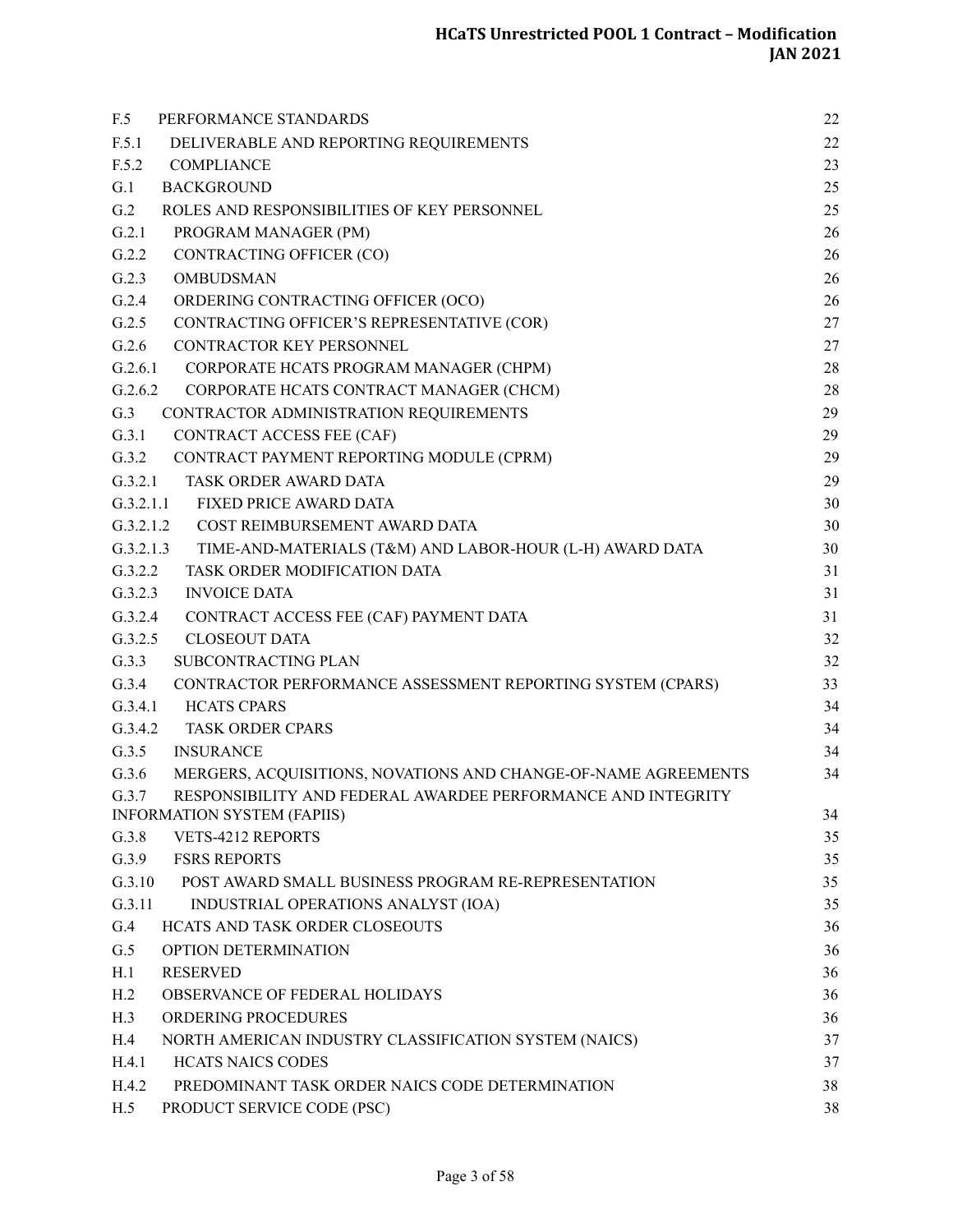| H.6<br><b>ACCREDITATIONS</b>                                                                                                           | 38 |
|----------------------------------------------------------------------------------------------------------------------------------------|----|
| H.6.1<br>ADEQUATE ACCOUNTING SYSTEM                                                                                                    | 38 |
| H.6.2<br>ACCEPTABLE ESTIMATING SYSTEM                                                                                                  | 39 |
| H.6.3<br>APPROVED PURCHASING SYSTEM                                                                                                    | 39 |
| H.6.4<br>FORWARD PRICING RATE AGREEMENTS (FPRA), FORWARD PRICING RATE                                                                  |    |
| RECOMMENDATIONS (FPRR), AND AUDITED BILLING RATES                                                                                      | 39 |
| H.6.5<br>EARNED VALUE MANAGEMENT SYSTEM (EVMS)                                                                                         | 39 |
| H.6.6<br>INTERNATIONAL ORGANIZATION FOR STANDARDIZATION (ISO) 9001:2008/2015<br><b>CERTIFICATION</b>                                   | 39 |
| H.6.7<br>INTERNATIONAL ORGANIZATION OF STANDARDIZATION/INTERNATIONAL<br>ELECTROTECHNICAL COMMISSION (ISO/IEC) 27001:2013 CERTIFICATION | 39 |
| H.7<br>COST ACCOUNTING STANDARDS (CAS)                                                                                                 | 40 |
| MEANINGFUL RELATIONSHIP COMMITMENT LETTERS (MRCL)<br>H.8                                                                               | 40 |
| H.9<br>PROFESSIONAL EMPLOYEE COMPENSATION PLAN                                                                                         | 40 |
| H.10<br>UNCOMPENSATED OVERTIME POLICY                                                                                                  | 41 |
| H.11<br>SECURITY CLEARANCE REQUIREMENTS                                                                                                | 41 |
| FACILITY CLEARANCE LEVEL (FCL)<br>H.11.1                                                                                               | 41 |
| H.11.2<br><b>EMPLOYEE SECURITY CLEARANCE</b>                                                                                           | 42 |
| H.11.3<br>HOMELAND SECURITY PRESIDENTIAL DIRECTIVE 12 (HSPD-12)                                                                        | 42 |
| H.12<br><b>SUSTAINABILITY</b>                                                                                                          | 42 |
| H.13<br>PROPRIETARY SOLUTIONS                                                                                                          | 43 |
| <b>PARTNERING</b><br>H.14                                                                                                              | 43 |
| H.15<br><b>MEETINGS</b>                                                                                                                | 43 |
| H.16<br><b>HCATS PMO WEBSITE</b>                                                                                                       | 43 |
| H.17<br>CONTRACTOR HCATS WEBPAGE                                                                                                       | 44 |
| H.18<br><b>MARKETING</b>                                                                                                               | 44 |
| H.19<br>MINIMUM TASK ORDER AWARDS OR ESTIMATED VALUE                                                                                   | 45 |
| H.20<br><b>TRAINING AND PERMITS</b>                                                                                                    | 45 |
| H.21<br>ETHICS AND CONDUCT                                                                                                             | 45 |
| H.21.1<br><b>SUPERVISION</b>                                                                                                           | 46 |
| H.21.2<br><b>CONDUCT</b>                                                                                                               | 46 |
| H.21.3<br><b>CONFLICTS OF INTEREST</b>                                                                                                 | 46 |
| H.21.4<br>COOPERATION WITH OTHER CONTRACTORS ON GOVERNMENT SITES                                                                       | 47 |
| H.22<br><b>GOVERNMENT PROPERTY</b>                                                                                                     | 47 |
| LEASING OF REAL AND PERSONAL PROPERTY<br>H.22.1                                                                                        | 47 |
| H.22.2<br><b>GOVERNMENT FACILITIES</b>                                                                                                 | 48 |
| RIGHTS OF INGRESS AND EGRESS<br>H.22.3                                                                                                 | 48 |
| H.23<br><b>SECTION 508 OF THE REHABILITATION ACT OF 1973</b>                                                                           | 48 |
| <b>ON-RAMPING</b><br>H.24                                                                                                              | 49 |
| <b>DORMANT STATUS</b><br>H.25                                                                                                          | 49 |
| <b>TASK ORDER PROVISIONS AND CLAUSES</b><br>1.1                                                                                        | 50 |
| <b>HCATS CLAUSES</b><br>1.2                                                                                                            | 50 |
| I.2.1<br>FAR 52.252-2 CLAUSES INCORPORATED BY REFERENCE                                                                                | 50 |
| GSAR CLAUSES INCORPORATED BY REFERENCE<br>1.2.2                                                                                        | 52 |
| I.2.3<br>FAR AND GSAR CLAUSES IN FULL TEXT                                                                                             | 53 |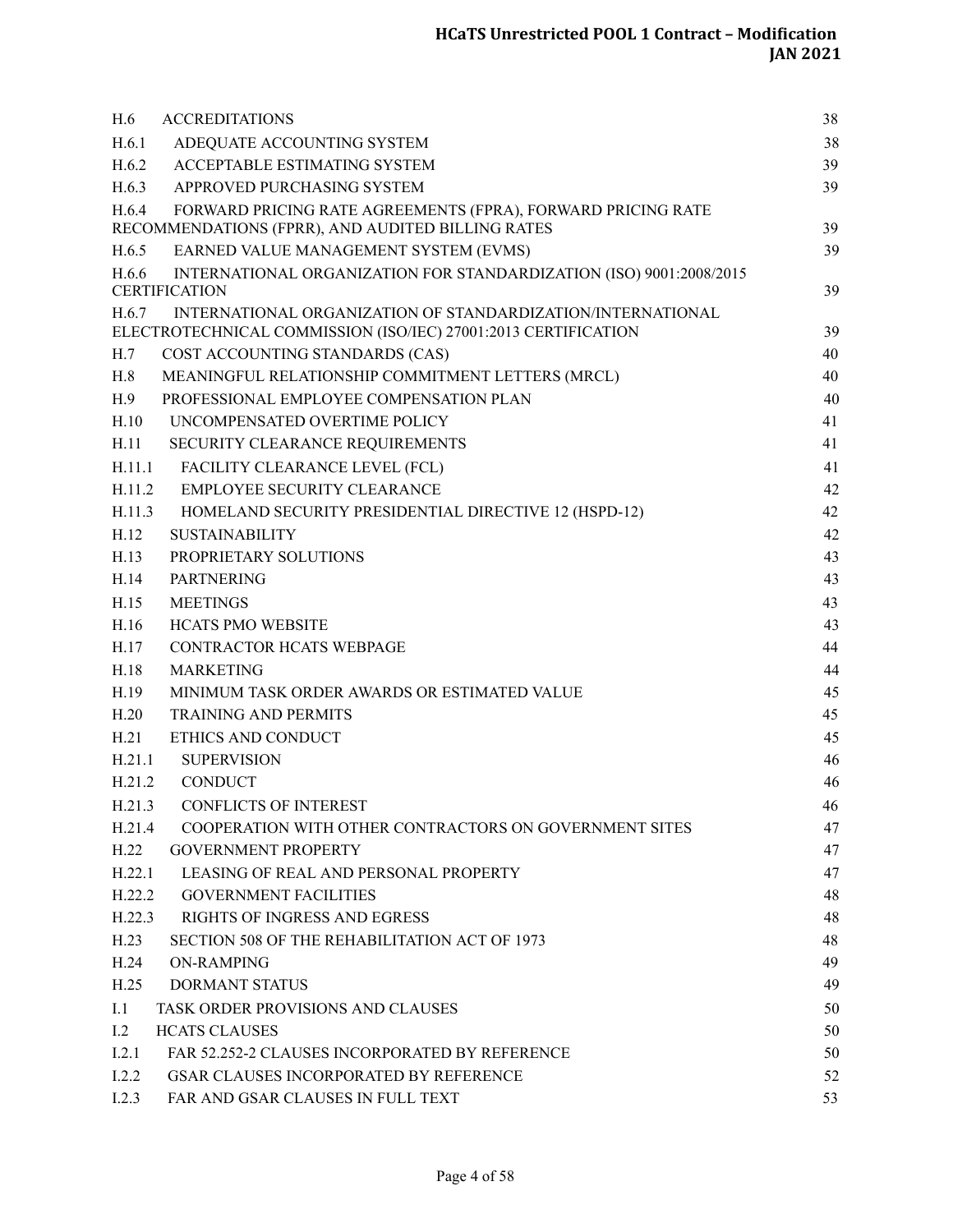| I.2.3.1 | 52.216-18 ORDERING (OCT 1995)                                                                       | 53 |
|---------|-----------------------------------------------------------------------------------------------------|----|
| 1.2.3.2 | 52.216-19 ORDER LIMITATIONS (OCT 1995)                                                              | 53 |
| 1.2.3.3 | 52.216-22 INDEFINITE QUANTITY (OCT 1995)                                                            | 53 |
| 1.2.3.4 | 52.217-8 OPTION TO EXTEND SERVICES (NOV 1999)                                                       | 54 |
| 1.2.3.5 | 52.217-9 OPTION TO EXTEND THE TERM OF THE CONTRACT (MAR 2000)                                       | 54 |
| 1.2.3.6 | 52.204-25 Prohibition on Contracting for Certain Telecommunications and Video Surveillance Services |    |
|         | or Equipment (Aug 2020)                                                                             | 54 |
| I.2.3.7 | 552.204-70 Representation Regarding Certain Telecommunications and Video Surveillance Services or   |    |
|         | Equipment (Aug 2019)                                                                                | 57 |
| J.1     | STANDARDIZED LABOR CATEGORIES                                                                       | 58 |
| J.2     | HCATS CONTRACT PRICING                                                                              | 58 |
| J.3     | APPROVED SUBCONTRACTING PLAN (IF APPLICABLE)                                                        | 58 |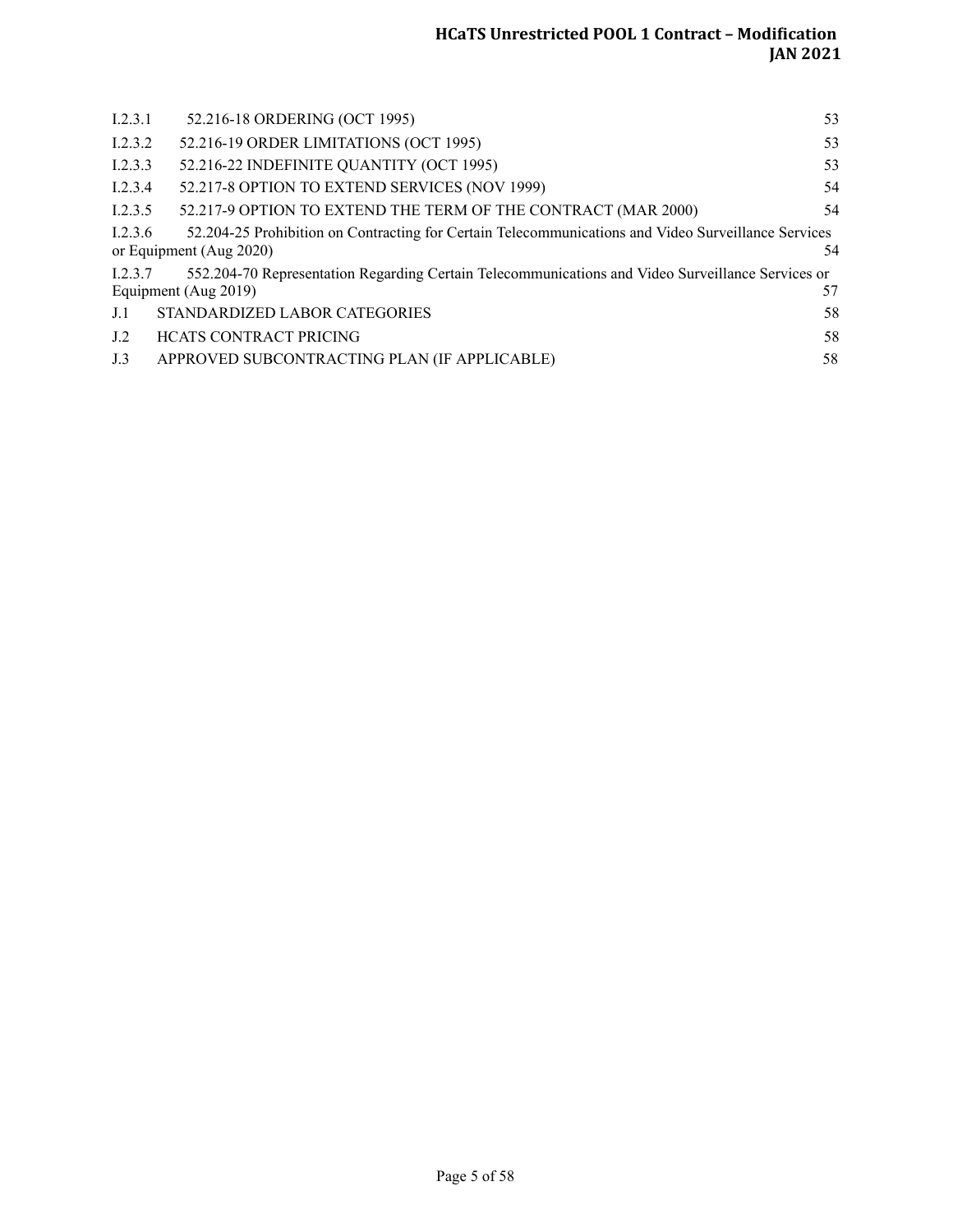#### **PART I: THE SCHEDULE SECTION B: SUPPLIES OR SERVICES AND PRICES/COSTS**

#### <span id="page-5-0"></span>**B.1 BACKGROUND**

#### <span id="page-5-1"></span>**B.1.1 OFFICE OF PERSONNEL MANAGEMENT (OPM)**

OPM provides human resources, leadership, and support to Federal agencies and the Federal workforce as they serve the American people. OPM has four primary areas of focus: policy and oversight, healthcare and insurance, retirement services, and services for agencies.

The Government Performance and Results (GPRA) Modernization Act of 2010 (GPRAMA), in part, mandates that the Office of Management and Budget (OMB) collaborate with agencies to develop a Federal Government Performance Plan for each agency. As part of this mandate, agencies are required to integrate human capital strategies into their agency strategic plans in order to assure full alignment of talent with agency mission and strategy. GPRAMA requires that an agency's performance plan include a description of how performance goals are to be achieved, including operation processes, training, skills and technology, and the human, capital, information, and other resources and strategies required to meet those performance goals.

OPM's Human Resources Solutions (HRS) enterprise is a reimbursable entity for which OPM receives no funding from Congress. HRS provides human resources products and services that assist the Federal government in implementing their performance goals. These products and services thus function to develop leaders, attract and build a high quality public sector workforce, and transform agencies into high performing organizations.

### <span id="page-5-2"></span>**B.1.2 GENERAL SERVICES ADMINISTRATION (GSA)**

GSA was established in 1949 by President Harry Truman as the Federal agency tasked with administering supplies and providing workplaces for Federal employees. Today, GSA makes federal agencies more effective at what they do by providing expertise, management and smart acquisition solutions.

GSA's acquisition solutions supply federal purchasers with cost-effective high-quality products and services from commercial vendors. Federal Acquisition Service (FAS) operates as America's buyer, leveraging the buying power and acquisition expertise of the Federal government to deliver new and existing services and high-quality products to taxpayers and Federal customers. Since its establishment, FAS has demonstrated unrivaled capability to deliver these across Federal government at the best value possible.

In 2014, GSA embarked on a three-year vision to make FAS into the Government Acquisition Marketplace, transforming the organization into a transparent, solution-neutral home for acquisition and subject matter expertise. According to the former FAS Commissioner, Thomas Sharpe, Jr, the goal is "to provide agencies across government with the tools and knowledge they need to make the right buying decisions, reduce the proliferation of duplicative contract vehicles, and deliver the best value possible to our customers and the American people."

To meet this goal, GSA reorganized FAS around the concept of category management, an acquisition strategy used by the most successful Fortune 500 companies. Category management looks at product and service categories and customizes purchase channels to better meet customer needs, leading to smarter purchasing decisions, better purchasing options, and saved dollars. Through their partnership, GSA and OPM can align the Human Capital and Training Solutions (HCaTS) with these strategic goals.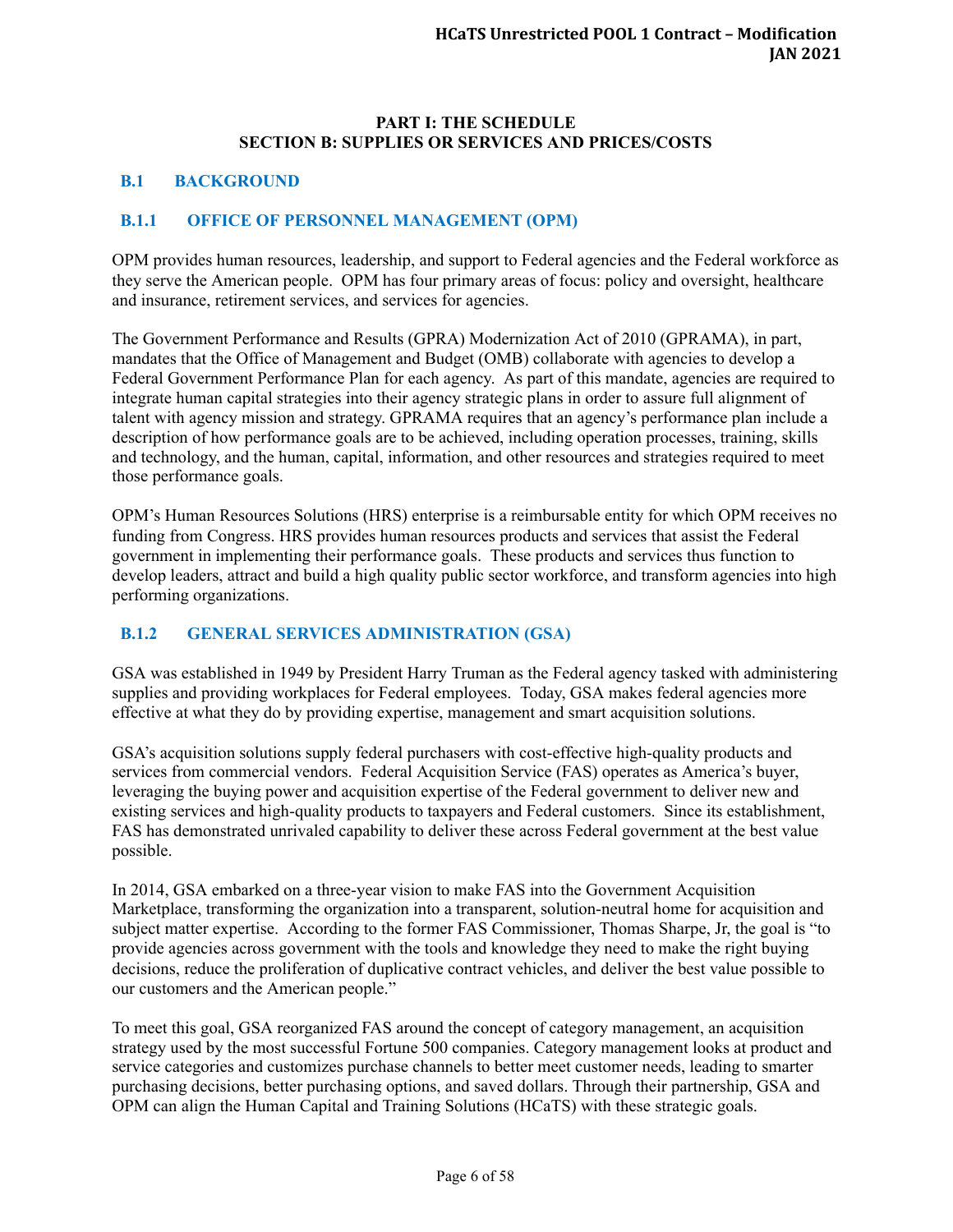## <span id="page-6-0"></span>**B.1.3 MEMORANDUM OF UNDERSTANDING (MOU)**

On April 28th, 2014, GSA and OPM signed a Memorandum of Understanding (MOU) forming a partnership to address the need of providing the Federal government with human resource training and development and human capital management services more efficiently and effectively using Industry best practices.

Under this agreement, GSA's acquisition capabilities, tools and strategic sourcing experience are merged with OPM's expertise in human resources, human capital, and training and development to form a more powerful Government solution.

This partnership acknowledges the changing Federal landscape. It recognizes GSA's and OPM's strategic goals, the current budgetary realities across Federal government and the need to better support the mission of the Federal agencies that GSA and OPM serve.

### <span id="page-6-1"></span>**B.1.4 AUTHORITY**

The Administrator of GSA is specifically authorized to purchase supplies and nonpersonal services on behalf of other agencies under 40 U.S.C. 501.

The Director of OPM is specifically authorized to perform training and personnel management services on behalf of other agencies under 5 U.S.C. 1304.

The authority for the award and administration of the HCaTS contracts and the delegation of authority for the award and administration of task orders under the HCaTS contracts are defined in Section G.

Hereafter, the HCaTS Contracting Officer will be referred to as the HCaTS CO and the Ordering Contracting Officer at the task order level will be referred to as the OCO.

#### <span id="page-6-2"></span>**B.1.5 ECONOMY ACT**

In accordance with FAR Paragraph 17.502-2(b), the Economy Act does not apply to task orders awarded under the HCaTS contracts under the authorities of 5 U.S.C. 1304 and 40 U.S.C. 501.

#### <span id="page-6-3"></span>**B.1.6 CONTRACT TYPE**

HCaTS allows for all contract types at the task order level (e.g., Fixed-Price, Cost-Reimbursement, Time-and-Materials, and Labor-Hour). Task orders may also combine more than one contract type and include incentives, performance based measures, multi-year or option periods, and commercial or non-commercial items.

#### <span id="page-6-4"></span>**B.1.7 MINIMUM GUARANTEE AND MAXIMUM CEILING**

The minimum dollar guarantee is \$2,500.00 for each Contractor that does not obtain a task order award under their HCaTS contract. The minimum dollar guarantee applies to the contract as a whole and not each ordering period, if exercised.

The minimum dollar amount for an individual task order must exceed the micro-purchase threshold as defined in FAR Section 2.101, as amended. The maximum dollar amount for HCaTS, including all options, if exercised, is \$3.45 billion for Pool 1.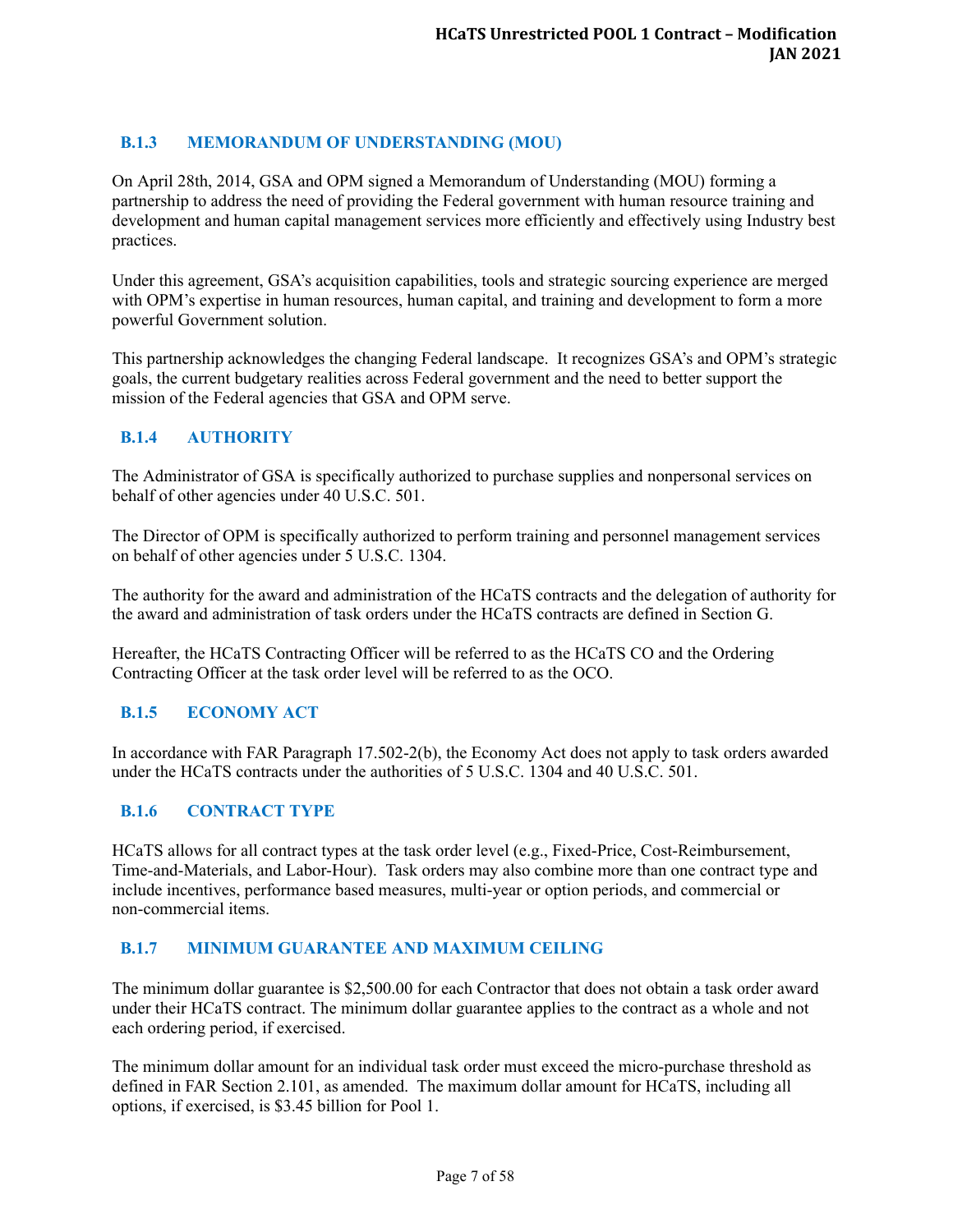## <span id="page-7-0"></span>**B.1.8 CONTRACT ACCESS FEE (CAF)**

GSA and OPM operating costs associated with the management and administration of HCaTS are recovered through a Contract Access Fee (CAF). The CAF is a percentage of the total task order amount invoiced and the CAF percentage is set at the discretion of the HCaTS PMO. The HCaTS PMO maintains the unilateral right to change the percentage at any time. See Section G.3.1 for more details regarding the CAF.

#### <span id="page-7-1"></span>**B.2 TASK ORDER PRICING**

HCaTS provides all Federal agencies the flexibility to determine fair and reasonable pricing tailored to the ordering agency's requirement dependent upon level of competition, risk(s), uncertainty (ies), complexity, urgency and contract type(s). The OCO has the authority and responsibility to determine price, and if applicable, cost reasonableness for his agency's task order requirements. Adequate price competition at the task order level, in response to an individual requirement, establishes the most accurate, fair, and reasonable pricing for that requirement.

The OCO shall identify the applicable contract type for all Contract Line Items (CLINs) in each task order.

The Contractor shall propose and the OCO award all labor rates when performance is conducted at the Contractor's facility (ies) at the Contractor Site Rate(s), if applicable. The Contractor shall propose and the OCO award all labor rates at the Government Site Rate(s) when performance is conducted at the Government's facility (ies) or a site not owned or leased by the Contractor, if applicable.

#### <span id="page-7-2"></span>**B.2.1 LABOR CATEGORIES AND STANDARD OCCUPATIONAL CLASSIFICATIONS**

HCaTS provides standardized labor categories that correspond to the Office of Management and Budget's (OMB) Standard Occupational Classification (SOC) system for which the Bureau of Labor Statistics (BLS) maintains compensation data.

In accordance with Attachment J.1 (Standardized Labor Categories), all of the HCaTS labor categories are either an individual labor category that is mapped to a single SOC and functional description or a labor category group that is mapped to multiple SOC Numbers and functional descriptions. The HCaTS labor category groups were established based upon BLS published data regarding similar direct labor compensation within a grouping of multiple SOC numbers and functional descriptions.

Except for ancillary labor as defined under Section B.3, when responding to task order solicitations, regardless of contract type, the Contractor shall identify both Prime and Subcontractor labor using the HCaTS labor categories. The Contractor may deviate from the Junior, Journeyman, Senior, and Subject Matter Expert (SME) definitions in Attachment J.1 (Standardized Labor Categories), as long as the Contractor clearly identifies the deviation in its proposals. Additionally, the following qualification substitution chart applies:

|  | <b>Degree</b> | <b>Experience Substitution</b> | <b>Experience and Degree Substitution</b> |
|--|---------------|--------------------------------|-------------------------------------------|
|--|---------------|--------------------------------|-------------------------------------------|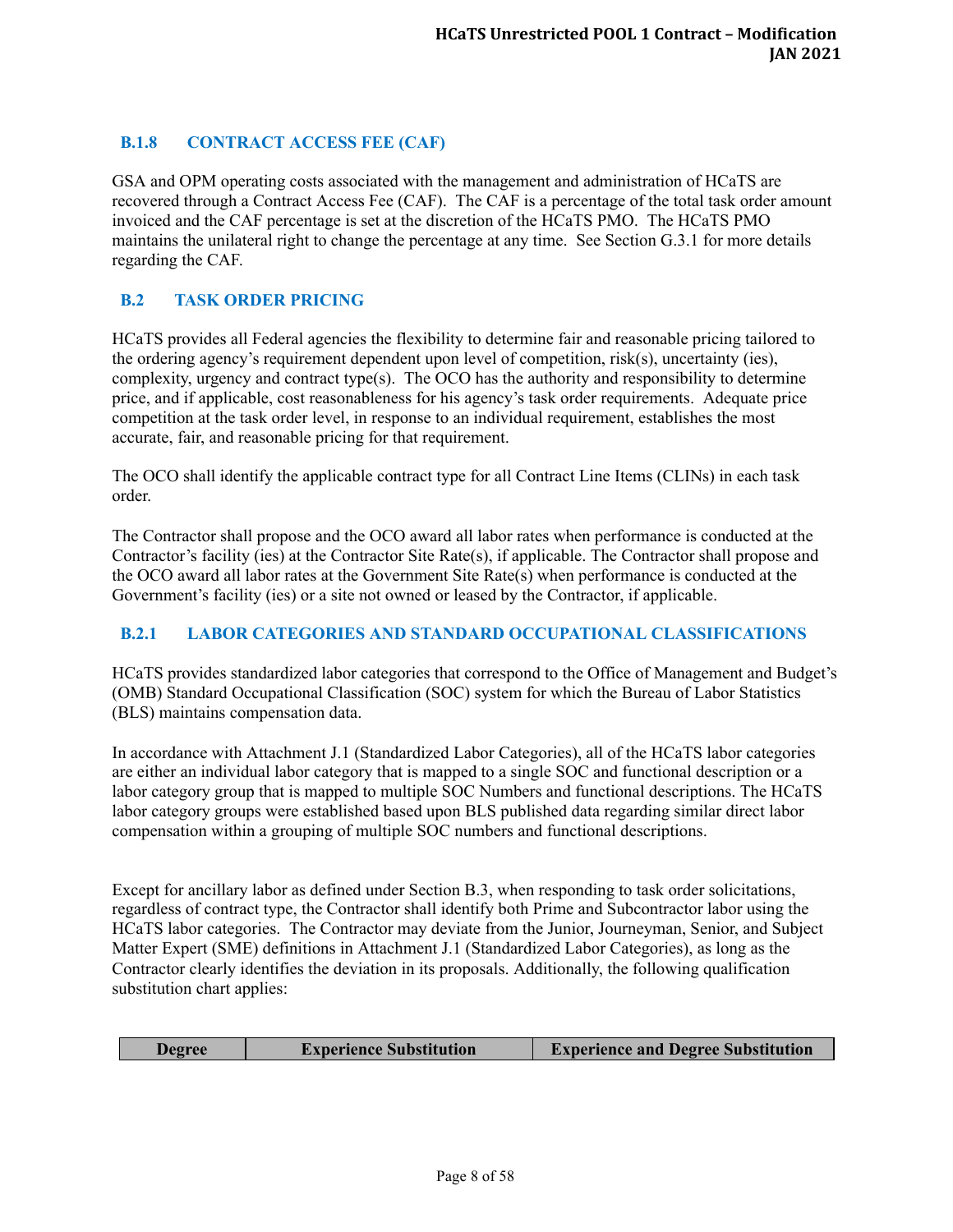| Six years of relevant work experience<br>Bachelor's<br>may be substituted for a Bachelor's<br>Degree<br>Degree |                                                                                      | Associate's Degree plus four years of<br>relevant work experience may be<br>substituted for a Bachelor's Degree                                   |  |
|----------------------------------------------------------------------------------------------------------------|--------------------------------------------------------------------------------------|---------------------------------------------------------------------------------------------------------------------------------------------------|--|
| Master's Degree                                                                                                | 12 years of relevant work experience<br>may be substituted for a Master's Degree     | Bachelor's Degree plus eight years of<br>relevant work experience may be<br>substituted for a Master's Degree                                     |  |
| Doctorate Degree                                                                                               | 20 years of relevant work experience<br>may be substituted for a Doctorate<br>Degree | Bachelor's Degree plus 16 years or a<br>Master's Degree plus 12 years of relevant<br>work experience may be substituted for a<br>Doctorate Degree |  |

### <span id="page-8-0"></span>**B.2.2 FIXED-PRICE TASK ORDERS**

Fixed-Price contracts are defined under FAR Subpart 16.2 and other applicable agency-specific regulatory supplements.

#### <span id="page-8-1"></span>**B.2.3 COST REIMBURSEMENT TASK ORDERS**

Cost reimbursement contracts are defined under FAR Subpart 16.3 and other applicable agency- specific regulatory supplements. FAR Parts 30 and 31 may apply to cost-reimbursement task orders.

To be considered for cost reimbursement task order awards, the Contractor shall have and maintain an adequate accounting system that will permit timely development of all necessary cost data in the form required by the proposed contract type.

### <span id="page-8-2"></span>**B.2.4 INCENTIVE TASK ORDERS**

Incentives are defined under FAR Subpart 16.4 and other applicable agency-specific regulatory supplements.

#### <span id="page-8-3"></span>**B.2.5 TIME-AND-MATERIALS (T&M) AND LABOR-HOUR (L-H) TASK ORDERS**

T&M and L-H contracts are defined under FAR Sections 16.601 and 16.602, respectively, and other applicable agency-specific regulatory supplements.

The Contractor may provide separate and/or blended loaded hourly labor rates for Prime Contractor labor, each Subcontractor, and/or each Division, Subsidiary, or Affiliate in accordance with the provisions set forth in FAR 52.216-29, 52.216-30 and/or 52.216-31. The OCO shall identify which provision(s) is applicable in the task order solicitation and the Contractor shall comply with the provision(s).

T&M and L-H task orders require the HCaTS standardized labor categories and their associated rates to be identified in the task order award document.

Ancillary labor categories shall be paid in accordance with FAR 52.212-4 (Alternate I) (for commercial task order CLINs) and/or FAR 52.232-7 (for non-commercial task order CLINs).

#### <span id="page-8-4"></span>**B.2.5.1 CEILING RATES FOR TIME-AND-MATERIALS (T&M) AND LABOR- HOUR (L-H)**

When preparing solicitations for T&M and/or L-H task order CLINs, the OCO must select from the following provisions in the task order solicitation.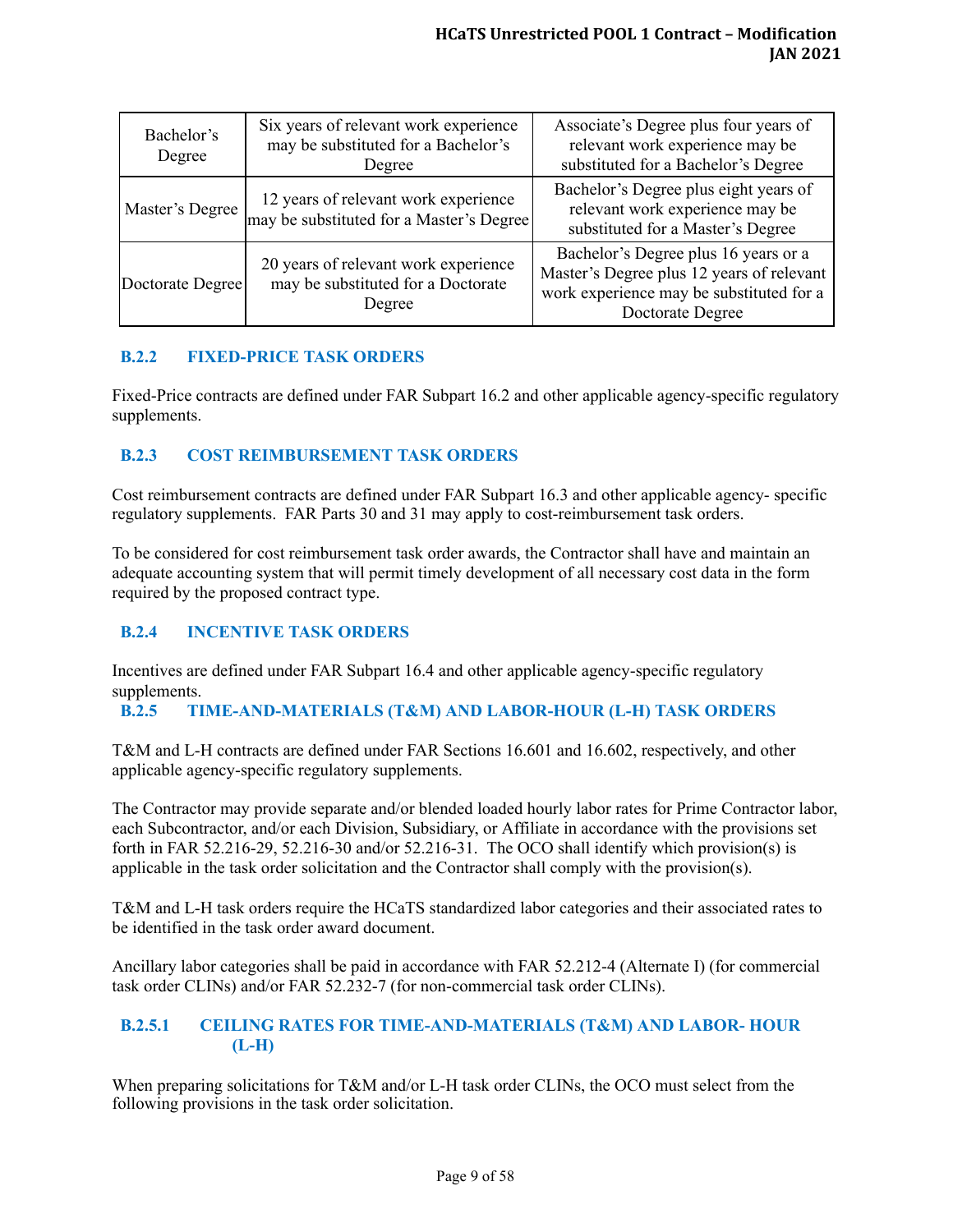- 1. FAR 52.216-29 Time-and-Materials/Labor-Hour Proposal Requirements—Non- Commercial Item Acquisition With Adequate Price Competition (Feb 2007)
- 2. FAR 52.216-30 Time-and-Materials/Labor-Hour Proposal Requirements—Non- Commercial Item Acquisition Without Adequate Price Competition (Feb 2007)
- 3. FAR 52.216-31 Time-and-Materials/Labor-Hour Proposal Requirements—Commercial Item Acquisition (Feb 2007)

For organizations within the Department of Defense (DoD), when selecting FAR 52.216-29 the OCO shall also select DFAR 252.216-7002, Alternate A.

When FAR 52.216-30 is selected or FAR 52.216-31 is selected and there is an exception to fair opportunity, HCaTS establishes maximum allowable labor rates in the form of fully burdened ceiling rates for all professional, non-ancillary, CONUS, T&M/L-H labor for both Government and Contractor Sites. Based on the specific task order requirements, the OCO is authorized to exceed the HCaTS fully burdened ceiling rates for those labor categories that include Secret/Top Secret/SCI labor and/or OCONUS locations, if necessary.

The fully burdened ceiling rates do not apply when FAR 52.216-29 is selected, or FAR 52.216-29 with DFAR 252.216-7002, Alternate A is selected, or FAR 52.216-31 is selected and there is not an exception to fair opportunity.

The fully burdened ceiling rates awarded at initial contract award shall serve as the basis for all future year pricing for those fully burdened ceiling rates. In order to determine future year fully burdened ceiling rate pricing, the originally awarded rates will have an escalation factor applied. This escalation factor will be the average annual BLS ECI for the previous three years. In Year 5 of HCaTS, if the average annual ECI for the previous three years is higher than at time of HCaTS award, the fully burdened ceiling rates for Years 6 through 16 will be adjusted by the difference of percentage increase. For example, if the BLS ECI index was 2.23% at time of proposal submission and the BLS ECI index is 3.16% in Year 5 of HCaTS, the fully burdened ceiling rates for Years 6 through 16 will be adjusted by 0.93% per year on a cumulative basis. If the BLS ECI index in Year 5 of HCaTS is equal to or below the BLS ECI index at time of award, the fully burdened ceiling rates will remain unchanged. In Year 10 of HCaTS, if the previous three year average annual BLS ECI index for the previous three years is higher than Year 5 of HCaTS, the fully burdened ceiling rates for Years 11 through 16 will be adjusted by the difference of percentage increase in accordance with the example above. If the average index in Year 10 is equal to or below the average index in Year 5, the fully burdened ceiling rates will remain unchanged.

The HCaTS fully burdened ceiling rates that are in effect at the time a task order is awarded shall remain with the task order award during the entire term of the task order, including task orders with option periods.

See Section F.4 for HCaTS contracts and task orders awarded under HCaTS contracts.

### <span id="page-9-0"></span>**B.3 ANCILLARY SUPPORT SERVICES AND OTHER DIRECT COSTS**

Other ancillary support services, integral and necessary as part of a total integrated solution within the scope of HCaTS for which there is not a labor category specified in HCaTS, necessary to obtain a total, customized, and integrated solution, are allowable costs and may be included within an individual task order under an HCaTS contract. Ancillary support services may include, but are not limited to, other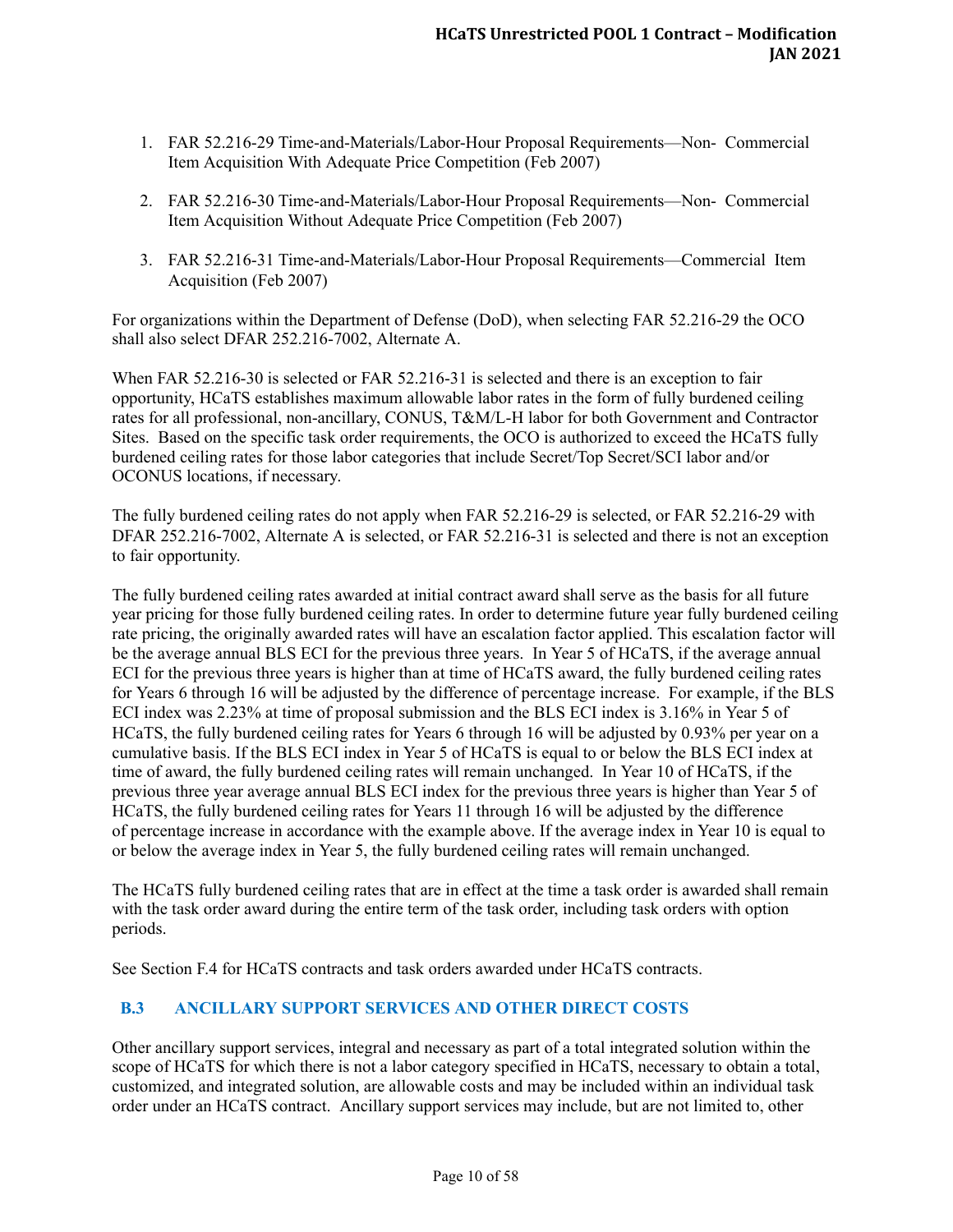professional and/or non-professional services; commercial and/or non-commercial items; IT services and/or components, administrative support; data entry; and, subject matter expertise. Other direct costs (ODCs) may include expenses such as travel, materials, equipment and/or Subcontractors. The Contractor shall propose and identify each ancillary support service or ODCs separately and the OCO shall identify each ancillary support service or ODCs by a separate CLIN on the task order award.

The Contractor shall report in the Contract Payment Reporting Module (CPRM) all ancillary labor in accordance with Section G.3.2.

## <span id="page-10-0"></span>**B.3.1 SPECIALIZED PROFESSIONAL SERVICES LABOR**

Specialized professional services labor is defined as bona fide executive, administrative, or professional skills for which the expertise required or duties performed are within the scope of HCaTS, but are so specialized that they are not explicitly defined in any labor category description in Attachment J.1 (Standardized Labor Categories). The Contractor may propose specialized professional services labor when proposing ancillary support; however, the OCO will determine whether circumstances merit the use of specialized professional skills. Whenever possible, this specialized professional labor should be mapped to the BLS SOC.

If the use of specialized professional services labor becomes frequent, additional labor categories and their associated fully burdened ceiling rates may be added by bilateral modification to an HCaTS contract.

## <span id="page-10-1"></span>**B.3.2 LABOR SUBJECT TO THE SERVICE CONTRACT ACT (SCA)**

HCaTS labor categories, identified in Attachment J.1 (Standardized Labor Categories), are considered bona fide executive, administrative, and professional labor that are exempt from the Service Contract Act (SCA).

To the extent that any ancillary labor for services are within the scope of HCaTS and subject to the SCA in accordance with FAR Subpart 22.10 and other applicable agency-specific regulatory supplements, the OCO shall identify such work in the task order solicitation and make a determination as to whether SCA wage determinations are to be applied or not. The OCO shall incorporate the appropriate provisions and clauses in each task order solicitation and subsequent award when the SCA applies.

### <span id="page-10-2"></span>**B.3.3 LABOR OUTSIDE THE CONTINENTAL UNITED STATES (OCONUS)**

Outside the Continental United States (OCONUS) is defined as other than the 48 contiguous states plus the District of Columbia. It is anticipated that there may be task orders for work OCONUS.

The U.S. Department of State's Bureau of Administration, Office of Allowances, publishes quarterly report indexes of living costs abroad, per-diem rate maximums, quarter's allowances, hardship differentials, and danger pay allowances.

The Department of State Standardized Regulations (DSSR) is the controlling regulations for allowances and benefits available to all U.S. Government civilians assigned to foreign areas. For task orders issued under HCaTS contracts, Contractor personnel assigned to foreign areas shall not receive allowances and benefits in excess of those identified in the DSSR.

For OCONUS task orders where costs are not specifically addressed in the DSSR, the Government will reimburse the Contractor for all reasonable, allowable, and allocable costs in accordance with FAR Part 31 and other applicable agency-specific regulatory supplements.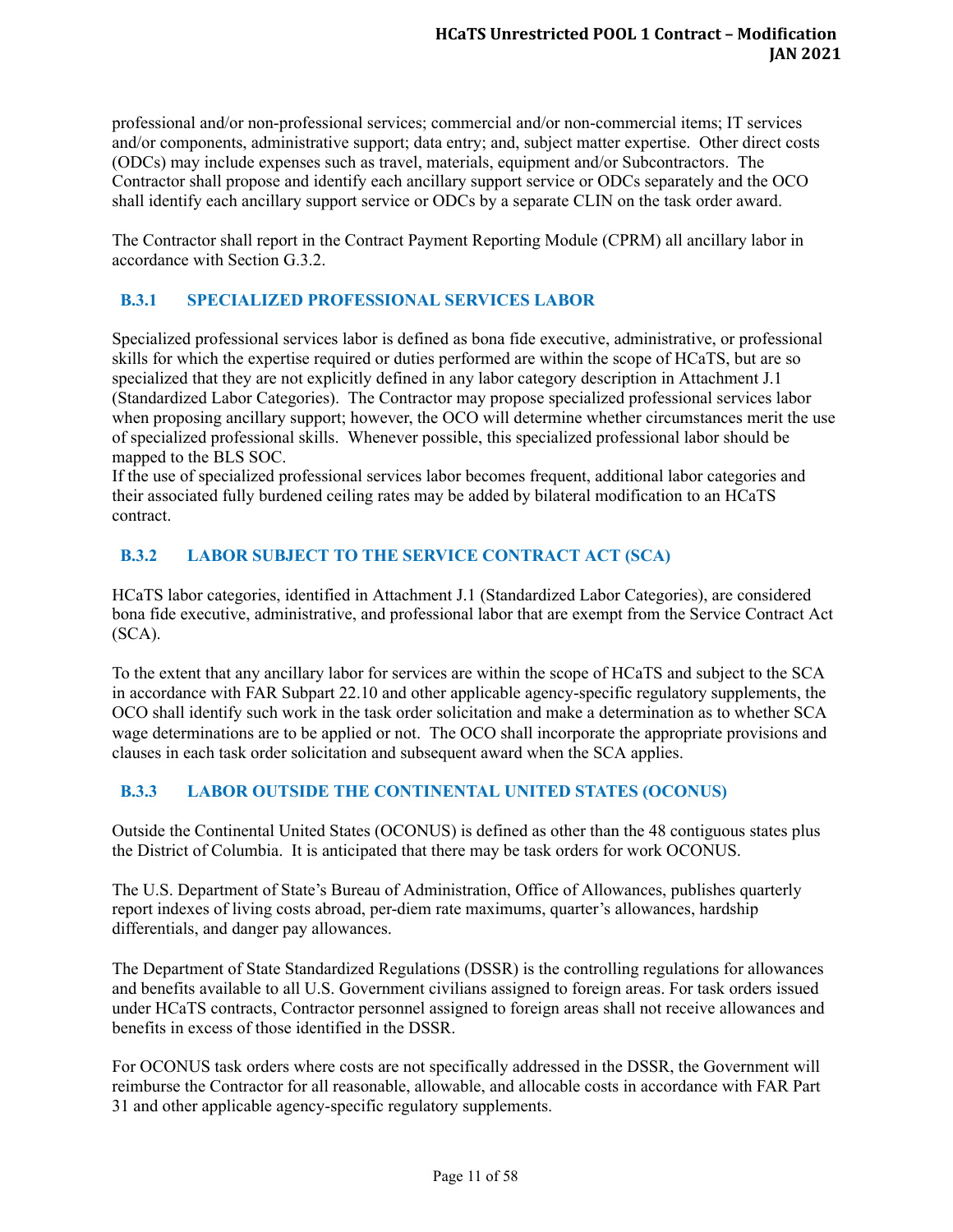## <span id="page-11-0"></span>**B.3.4 TRAVEL**

Travel costs may be firm-fixed price or reimbursed at actual cost in accordance with the limitations set forth in FAR Subsection 31.205-46 and other applicable agency-specific regulatory supplements. Unless otherwise directed by task order terms and conditions, the Contractor may apply indirect costs to travel consistent with the Contractor's standard accounting practices.

#### <span id="page-11-1"></span>**B.3.5 MATERIALS AND EQUIPMENT**

Material and equipment, as defined in FAR Part 45.101, shall be priced in accordance with the terms of the task order solicitation, contract type, and applicable FAR and agency-specific regulatory supplements. Unless otherwise directed by task order terms and conditions, the Contractor may apply indirect costs to material and equipment consistent with the Contractor's standard accounting practices.

#### <span id="page-11-2"></span>**B.3.6 SUBCONTRACTING**

For non-commercial items, subcontracting shall follow the procedures set forth in FAR Part 44 and other applicable agency-specific regulatory supplements.

For commercial items, subcontracting shall follow the procedures set forth in FAR Part 12 and FAR Subpart 44.4, and other applicable agency-specific regulatory supplements.

#### **(END OF SECTION B) PART I: THE SCHEDULE SECTION C: DESCRIPTION/SPECIFICATIONS/STATEMENT OF WORK**

#### <span id="page-11-3"></span>**C.1 SCOPE**

The Office of Personnel Management (OPM) and the General Services Administration (GSA) formed a new partnership to jointly award and administer a new strategically sourced contract vehicle providing customized training and development services, customized human capital strategy services, and customized organizational performance improvement services to all Federal agencies. The goals of this partnership are grounded in law, in OPM's mission, and in Government-wide principles of human capital management. OPM will continue to offer high quality products while taking advantage of GSA's ability to provide government-wide cost savings and efficiencies through its federal strategic sourcing expertise.

Through this partnership, GSA will be principally responsible for contract administration, while OPM will be responsible for policy oversight and customer assistance. Together, through delegated procurement authority, both Federal agencies provide optional assisted acquisition services for HCaTS customers.

Human Capital and Training Solutions (HCaTS), through delegated procurement authority and OPM assisted acquisition services, will provide Federal agencies with both direct access and assisted acquisition access to customized training and development services, customized human capital strategy services, and customized organizational performance improvement services HCaTS will also address:

1. the goals of strategic sourcing, which include reducing contract duplication and administrative costs, improving the quality of solutions while managing demand, increasing transparency, and ensuring the Government obtains the best value at the best overall price, and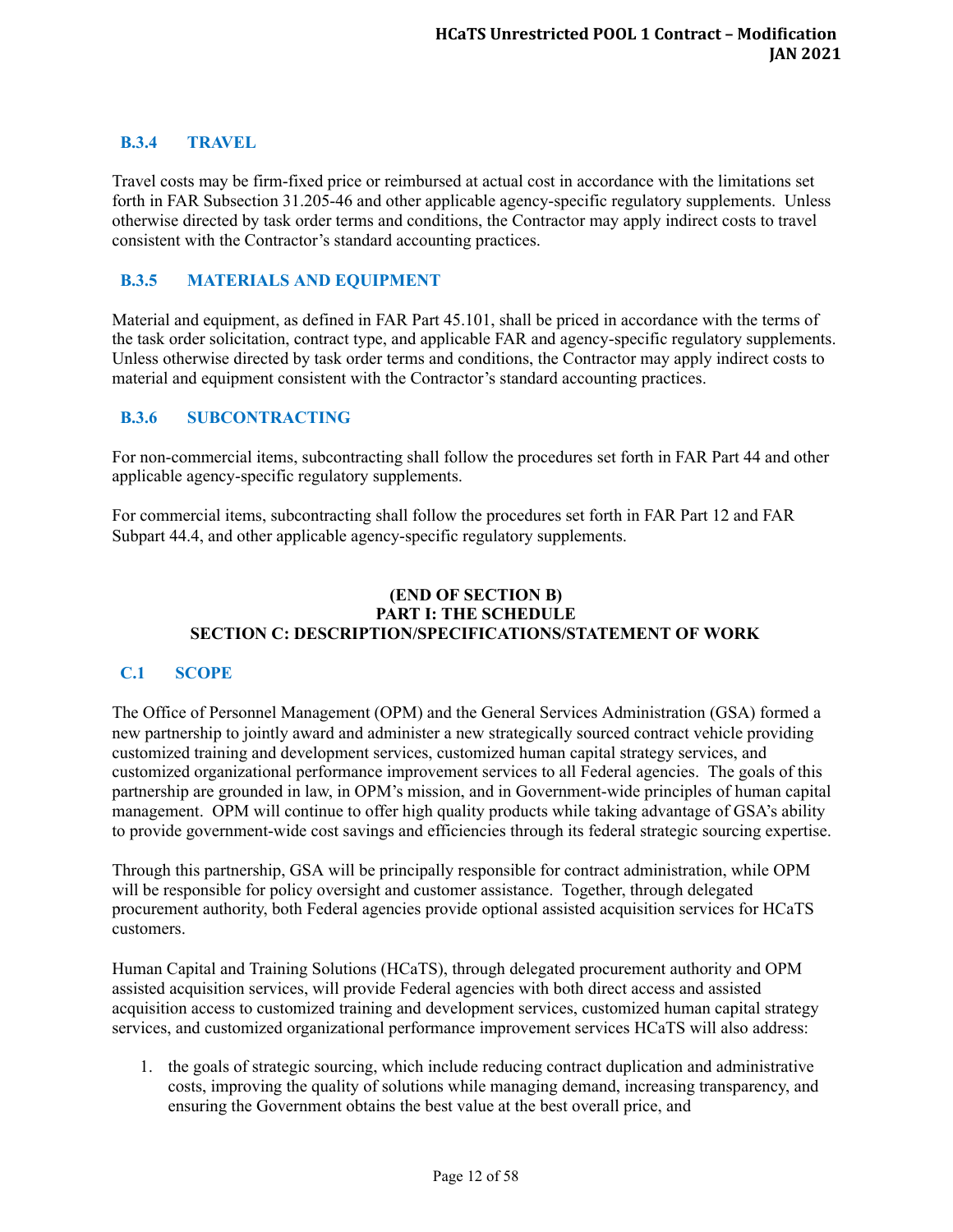2. the requirements of 5 CFR 250, which provides authority for personnel actions in Subpart A and authority for strategic human capital management in Subpart B.

In accordance with the requirements prescribed in 5 CFR 250, HCaTS is also designed to assist Federal agencies in carrying out their roles in managing human capital according to the following principles:

- 1. A Federal agency's human capital management strategies, plans, and practices should:
	- a. Integrate strategic plans, annual performance plans and goals, and other relevant budget, finance, and acquisition plans, and
	- b. Contain measurable and observable performance targets, and
	- c. Communicate in an open and transparent manner to facilitate cross-agency collaboration to achieve mission objectives.
- 2. A Federal agency's talent management system should enable a Federal agency to:
	- a. Plan for and manage current and future workforce needs, and
	- b. Design, develop, and implement proven strategies and techniques and practices to attract, hire, develop, and retain talent, and
	- c. Make meaningful progress toward closing knowledge, skill, and competency gaps in all occupations within the Federal agency.
- 3. A Federal agency's approach to performance management should include:
	- a. Strategies and processes to foster a culture of engagement and collaboration, and
	- b. A diverse, results-oriented, high-performing workforce, and
	- c. A performance management system that differentiates levels of performance of staff, provides regular feedback, and links individual performance to organizational goals.
- 4. A Federal agency's use of evaluation should contribute to agency performance by monitoring and evaluating outcomes of its human capital management strategies, policies, programs, and activities, checking both for merit system compliance and for success in identifying, implementing, and monitoring process improvements.

These four principles are consistent with the information prescribed within 5 CFR 250 and in OPM's current Human Capital Assessment and Accountability Framework (HCAAF), as referenced in 5 CFR 250. The HCAAF is a living approach to human capital management that is expected to evolve over time as a guide for defining scope at the task order level.

HCaTS seeks to acquire multiple qualified Contractors to provide customized training and development services, customized human capital strategy services, and customized organizational performance improvement services to meet the Federal government's workforce needs while conforming to the above stated principles, Federal agency-specific and OPM policies, procedures, rules, regulations, and other governing doctrines. At the same time, Federal agencies will continue looking for ways to achieve their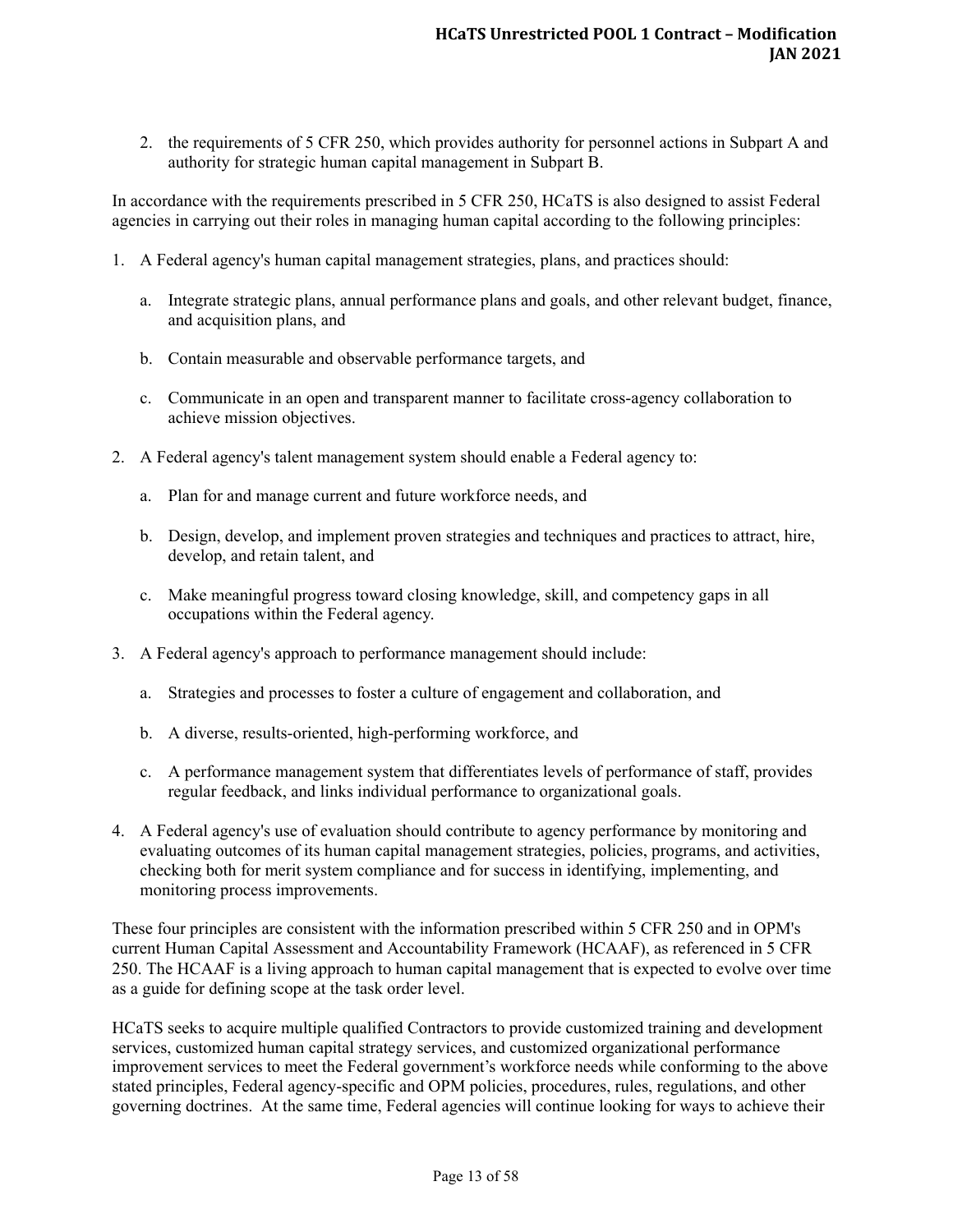goals in as cost-efficient a manner as possible. HCaTS has been designed to meet such challenges.

## <span id="page-13-0"></span>**C.1.1 KEY SERVICE AREAS (KSA)**

OPM's experience is that customers have requirements that require solutions drawing from many different disciplines of study and areas of expertise. As a result, HCaTS consists of three KSAs: Customized Training and Development Services, 2) Customized Human Capital Strategy Services, and 3) Customized Organizational Performance Improvement. Through the development and deployment of customized solutions defined in the KSAs below, HCaTS will be able to assist Federal agencies in accomplishing the following six objectives:

- 1. Improving the management of human capital in accordance with the HCAAF and OPM governing doctrines and accomplishing their assigned critical missions, and
- 2. Increasing the effectiveness and efficiency of critical business processes, and
- 3. Providing optimal professional development opportunities to the Federal workforce, and
- 4. Undertaking effective change management initiatives, and
- 5. Developing effective metrics to assess progress in carrying out human capital strategies, and
- 6. Maximizing the return on investment in training and development, human capital, and organizational performance improvements.

These three KSAs will enable HCaTS to provide Federal agencies with a full range of customized solutions for training and development, human capital strategy, and organizational performance improvement requirements across the Federal government.

### <span id="page-13-1"></span>**C.2 AUTHORITIES**

The following list of authorities may be applicable at the task order level:

- Chief Human Capital Officers Act of 2002
- Executive Order 13111, Using Technology to Improve Training Opportunities for Federal Government Employees
- Section 508 of the Rehabilitation Act
- Department of Defense Shareable Courseware Object Reference Model (SCORM)
- 5 CFR 250
- Government Performance and Results (GPRA) Modernization Act of 2010 (GPRAMA)
- Office of Management and Budget (OMB) Memorandum M-10-27
- Office of Management and Budget (OMB) Circular A-11, Section 220

#### <span id="page-13-2"></span>**C.3 SUMMARY OF REQUIREMENTS**

The objective of HCaTS is to provide Federal agencies with a total integrated and customized solution for training and development services, human capital strategy services, and organizational performance improvement services at all levels (e.g., enterprise, unit, individual). Ultimately, solutions at the task order level should align with the principles of sound human capital management. Federal agencies have the flexibility to award task orders that encompass any and all KSAs for any portion of their workforce at any organizational level. The KSAs identify general lifecycles and specific disciplines, however, these are not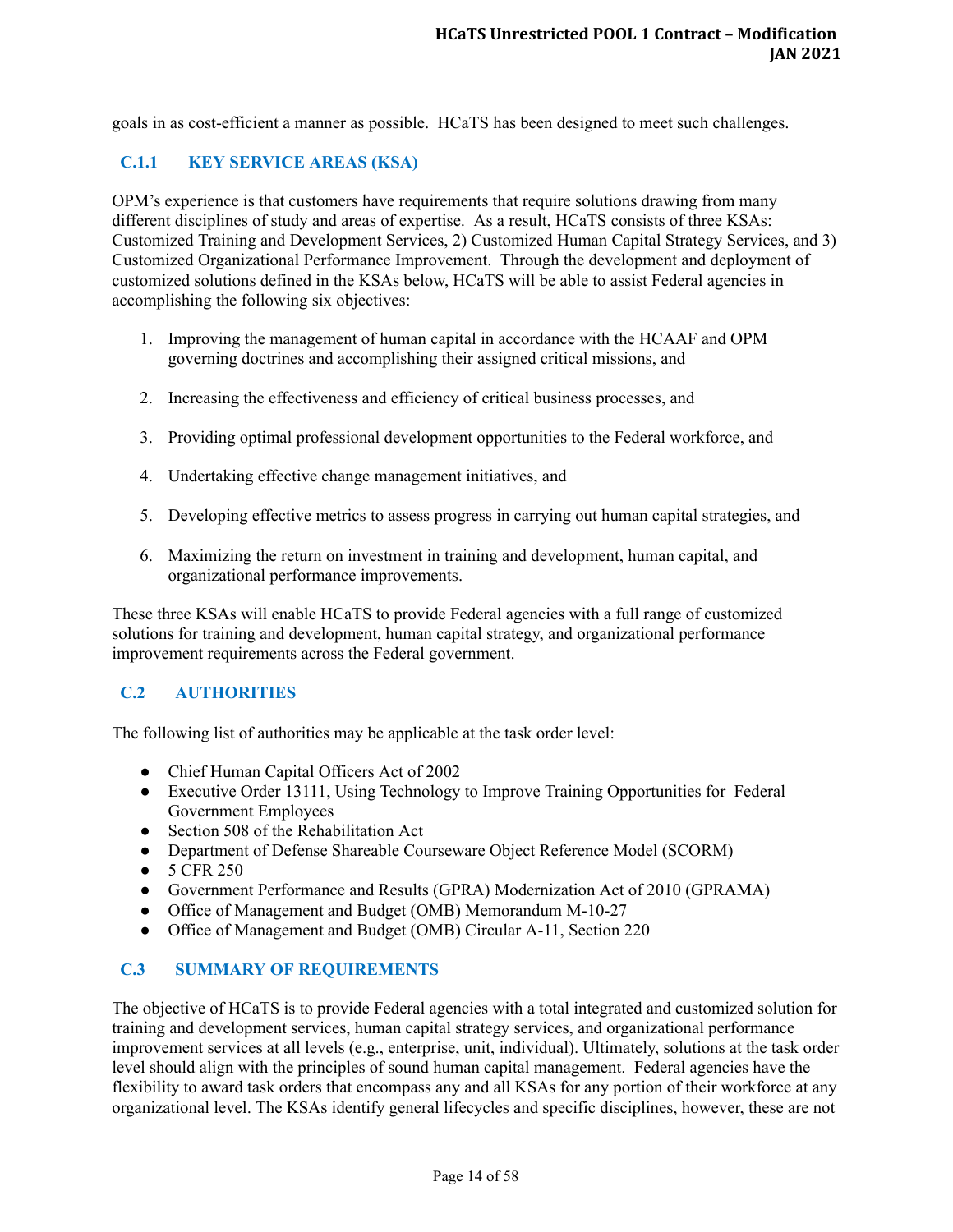meant to be all inclusive and OCOs have the authority to define requirements and award task orders that meet their specific needs so long as the preponderance of the scope falls under the definition of one or more KSA(s).

## <span id="page-14-0"></span>**C.3.1 KEY SERVICE AREAS (KSA)**

## <span id="page-14-1"></span>**C.3.1.1 KSA 1 (CUSTOMIZED TRAINING AND DEVELOPMENT SERVICES)**

This KSA covers many types of customized training and development requirements and their respective lifecycles, which can be performed at any level (e.g., enterprise, unit, individual). The level of customization may vary dependent upon an ordering activity's requirements. While training and development requirements that are not customized are generally, by definition, considered to be outside the scope of this KSA, the HCaTS CO reserves the right to permit consideration of limited customization efforts dependent upon the total solution required to meet a Federal agency's needs. An OCO is highly encouraged to request a guidance on scope from the HCaTS PMO prior to task order solicitation/award to ensure a contemplated requirement is sufficient in its degree of customization to meet the requirements set forth herein and/or is appropriate for competition under HCaTS.

NOTE: Whether rendered during pre-award or during an HCaTS PMO audit after award of a task order, the HCaTS CO's within scope determination is final. All requirements that are determined to be outside the scope of the HCaTS Contract shall not be included in a resultant task order. If the scope determination states that this KSA is not present, then the OCO shall not include it in the resulting task order or the Contractor in its reporting in CPRM. If the task order was already awarded, the OCO shall take all necessary corrective actions to comply with the HCaTS CO's determination.

The scope of KSA 1 falls into two domains:

- 1. Customized Training Services: Includes, but is not limited to, training that is developed and/or delivered to any Federal employee to enhance knowledge, skills and abilities related to a specific title, series and/or function on any subject matter, or general knowledge, skills and abilities. Customized training services may also include, as part of training management support, such support services as course or instructional program administration. Customized training services may also include training that is developed and/or delivered to a Federal agency's constituency(ies) as a means of enabling the agency to carry out its mission, and
- 2. Customized Employee Development Services: Includes, but is not limited to, services provided to any Federal employee to develop and/or enhance their general, mission- specific, management and/or leadership knowledge, skills and abilities. A service that is provided to any Federal employee to coach them throughout their transition(s) in the Federal government.

Training and development services can be provided at any level for any discipline and subject matter in any format and mode. As a part of an integrated and total solution, temporary services as defined by FAR Section 37.112 and information technology products and services are allowable provided they are ancillary and incidental to the in-scope work to be performed. The below model illustrates the overall scope of KSA 1: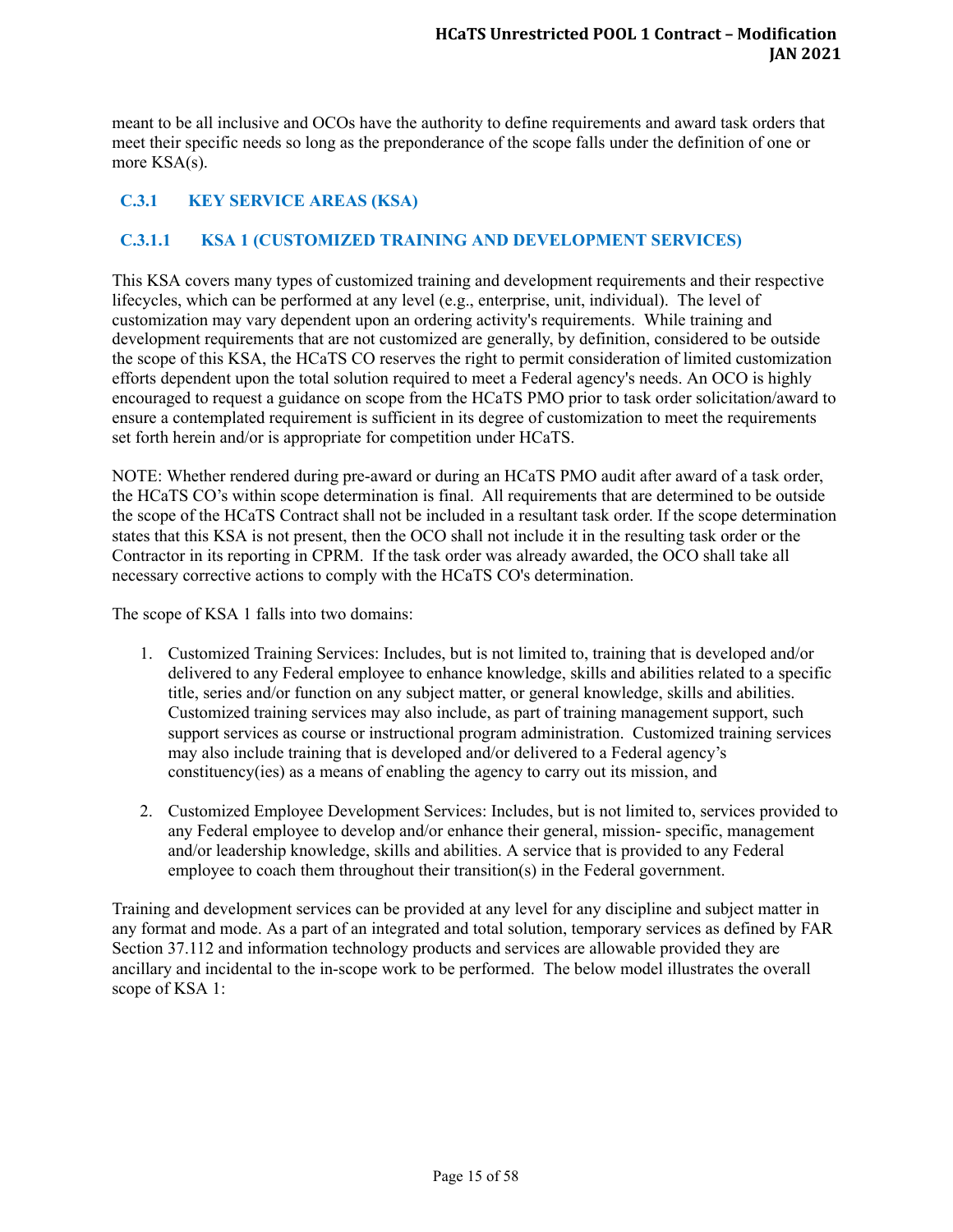

### <span id="page-15-0"></span>**C.3.1.2 KSA 2 (CUSTOMIZED HUMAN CAPITAL STRATEGY SERVICES)**

This KSA covers many types of customized human capital strategy services and their respective lifecycles, which can be performed at any level (e.g., enterprise, unit, individual). The level of customization may vary dependent upon an ordering activity's requirements. While human capital strategy services that are not customized are generally, by definition, considered to be outside the scope of this KSA, the HCaTS CO reserves the right to permit consideration of limited customization efforts dependent upon the total solution required to meet a Federal agency's needs. An OCO is highly encouraged to request a guidance on scope from the HCaTS PMO prior to task order solicitation/award to ensure a contemplated requirement is sufficient in its degree of customization to meet the requirements set forth herein and/or is appropriate for competition under HCaTS.

NOTE: Whether rendered during pre-award or during an HCaTS PMO audit after award of a task order, the HCaTS CO's within scope determination is final. All requirements that are determined to be outside the scope of the HCaTS Contract shall not be included in a resultant task order. If the scope determination states that this KSA is not present, then the OCO shall not include it in the resulting task order or the Contractor in its reporting in CPRM. If the task order was already awarded, the OCO shall take all necessary corrective actions to comply with the HCaTS CO's determination. The scope of KSA 2 is inclusive of, but not limited to, a broad range of human capital and human resources services. These services may include, as a part of talent management and human capital management, the following:

- HR strategy
- Organizational and position management
- Staff acquisition
- Performance management
- Compensation management
- HR Development
- Employee relations
- Labor relations
- Separation management

Human capital strategy services can be provided at any level for any discipline and subject matter in any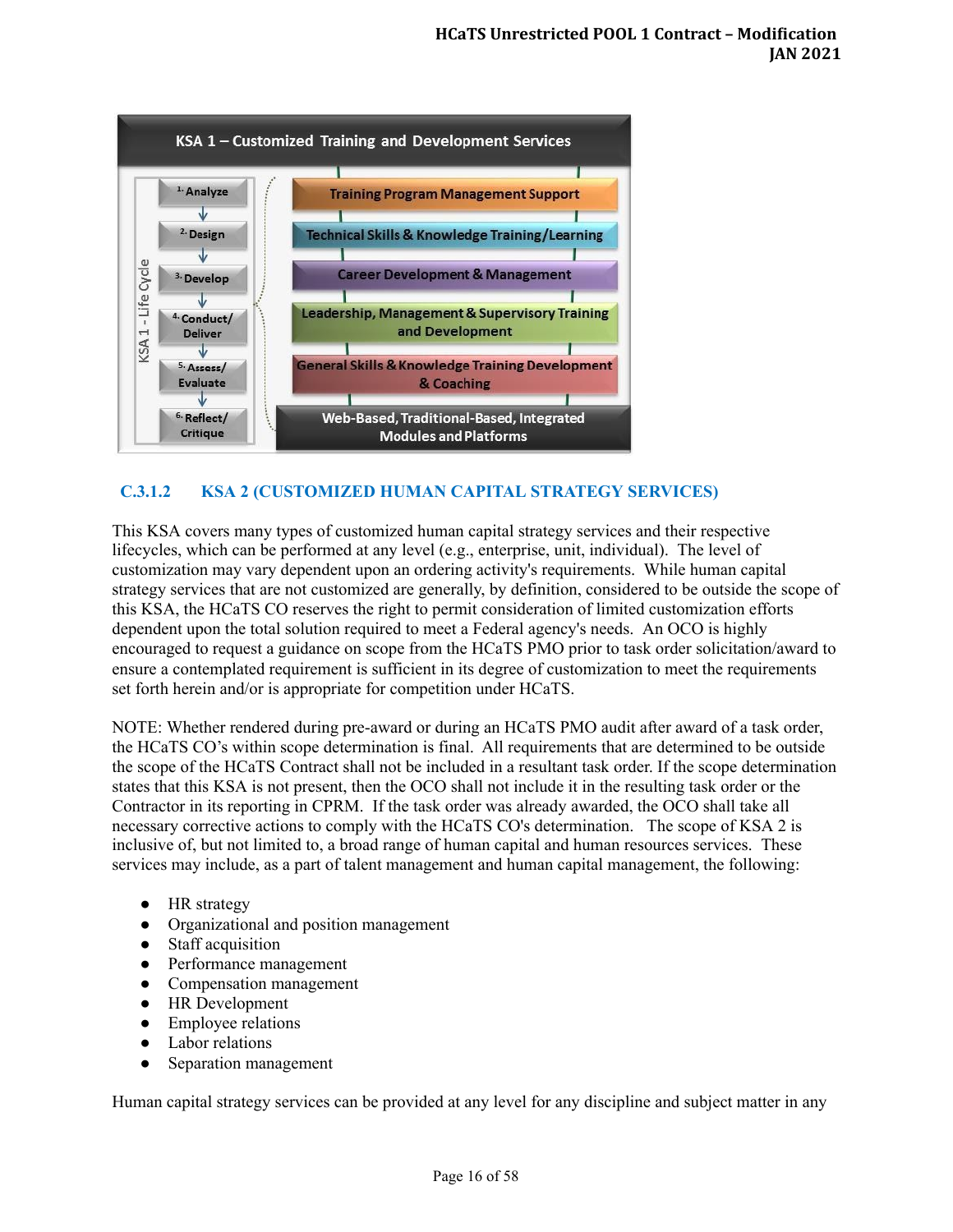format and mode. As a part of an integrated and total solution, temporary services as defined by FAR Section 37.112 and information technology products and services are allowable provided they are ancillary and incidental to the in-scope work to be performed.





### <span id="page-16-0"></span>**C.3.1.3 KSA 3 (CUSTOMIZED ORGANIZATIONAL PERFORMANCE IMPROVEMENT)**

This KSA covers many types of customized organizational performance improvement services and their respective lifecycles, which can be performed at any level (e.g., enterprise, unit, individual). The level of customization may vary dependent upon an ordering activity's requirements. While organizational performance improvement services that are not customized are generally, by definition, considered to be outside the scope of this KSA, the HCaTS CO reserves the right to permit consideration of limited customization efforts dependent upon the total solution required to meet a Federal agency's needs. An OCO is highly encouraged to request guidance on scope from the HCaTS PMO prior to task order solicitation/award to ensure a contemplated requirement is sufficient in its degree of customization to meet the requirements set forth herein and/or is appropriate for competition under HCaTS.

NOTE: Whether rendered during pre-award or during an HCaTS PMO audit after award of a task order, the HCaTS CO's within scope determination is final. All requirements that are determined to be outside the scope of the HCaTS Contract shall not be included in a resultant task order. If the scope determination states that this KSA is not present, then the OCO shall not include it in the resulting task order or the Contractor in its reporting in CPRM. If the task order was already awarded, the OCO shall take all necessary corrective actions to comply with the HCaTS CO's determination.

The scope of KSA 3 is inclusive of, but not limited to, improved performance requiring changes in how people are organized around business processes, changes to the processes themselves and the tools created to support those processes, as well as changes in management practices.

Customized organizational performance improvement services can be provided at any level for any discipline and subject matter in any format and mode. As a part of an integrated and total solution,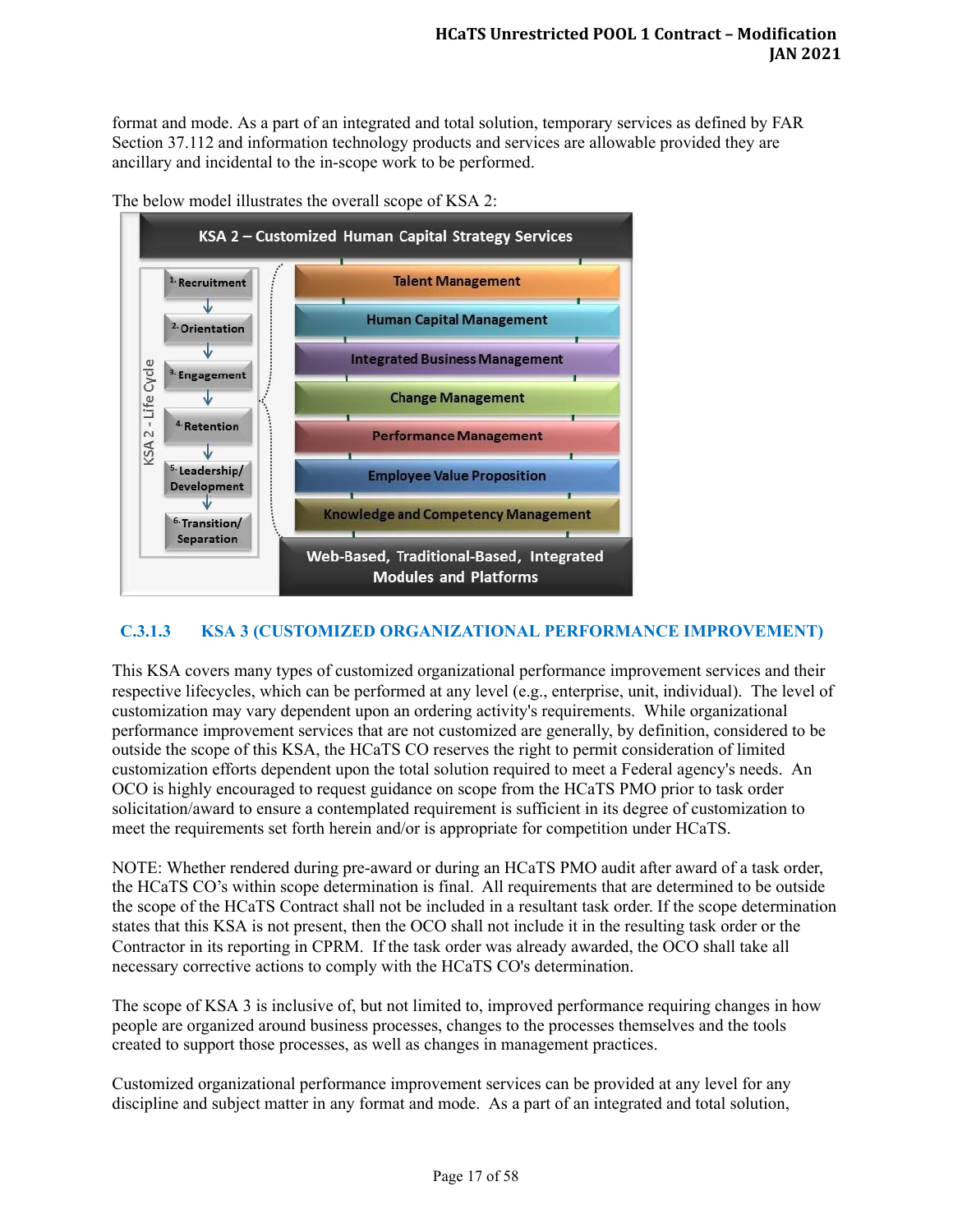temporary services as defined by FAR Section 37.112 and information technology products and services are allowable provided they are ancillary and incidental to the in-scope work to be performed.

The below model illustrates the overall scope of KSA 3:



### <span id="page-17-0"></span>**C.3.2 ANCILLARY SUPPORT SERVICES AND OTHER DIRECT COSTS**

Ancillary support services and other direct costs are for task orders that complete work or a project that is solely associated with the services procured under HCaTS. These services are integral and necessary to complete a total, customized, integrated solution under a training and development, human capital, and/or organizational performance improvement requirement within the scope of HCaTS.

Ancillary support services may include, but are not limited to, other professional and/or non- professional services; commercial and/or non-commercial items; IT services and/or components, administrative support; data entry; and, subject matter expertise. Other direct costs may include expenses such as travel, materials, equipment and/or Subcontractors. See also Section B.3.

The OCO may allow, and the Contractor may propose, a labor category or labor categories at the task order level not identified in Attachment J.1 (Standardized Labor Categories), provided that the Contractor complies with all applicable contract clauses and labor laws, including the Service Contract Act, if applicable. See also Section B.3 and B.3.1.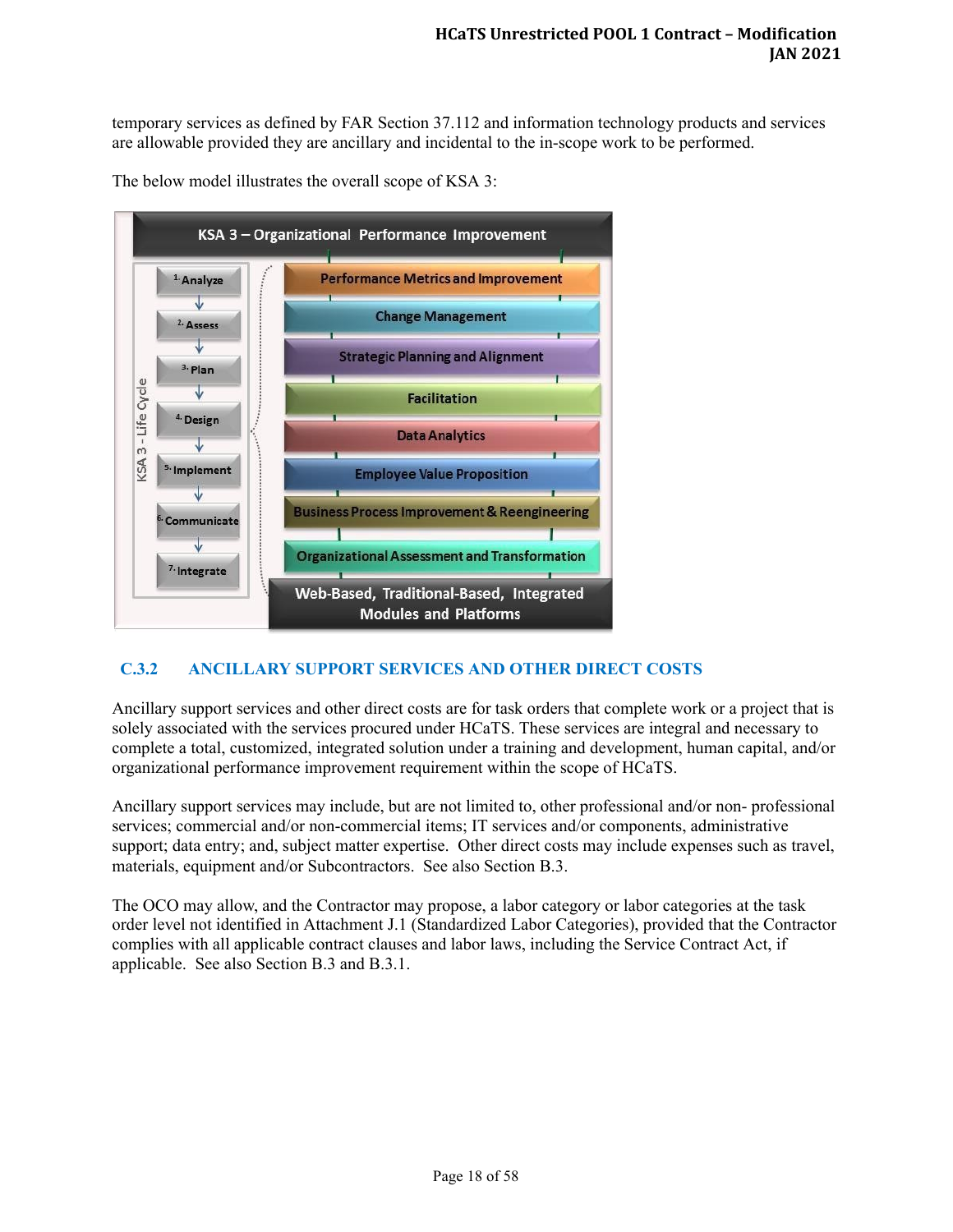#### <span id="page-18-0"></span>**C.3.3 INFORMATION TECHNOLOGY (IT) AND NON-INFORMATION TECHNOLOGY PRODUCTS AND SERVICES**

Information Technology (IT), by legal definition, means any equipment, or interconnected system(s) or subsystem(s) of equipment that is used for the automatic acquisition, storage, analysis, evaluation, manipulation, management, movement, control, display, switching, interchange, transmission, or reception of data or information by a Federal agency. For purposes of this definition, equipment is used by a Federal agency if the equipment is used by the Federal agency directly or is used by a Contractor under a task order with the Federal agency that require its use; or to a significant extent, its use in the performance of a service or the furnishing of a product.

IT is considered an ancillary support service or product on task orders and may be performed and/or provided only when the service or product is integral and necessary to complete a total integrated solution under a professional service based requirement within the scope of HCaTS.

When providing ancillary IT services and/or products, the Contractor shall promote IT initiatives and best practices that support Federal Government operational requirements for standardized technology and application service components. This shall facilitate integration requirements for broad Federal IT and E-Gov initiatives, as well as promote the sharing, consolidation, and re-use of business processes and systems across the Federal Government. The Contractor shall promote the use of open source solutions and open technology development where practicable to enable this re-use.

Non-IT includes any service or equipment that is acquired by a Contractor incidental to a task order or contains imbedded IT that is used as an integral part of the service or product, but the principal function of which is not the acquisition, storage, analysis, evaluation, manipulation, management, movement, control, display, switching, interchange, transmission, or reception of data or information.

Non-IT also includes any equipment or services related to any human capital/human resource systems. This means any information systems operated by the Federal Government, the function, operation or use of which involves direct relation to the area of human capital or human resources. For example, a requirement to recommend strategic uses or enhancements to an existing IT system which tracks Government personnel engagement would be considered Non- IT. In this example, a Federal agency awards a task order for a Contractor to provide it with a recommendation on what to do with an existing IT system used by Government personnel to track Government personnel engagement. The task order implementing this requirement may permit the Contractor to analyze and/or test the existing IT system and any systems it interfaces with. While this work may entail primary usage of IT labor categories, it is considered Non-IT for the purposes of HCaTS as the end result is a recommendation and not the actual modifying of an existing or building a new IT system.

## <span id="page-18-1"></span>**C.3.4 TEMPORARY SUPPORT SERVICES**

Federal agencies may award task orders which include the brief or intermittent use of temporary labor provided that such use is ancillary and incidental to the work to be performed. Services furnished by temporary help firms shall not be regarded or treated as personal services. These services shall not be used in lieu of regular recruitment under civil service laws or to displace a Federal employee. Acquisition of these services shall comply with the authority, criteria, and conditions of 5 CFR Part 300, Subpart E, Use of Private Sector Temporaries, and Federal agency procedures.

As prescribed in Section B.3.2., if the temporary services fall under the Service Contract Act, OCOs shall include the appropriate clauses as prescribed in FAR Subpart 22.10.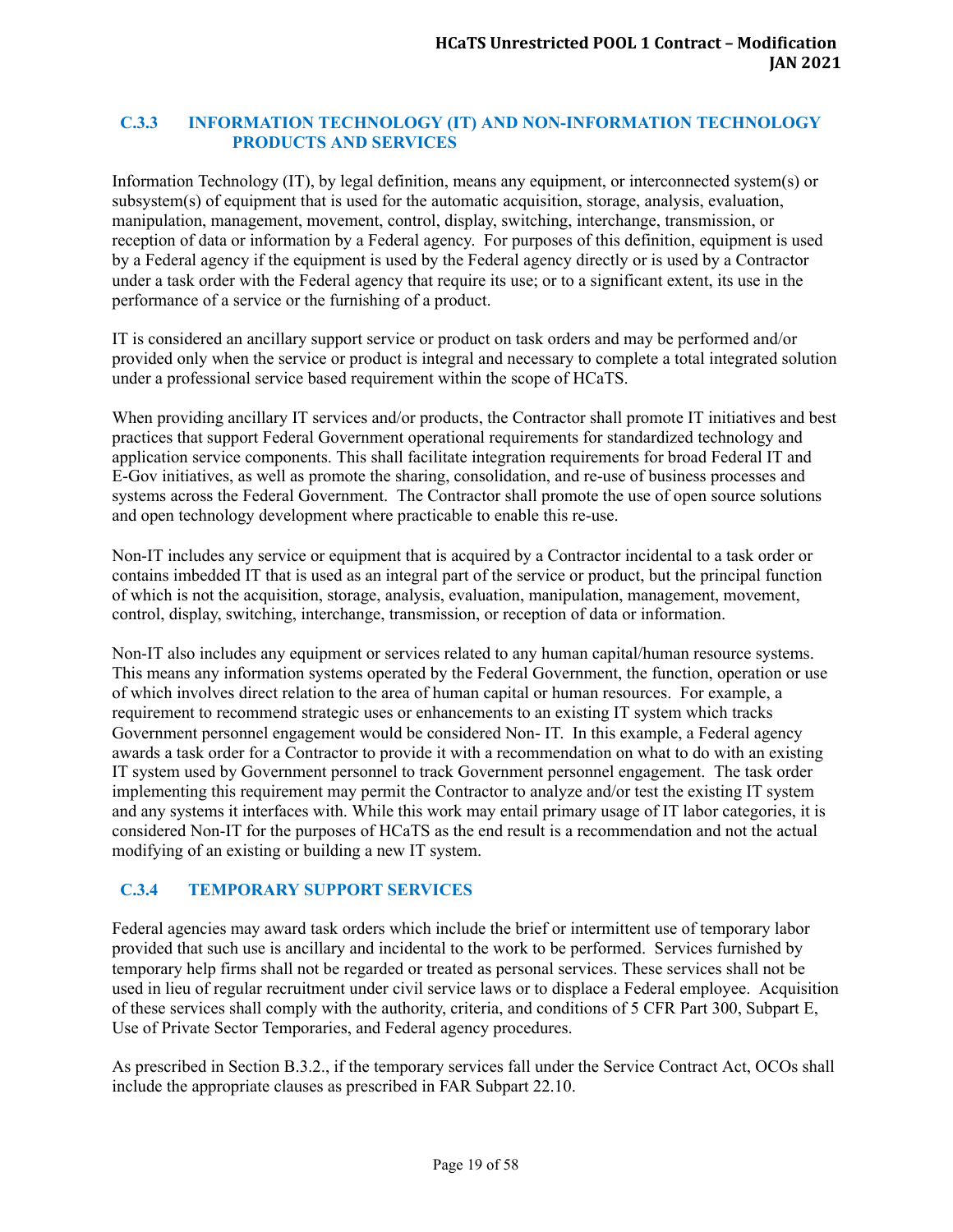## <span id="page-19-0"></span>**C.3.5 SERVICES NOT IN SCOPE**

At no time shall an OCO award a task order and a Contractor perform inherently governmental functions in accordance with FAR Subpart 7.5 and Office of Federal Procurement Policy (OFPP) Policy Letter 11-01.

Unless authorized by statute, at no time shall an OCO award a task order and a Contractor perform personal services in accordance with FAR Section 37.104.

At no time shall an OCO award a task order and a Contractor perform architect & engineering (A&E) services as defined in FAR Section 2.101 and subject to the Brooks Architect- Engineers Act (40 U.S.C. 1102).

At no time shall an OCO award a task order and a Contractor perform a requirement that primarily uses employees not employed in a bona fide executive, administrative, or professional capacity as defined in 29 CFR Part 541 and/or employees primarily employed as labor or mechanics as defined in FAR Section 22.401.

At no time shall a task order include as its primary purpose ancillary services as defined in Section C.3.2. At no time shall a task order include as its primary purpose the development of information technology as defined by FAR Section 2.101 and Section C.3.3.At no time shall a task order include as its primary purpose temporary services as defined by FAR Section 37.112 and Section C.3.4.

#### **(END OF SECTION C) PART I: THE SCHEDULE SECTION D: PACKAGING AND MARKING**

### <span id="page-19-1"></span>**D.1 PACKAGING AND MARKING**

Packaging and marking of all deliverables shall conform to normal commercial packaging standards to assure safe delivery at destination. Terms, conditions, and other requirements regarding packaging and marking shall be designated by the OCO at the task order level.

#### **(END OF SECTION D) PART I: THE SCHEDULE SECTION E: INSPECTION AND ACCEPTANCE**

#### <span id="page-19-2"></span>**E.1 INSPECTION AND ACCEPTANCE**

Inspection and Acceptance of deliverables under HCaTS contract and task orders are subject to the following clauses as applicable and additional requirements may be designated at the task order level.

| <b>FAR</b>                     | TITLE                                          | <b>DATE</b>     |
|--------------------------------|------------------------------------------------|-----------------|
| $52.212-4(a)$                  | Contract Terms and Conditions-Commercial Items | <b>MAY 2015</b> |
| $52.212 - 4(a)$<br>Alternate I | Contract Terms and Conditions—Commercial Items | <b>MAY 2014</b> |
| 52.246-1                       | <b>Contractor Inspection Requirements</b>      | APR 1984        |
| 52.246-4                       | Inspection of Services—Fixed-Price             | <b>AUG 1996</b> |
| 52.246-5                       | Inspection of Services—Cost-Reimbursement      | <b>APR 1984</b> |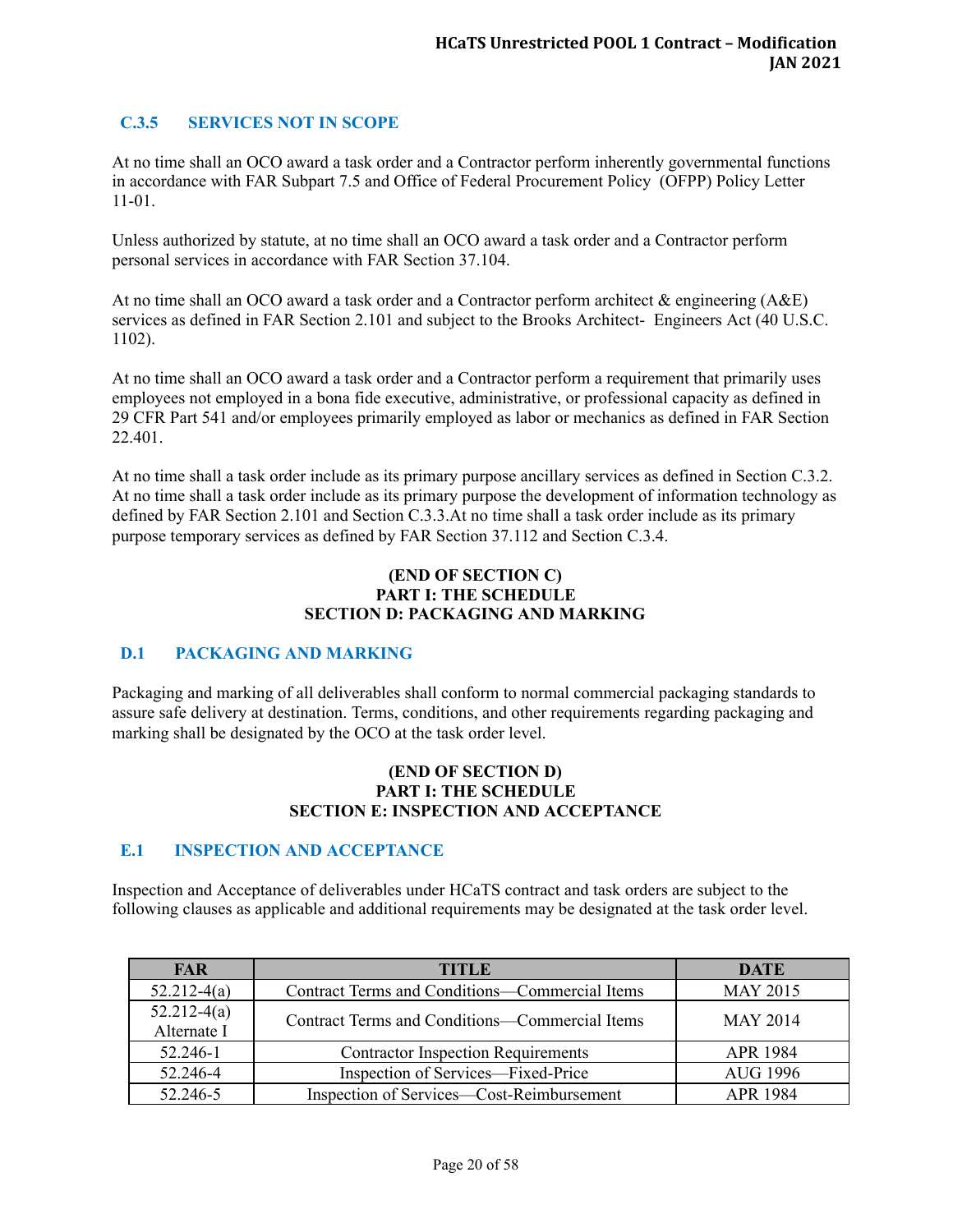| ◡-- | 'Δ6. | - Fime-and-Material and Labor-Hour<br>Inspection- | 200<br>$M_{\star}$ |
|-----|------|---------------------------------------------------|--------------------|
|     |      |                                                   |                    |

#### **(END OF SECTION E) PART I: THE SCHEDULE SECTION F: DELIVERIES OR PERFORMANCE**

#### <span id="page-20-0"></span>**F.1 DELIVERABLES**

The Contractor shall deliver deliverables for its Human Capital and Training Solutions (HCaTS) contract and all task orders placed under HCaTS contracts in accordance with:

| da d<br><b>TITT</b>   | <b>ALL THE ST</b> |
|-----------------------|-------------------|
| 52.247<br>$\sim$<br>∼ | 001<br>N.         |

Terms, conditions and other requirements regarding delivery of deliverables shall be designated by the Ordering Contracting Officer (OCO) at the task order level.

#### <span id="page-20-1"></span>**F.2 PERFORMANCE**

The HCaTS contract and task orders may have Stop-Work Order placed on them or be terminated in accordance with the following clauses (as applicable).

| <b>FAR</b>                                                | <b>TITLE</b>                                                                | <b>DATE</b>      |
|-----------------------------------------------------------|-----------------------------------------------------------------------------|------------------|
| $52.212 - 4(1)$                                           | Contract Terms and Conditions-Commercial Items                              | <b>MAY 2015</b>  |
| $52.212-4(m)$                                             | <b>Contract Terms and Conditions—Commercial Items</b>                       | <b>MAY 2015</b>  |
| $52.212 - 4(1)$<br>Alternate I                            | Contract Terms and Conditions-Commercial Items                              |                  |
| 52.212-4 $(m)$ Alternate I                                | Contract Terms and Conditions—Commercial Items                              | <b>MAY 2014</b>  |
| 52.242-15                                                 | Stop-Work Order                                                             | <b>AUG 1989</b>  |
| 52.242-15 Alternate I                                     | Stop-Work Order                                                             | <b>AUG 1984</b>  |
| 52.249-1                                                  | Termination for Convenience of the Government (Fixed-Price)<br>(Short Form) | <b>APR 1984</b>  |
| 52.249-2                                                  | Termination for Convenience of the Government (Fixed-Price)                 | APR 2012         |
| 52.249-6                                                  | Termination (Cost-Reimbursement)                                            | <b>MAY 2004</b>  |
| Termination (Cost-Reimbursement)<br>52.249-6 Alternate IV |                                                                             | <b>SEPT 1996</b> |
| Default (Fixed-Price Supply and Service)<br>52.249-8      |                                                                             | <b>APR 1984</b>  |

#### <span id="page-20-2"></span>**F.3 PLACE OF PERFORMANCE**

The services to be provided under HCaTS shall be accomplished at the locations identified in the task order and may include locations in the Continental United States (CONUS) and Outside the CONUS (OCONUS).

### <span id="page-20-3"></span>**F.4 CONTRACT ORDERING PERIOD**

The ordering period of HCaTS is as follows, in accordance with FAR 52.217-9 and 52.217-8:

|                            | Base Year Period of Performance (POP): Notice-To-Proceed to 25 September 2021 |
|----------------------------|-------------------------------------------------------------------------------|
| Five-year Option Year POP: | 26 September 2021 to 25 September 2026                                        |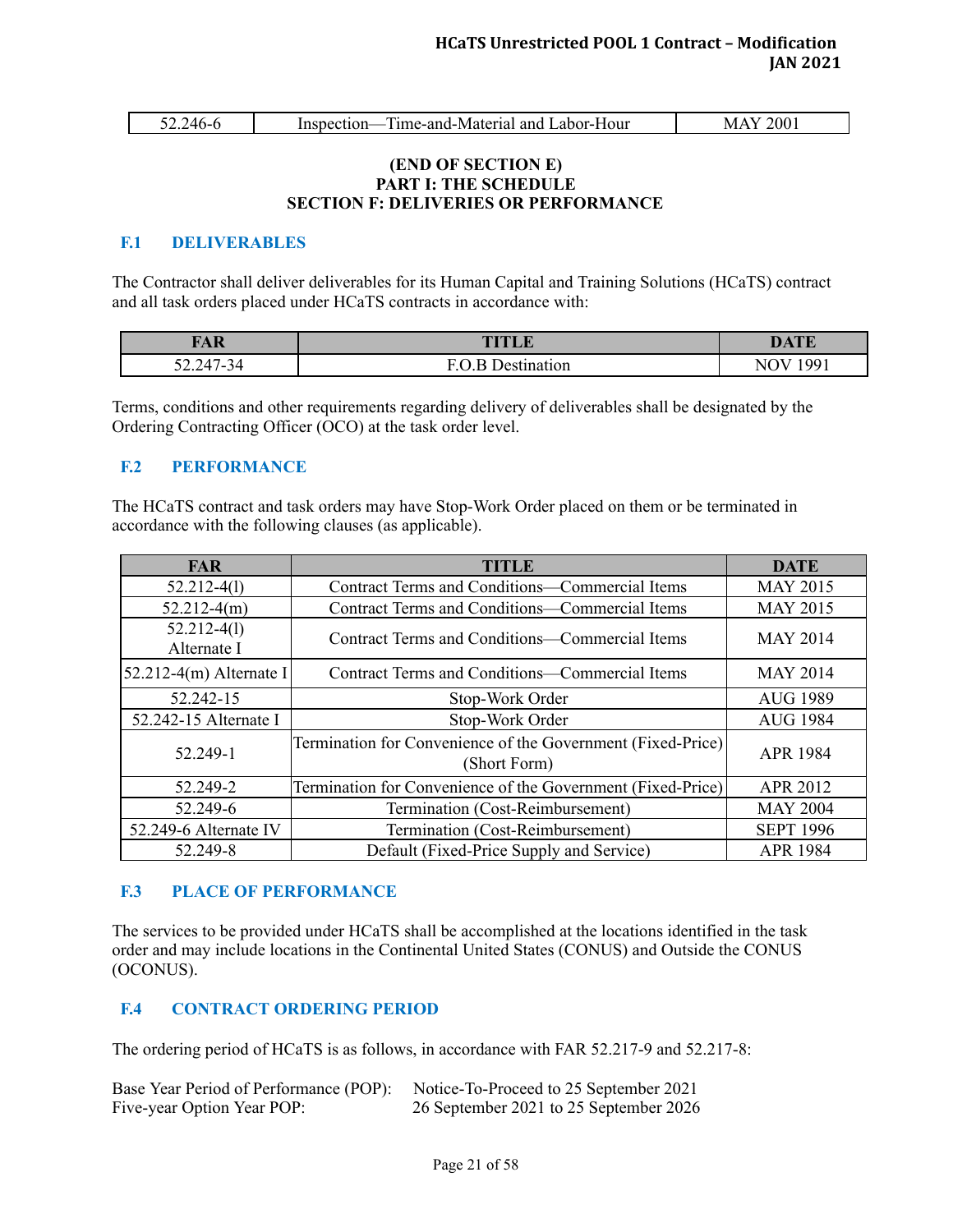Six-Month Extension (if exercised) POP: 26 September 2026 to 25 March 2027

## <span id="page-21-0"></span>**F.4.1 TASK ORDER PERIOD OF PERFORMANCE**

The period of performance for each task order awarded under an HCaTS contract shall be specified in the task order. Task orders shall be solicited and awarded prior to the expiration of the HCaTS ordering period and may extend up to five years and six months after the HCaTS ordering period expires.

Task order option periods may be exercised after the HCaTS ordering period expires provided that the final task order option period does not extend the cumulative term of the task order beyond five years and six months after the HCaTS ordering period expires.

Accordingly, the cumulative ordering period of HCaTS may span up to 10.5 years and the cumulative period of performance of all task orders placed under HCaTS may span up to 16 years.

#### <span id="page-21-1"></span>**F.5 PERFORMANCE STANDARDS**

HCaTS is a performance-based contract vehicle with measurable standards in terms of quality and timeliness of deliverables and compliances in accordance with Sections F.5.1 and F.5.2.

In the event the Contract Payment Reporting Module (CPRM) is not operational, the deliverable and reporting requirements shall be provided to HCaTS CO within the stated timeframes. The HCaTS CO has the right to examine the supporting documents for the purpose of enforcing all deliverables and compliances herein.

Failure to meet the following deliverables, reports, or compliance standards, if applicable and FAR 52.204-15 may result in activation of Dormant Status (See Section H.25).

#### <span id="page-21-2"></span>**F.5.1 DELIVERABLE AND REPORTING REQUIREMENTS**

| <b>SECTION</b> | <b>DESCRIPTION</b>                    | FREQUENCY                                  | <b>METHOD</b>             |
|----------------|---------------------------------------|--------------------------------------------|---------------------------|
| G.2.6          | <b>Update Key Personnel Contact</b>   | Within 5 calendar days of the              | Notify                    |
|                | Information                           | substitution                               | <b>HCaTS CO</b>           |
| G.3.1          | Contract Access Fee (CAF)             | Quarterly                                  | Electronic Funds Transfer |
| &              | Remittance for all task order         | (Apr 30th, Jul 30th, Oct 30th,             | (EFT) via CPRM website    |
| G.3.2.4        | payments during the previous          | Jan 30th)                                  |                           |
|                | quarter on a cumulative basis         |                                            |                           |
| G.3.2.1        | Report of Task Order Award,           | Within 30 calendar days after a            | Electronically via CPRM   |
| through        | Modification, Invoice, CAF, and       | Task Order Award,                          | website                   |
| G.3.2.5        | Close-out data on a cumulative        | Modification, Invoice                      |                           |
|                | basis                                 | payment, Close-out                         |                           |
| G.3.3          | Individual Subcontracting Reports     | Semi-annually, within 30<br>$\blacksquare$ | Electronically via eSRS   |
|                | (ISR)                                 | calendar days of each                      | website                   |
|                |                                       | reporting period ending Mar                |                           |
|                |                                       | 31st, Sep 30th                             |                           |
|                |                                       |                                            |                           |
|                |                                       | Within 30 calendar days of                 |                           |
|                |                                       | contract completion                        |                           |
| G.3.3          | <b>Summary Subcontracting Reports</b> | Annually, within 30 calendar               | Electronically via eSRS   |
|                | (SSR)                                 | days after each reporting                  | website                   |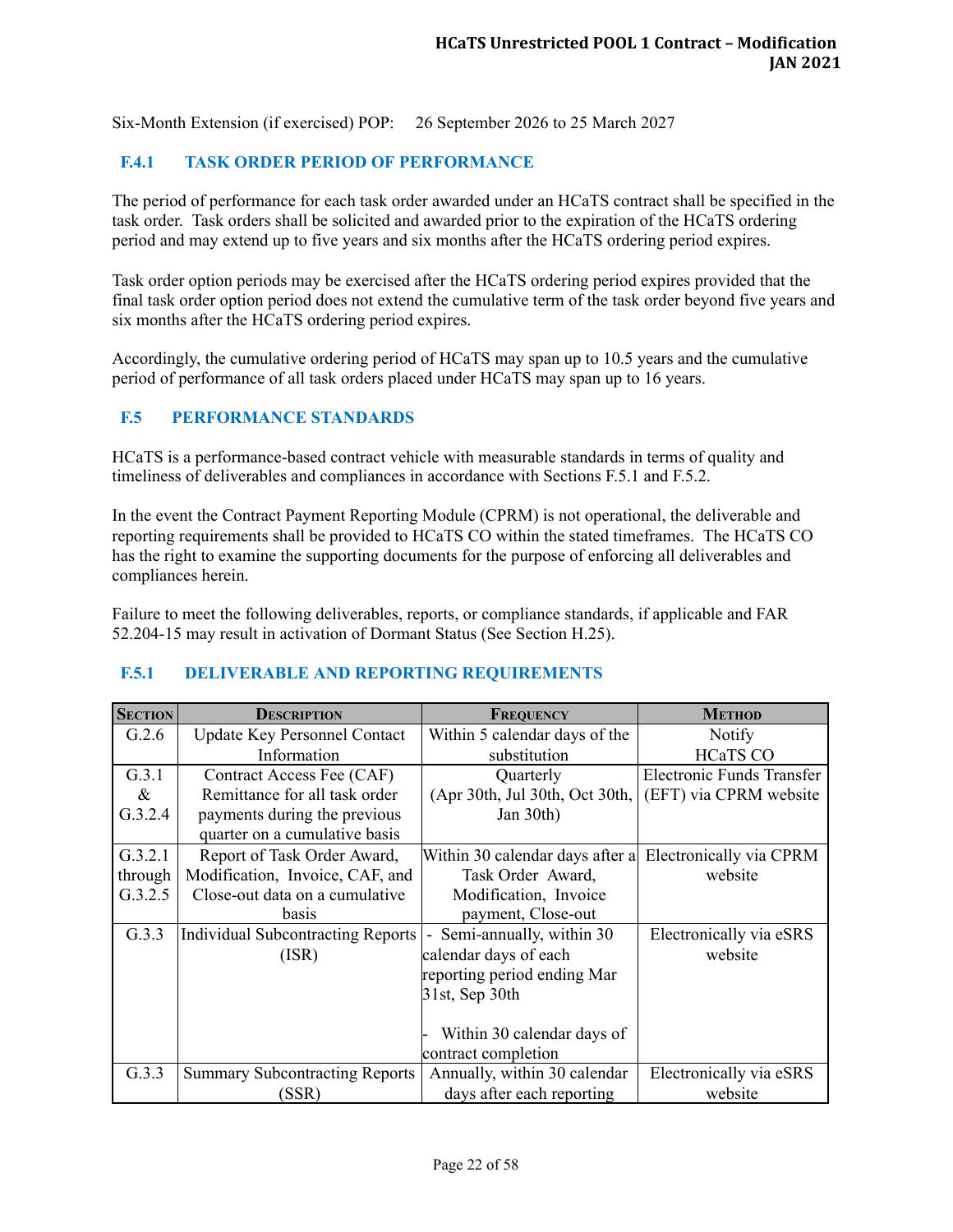|        | GSA Agency-wide SSRs report        | period on Sep 30th            |                          |
|--------|------------------------------------|-------------------------------|--------------------------|
| G.3.5  | ACORD Form, Certificate of         | Within 30 calendar days after | Notify                   |
|        | Liability Insurance                | the HCaTS Notice-to-Proceed   | <b>HCaTS CO</b>          |
| G.3.6  | Letter Request for Mod             | Within 45 calendar days of    | Notify                   |
|        | and all other applicable documents | finalization                  | HCaTS CO and OCOs for    |
|        | for Mergers, Acquisitions,         |                               | affected task orders     |
|        | Novation, and Change-of-Name       |                               |                          |
|        | Agreements                         |                               |                          |
| G.3.8  | VETS 4212 reporting                | Annually, no later than       | Electronically via the   |
|        |                                    | September 30th of each        | Department of Labor      |
|        |                                    | year                          | (DOL) VETS 4212          |
|        |                                    |                               | reporting website and    |
|        |                                    |                               | notify the HCaTS CO      |
| G.3.9  | Federal Funding Accountability     | By the end of the following   | Electronically via       |
|        | and Transparency Act (FFATA)       | month after the award of      | FSRS website and         |
|        | Sub-Award Report                   | any subcontract greater       | notify HCaTS CO          |
|        |                                    | than \$25,000 into FSRS       |                          |
| G.3.10 | <b>Small Business Size</b>         | - Within 30 days after        | Notify                   |
|        | Representation                     | execution of a novation       | HCaTS CO                 |
|        |                                    | agreement/merger or           |                          |
|        |                                    | acquisition                   |                          |
|        |                                    | - Within 60 to 120 days       |                          |
|        |                                    | prior to the end of the base  |                          |
|        |                                    | year and exercising the       |                          |
|        |                                    | option period.                |                          |
| G.4    | Correspondence from OCO that       | Within 45 calendar day        | Update in CPRM and       |
|        | confirms task order close-out      | after task order close-out    | notify HCaTS CO          |
| H.8    | Any change of entity or            | Within 45 calendar days       | Notify                   |
|        | commitment identified in any       | after the update              | <b>HCaTS CO and OCOs</b> |
|        | Meaningful Relationship            |                               | for affected task orders |
|        | Commitment Letter (MRCL)           |                               |                          |
|        | submitted                          |                               |                          |
| H.9    | Contractor's professional          | Within 5 calendar days of the | Notify                   |
|        | employee compensation plan         | substitution                  | <b>HCaTS CO</b>          |
| H.10   | Contractor's uncompensated         | Within 5 calendar days of the | Notify                   |
|        | overtime policy                    | substitution                  | <b>HCaTS CO</b>          |

### <span id="page-22-0"></span>**F.5.2 COMPLIANCE**

The following table contains compliances required, if applicable, for HCaTS. Task order compliances will be specified in the task order solicitation. The HCaTS PMO does not waive its right to request other compliances in order to align HCaTS with new statutory or regulatory requirements. The HCaTS PMO will provide the Contractor with at least 90 calendar days' notice of these requirements.

| <b>SECTION</b> | <b>REFERENCE</b>                | <b>COMPLIANCE</b>                                                                         |
|----------------|---------------------------------|-------------------------------------------------------------------------------------------|
| G.2.6          | <b>Contractor Key Personnel</b> | The Contractor shall maintain responsive and competent<br><b>Contractor Key Personnel</b> |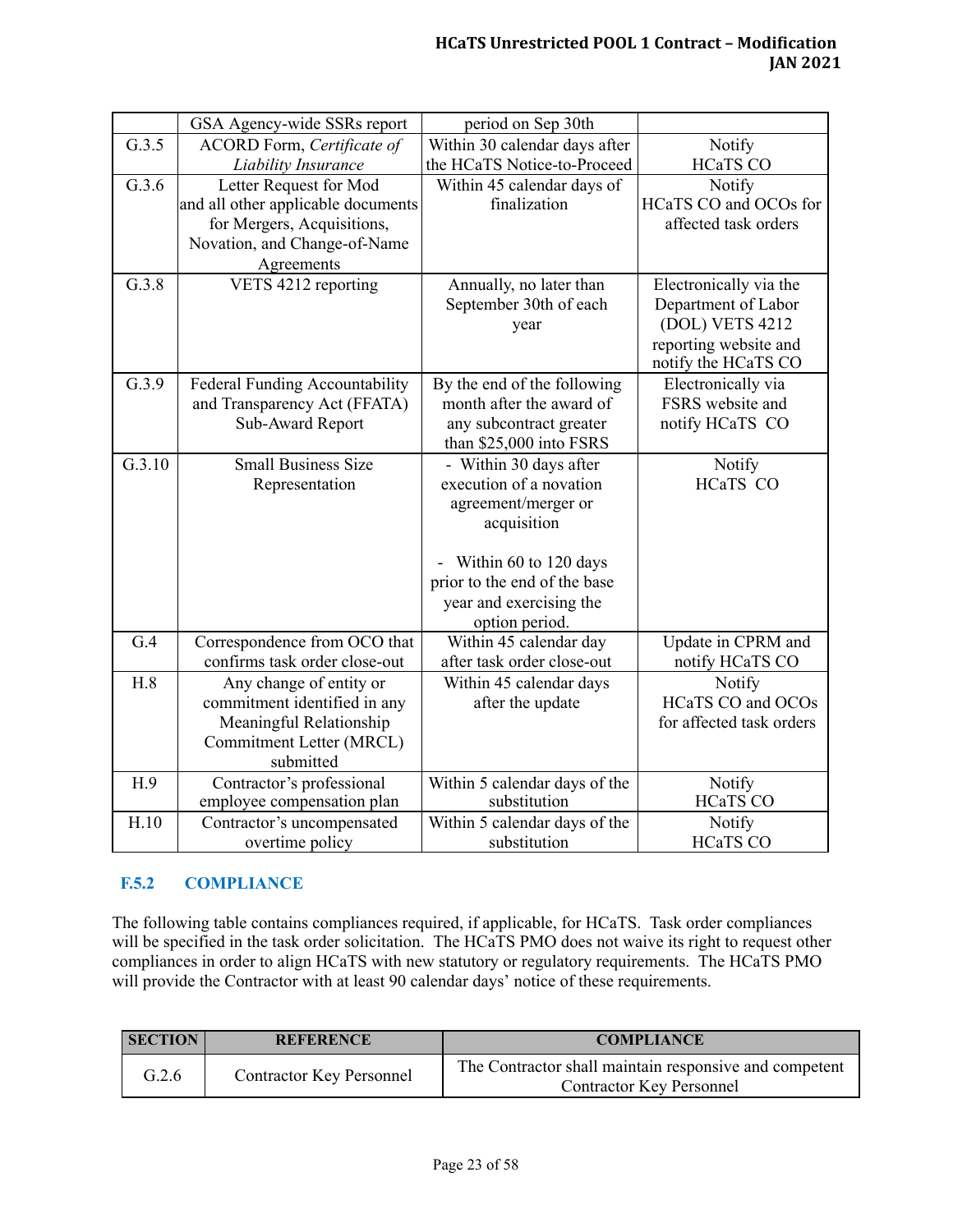| G.3.1<br>& G.3.2.4            | Contract Access Fee (CAF)<br>Remittance                                                                  | The Contractor shall submit timely and accurate CAF<br>Payments                                                                                                                                                                  |
|-------------------------------|----------------------------------------------------------------------------------------------------------|----------------------------------------------------------------------------------------------------------------------------------------------------------------------------------------------------------------------------------|
| G.3.2.1<br>through<br>G.3.2.5 | <b>Contract Payment Reporting</b><br>Module (CPRM)                                                       | The Contractor shall submit timely and accurate data in the<br><b>CPRM</b>                                                                                                                                                       |
| G.3.3                         | Individual Subcontracting Reports<br>(ISR)                                                               | The Contractor shall submit timely and accurate ISR<br>subcontract reports and make good faith efforts in meeting<br>small business goals in accordance with the Contractor's<br>subcontracting plan                             |
| G.3.3                         | <b>Summary Subcontracting Reports</b><br>(SSR)                                                           | The Contractor shall submit timely and accurate SSR<br>subcontract reports and make good faith efforts in meeting<br>small business goals in accordance with the Contractor's<br>Subcontracting Plan                             |
| G.3.5                         | Insurance                                                                                                | The Contractor shall submit timely and accurate<br>Certificate(s) of Liability Insurance and<br>maintain adequate insurance coverage at the HCaTS<br>contract and task order level in accordance with FAR<br>Subsection 28.307-2 |
| G.3.6                         | Mergers, Acquisitions, Novation,<br>and Change-of-Name Agreements                                        | The Contractor shall submit timely notice of Merger and<br>Acquisitions or<br>contractual copies of Novation or Change-of-Name<br>Agreements                                                                                     |
| G.3.7                         | Responsibility and Federal<br>Awardee Performance and<br><b>Integrity Information System</b><br>(FAPIIS) | The Contractor shall maintain accurate FAPIIS information<br>and sufficient financial resources and meet the<br>responsibility standards and qualifications set forth in FAR<br>Part 9                                           |
| G.3.8                         | VETS 4212 Reports                                                                                        | The Contractor shall report timely and accurate VETS-4212<br>Reports in the Department of Labor VETS-4212 website<br>and send the report to the HCaTS CO                                                                         |
| G.3.9                         | <b>FSRS</b> Reports                                                                                      | The Contractor shall report timely and accurate subaward<br>and executive compensation data regarding First-Tier<br>subawards in FSRS to meet the FFATA reporting<br>requirements and send confirmation to the HCaTS CO          |
| G.3.10                        | <b>Post-Award Small Business</b><br>Program Re-Representation                                            | The Contractor shall report timely and accurately its small<br>business program re-representation and updated sam.gov,                                                                                                           |
| G.4                           | <b>HCaTS</b> and Task Order Close-Out                                                                    | The Contractor agrees to cooperate with the OCO to close<br>out task orders as soon as practical after expiration,<br>cancellation, or termination.                                                                              |
| H.6.1                         | <b>Adequate Accounting System</b>                                                                        | The Contractor maintains the adequate status of its<br>accounting system and notify HCaTS CO for any changes                                                                                                                     |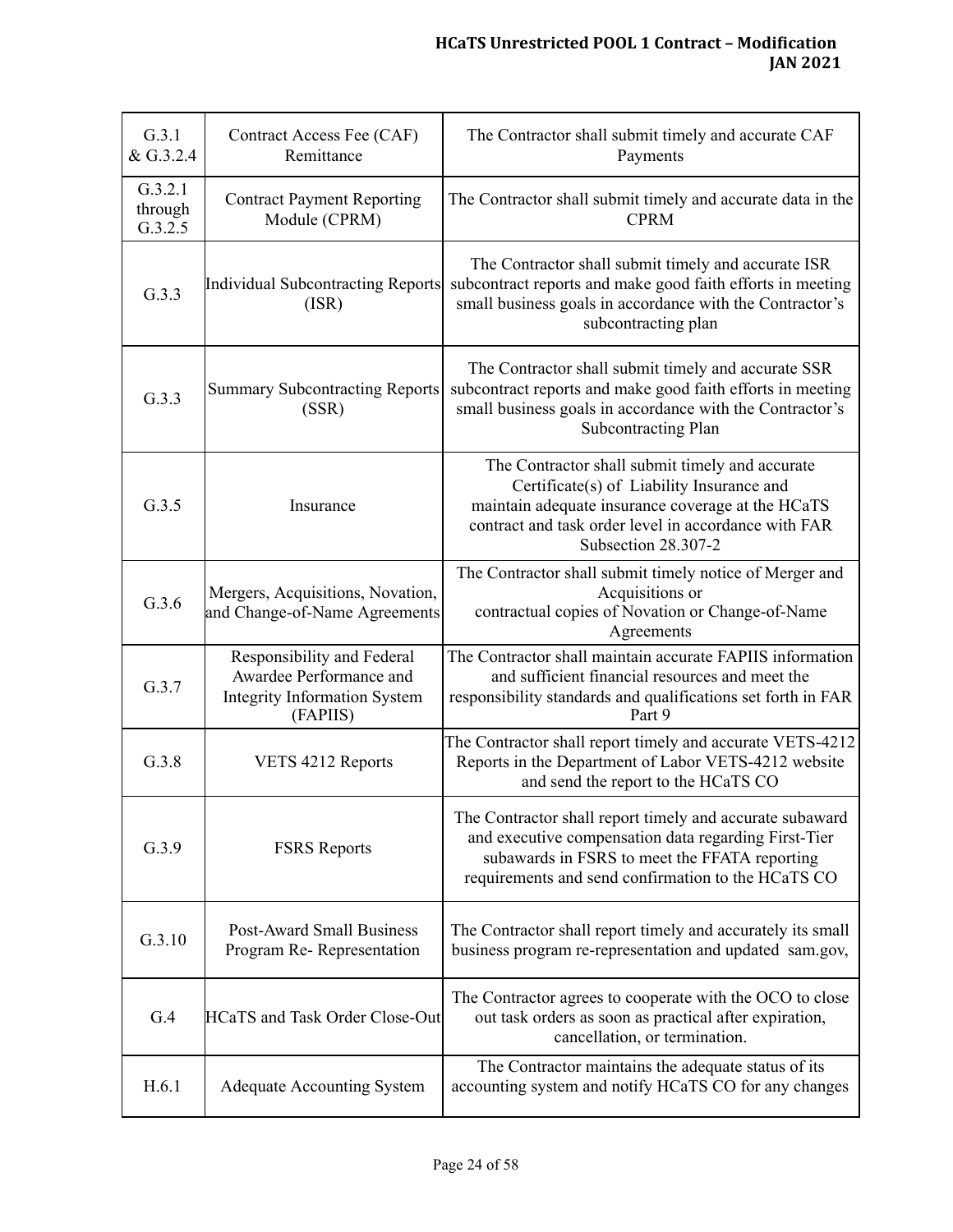## **HCaTS Unrestricted POOL 1 Contract – Modiication JAN 2021**

| H.6.2 | Acceptable Estimating System                                                                                                     | (Optional) The Contractor maintains the acceptable status of<br>its estimating system                                                                                                                                                                                                                                                                                             |
|-------|----------------------------------------------------------------------------------------------------------------------------------|-----------------------------------------------------------------------------------------------------------------------------------------------------------------------------------------------------------------------------------------------------------------------------------------------------------------------------------------------------------------------------------|
| H.6.3 | <b>Approved Purchasing System</b>                                                                                                | (Optional) The Contractor maintains the approved status of<br>its purchasing system                                                                                                                                                                                                                                                                                               |
| H.6.4 | Forward Pricing Rate Agreements<br>(FPRA), Forward Pricing Rate<br>Recommendations (FPRR) and/or<br><b>Audited Billing Rates</b> | (Optional) The Contractor maintains its FPRA, FPRR,<br>and/or Audited Billing Rates                                                                                                                                                                                                                                                                                               |
| H.6.5 | <b>Earned Value Management</b><br>System (EVMS)                                                                                  | (Optional) The Contractor maintains its EVMS ANSI/EIA<br>Standard-748                                                                                                                                                                                                                                                                                                             |
| H.6.6 | ISO 9001:2008/2015 Certification                                                                                                 | Optional) The Contractor maintains its ISO 9001:2008/2015<br>Certification                                                                                                                                                                                                                                                                                                        |
| H.6.7 | ISO/IEC 27001:2013 Certification                                                                                                 | (Optional) The Contractor maintains its ISO/IEC<br>27001:2013 Certification                                                                                                                                                                                                                                                                                                       |
| H.7   | Cost Accounting Standards (CAS)                                                                                                  | The Contractor maintains CAS compliance and submit<br>updates to the current status                                                                                                                                                                                                                                                                                               |
| H.8   | Meaningful Relationship<br>Commitment Letter (MRCL)                                                                              | The Contractor shall honor the commitments contained in<br>all MRCLs                                                                                                                                                                                                                                                                                                              |
| H.9   | Professional Employee<br><b>Compensation Plan</b>                                                                                | The Contractor shall maintain its professional employee<br>compensation plan and submit any updates                                                                                                                                                                                                                                                                               |
| H.10  | <b>Uncompensated Overtime Policy</b>                                                                                             | The Contractor shall maintain their uncompensated<br>overtime policy and submit any updates                                                                                                                                                                                                                                                                                       |
| H.15  | Meetings                                                                                                                         | The Contractor Key Personnel shall attend and actively<br>participate in all meetings, including all PMR meetings                                                                                                                                                                                                                                                                 |
| H.17  | Contractor HCaTS Webpage                                                                                                         | The Contractor shall maintain an HCaTS webpage that<br>meets the minimum webpage requirements                                                                                                                                                                                                                                                                                     |
| H.19  | Minimum Task Order Awards or<br><b>Estimated Value</b>                                                                           | Starting from the date of the HCaTS Notice-to-Proceed, the<br>Contractor shall attain a minimum of three task order<br>awards, or a total task order estimated value of \$1.5M (total<br>estimated value of all task orders inclusive of all options), or<br>show a good faith effort in responding to competitive<br>solicitations prior to the exercise of Option I under HCaTS |
| H.21  | <b>Ethics and Conduct</b>                                                                                                        | The Contractor shall adhere to the standards under Section<br>H.21                                                                                                                                                                                                                                                                                                                |

#### **(END OF SECTION F) PART I: THE SCHEDULE SECTION G: CONTRACT ADMINISTRATION DATA**

## <span id="page-24-0"></span>**G.1 BACKGROUND**

This section provides roles, responsibilities, and contract administration requirements for the Human Capital and Training Solutions (HCaTS) contracts and each task order placed under HCaTS contracts. Terms and conditions and other requirements regarding contract administration may be designated by the Ordering Contracting Officer (OCO) at the task order level.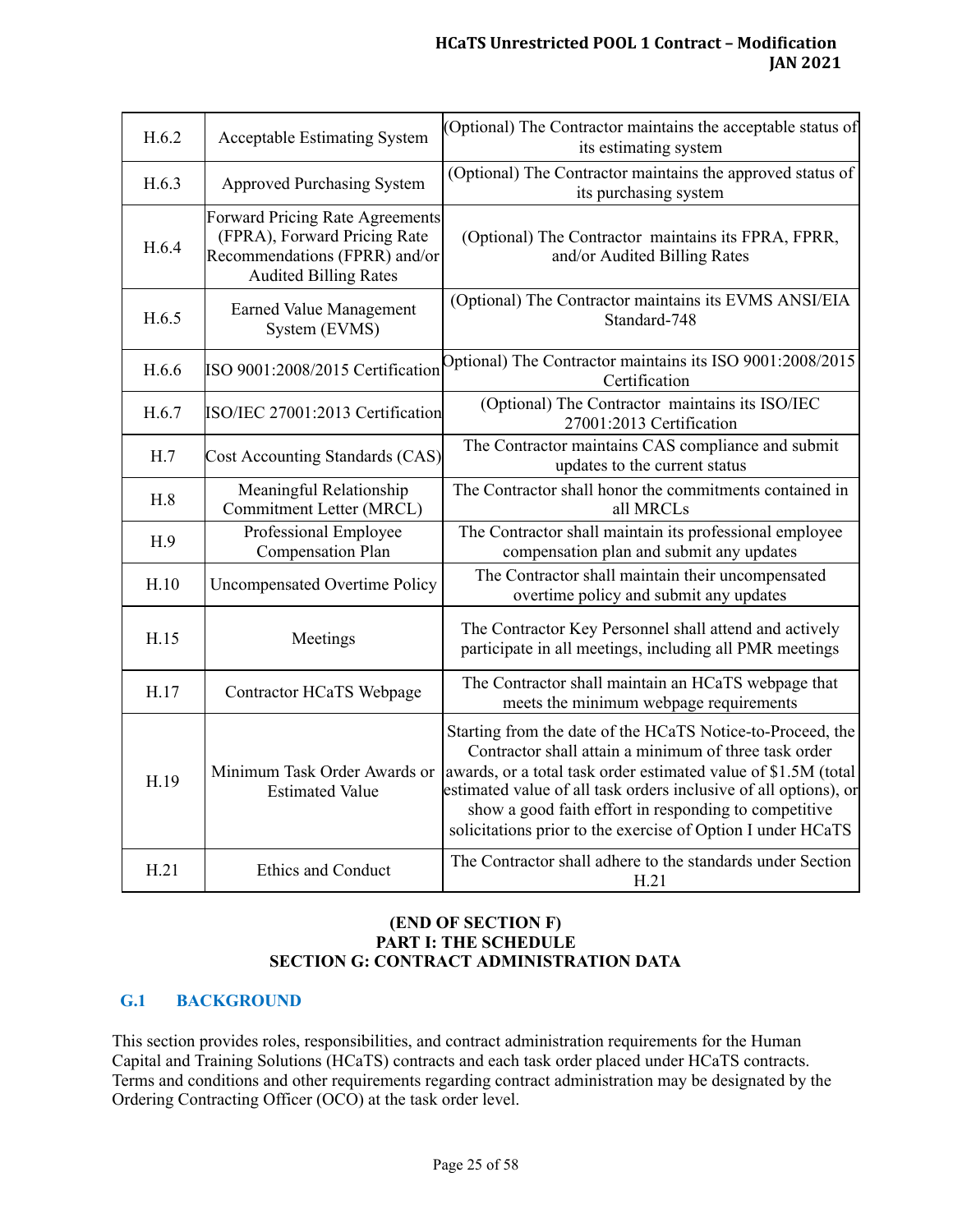#### <span id="page-25-0"></span>**G.2 ROLES AND RESPONSIBILITIES OF KEY PERSONNEL**

This section describes the roles and responsibilities of Government and Contractor personnel. The current point of contact information of Key Personnel for HCaTS will be maintained on the official HCaTS website at http://gsa.gov/hcats.

### <span id="page-25-1"></span>**G.2.1 PROGRAM MANAGER (PM)**

The HCaTS PM is a Government official who performs various programmatic functions for the overall success of HCaTS.

### <span id="page-25-2"></span>**G.2.2 CONTRACTING OFFICER (CO)**

The HCaTS CO is the sole and exclusive Government official with actual authority to administer and modify the terms and conditions of HCaTS contracts, monitor the Contractor's performance in the areas of contract compliance and contract administration, and assist the Contractor and OCO on matters related to the HCaTS terms and conditions. In addition, the HCaTS CO makes all final decisions pertaining to within scope determination requests. The HCaTS CO may delegate routine administrative functions to an authorized HCaTS representative.

#### <span id="page-25-3"></span>**G.2.3 OMBUDSMAN**

Subject to GSAR 552.216-74, GSA designates an Ombudsman for HCaTS. For the purposes of HCaTS, there are two primary duties of the Ombudsman: (1) To review complaints from Contractors and ensure that they are afforded a fair opportunity for consideration in the award of task orders consistent with the procedures of HCaTS, and (2) To review an HCaTS CO decision to place a Contractor in Dormant Status (see Sections H.25).

#### <span id="page-25-4"></span>**G.2.4 ORDERING CONTRACTING OFFICER (OCO)**

The OCOs are the authorized user and exclusive Government official with actual authority to solicit, award, administer, and/or modify a task order under HCaTS contracts. In order to qualify as an authorized user, a duly warranted Contracting Officer of the Federal government, as defined in FAR Section 2.101, or an eligible user as prescribed in GSA Order ADM 4800.2H, Eligibility to Use GSA Sources of Supply and Services, shall attend a HCaTS Delegation of Procurement Authority (DPA) training and receive a HCaTS DPA certificate signed by HCaTS CO.

The OCO is encouraged to contact the HCaTS CO or HCaTS PM for any HCaTS-related assistance including, but not limited to, the following:

- 1. Training on HCaTS and ordering procedures, and
- 2. Task order scope compliance under HCaTS, and
- 3. Task order solicitation development, and
- 4. Assistance on disputes, claims, or protests under HCaTS, and
- 5. Contractor performance under HCaTS.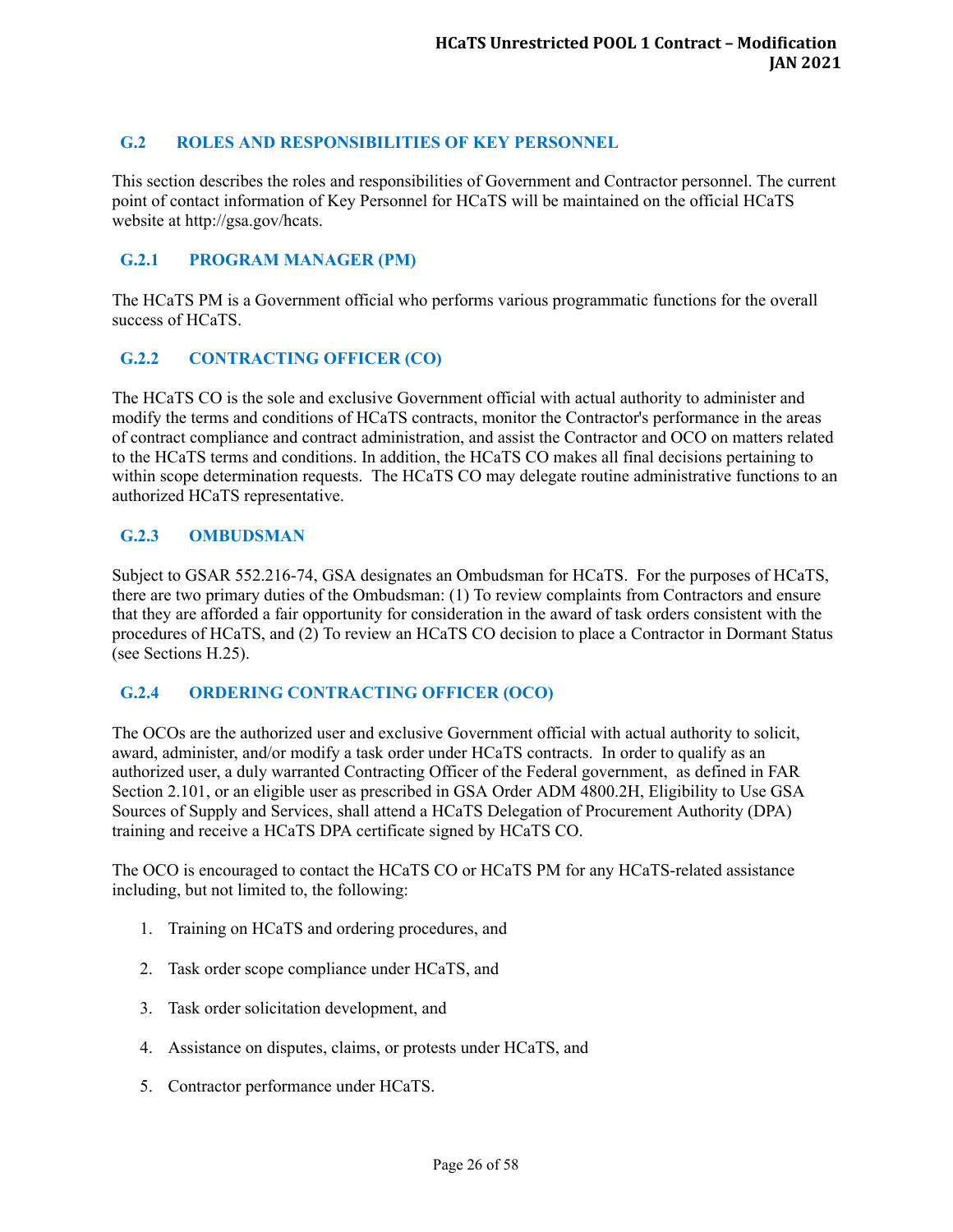The OCO's duties include, but are not limited to:

- 1. Requesting and receiving a DPA prior to soliciting and awarding a task order under HCaTS, and
- 2. Complying with the terms and conditions of HCaTS (see Section H.3), and
- 3. Complying with the procedures outlined in FAR Subpart 19.4, and
- 4. Complying with the ordering procedures outlined in FAR Section 16.505, and other agency-specific regulatory supplements, and
- 5. Issuing task order solicitations under the proper NAICS Code and corresponding HCaTS Contract Number (see Section H.4), and
- 6. Allowing a reasonable time for fair opportunity proposal submission, and
- 7. Resolving any performance issues, disputes, claims or protests at the task order level, and
- 8. Responding to all Freedom of Information Act (FOIA) requests at the task order level, and
- 9. Entering task order performance evaluation in the Contractor Performance Assessment Reporting System (CPARS) or alternative past performance assessment reporting system mandated by Federal agencies that do not require the use of CPARS, and
- 10. Closing out task orders in a timely manner.

#### <span id="page-26-0"></span>**G.2.5 CONTRACTING OFFICER'S REPRESENTATIVE (COR)**

The HCaTS CO, and OCOs for each task order, may designate a COR(s) to perform specific administrative or technical functions.

The specific rights and responsibilities of the COR for each contract and task order shall be described in writing, with copies furnished to the Contractor as prescribed in FAR Paragraph 1.602-2(d). A COR has no actual, apparent, or implied authority to make any commitments or changes that affect price, quality, quantity, delivery, or other terms and conditions of the contract nor in any way direct the contractor or its subcontractors to operate in conflict with the contract terms and conditions.

### <span id="page-26-1"></span>**G.2.6 CONTRACTOR KEY PERSONNEL**

The Contractor shall assign a Corporate HCaTS Program Manager (CHPM) and Corporate HCaTS Contract Manager (CHCM) as Contractor Key Personnel to represent the Contractor as primary points-of-contact to resolve issues, perform administrative duties, and other functions that may arise relating to HCaTS contracts and task orders solicited and awarded under HCaTS contracts.

Additional Contractor Key Personnel requirements may be designated by the OCO at the task order level.

There are no minimum qualification requirements established for Contractor Key Personnel. Additionally, Contractor Key Personnel do not have to be full-time positions; however, the Contractor Key Personnel are expected to be fully proficient in the performance of their duties.

The Contractor shall ensure that the HCaTS CO has current point-of-contact information for both the CHPM and CHCM. The Contractor Key Personnel are considered essential to HCaTS. Upon removing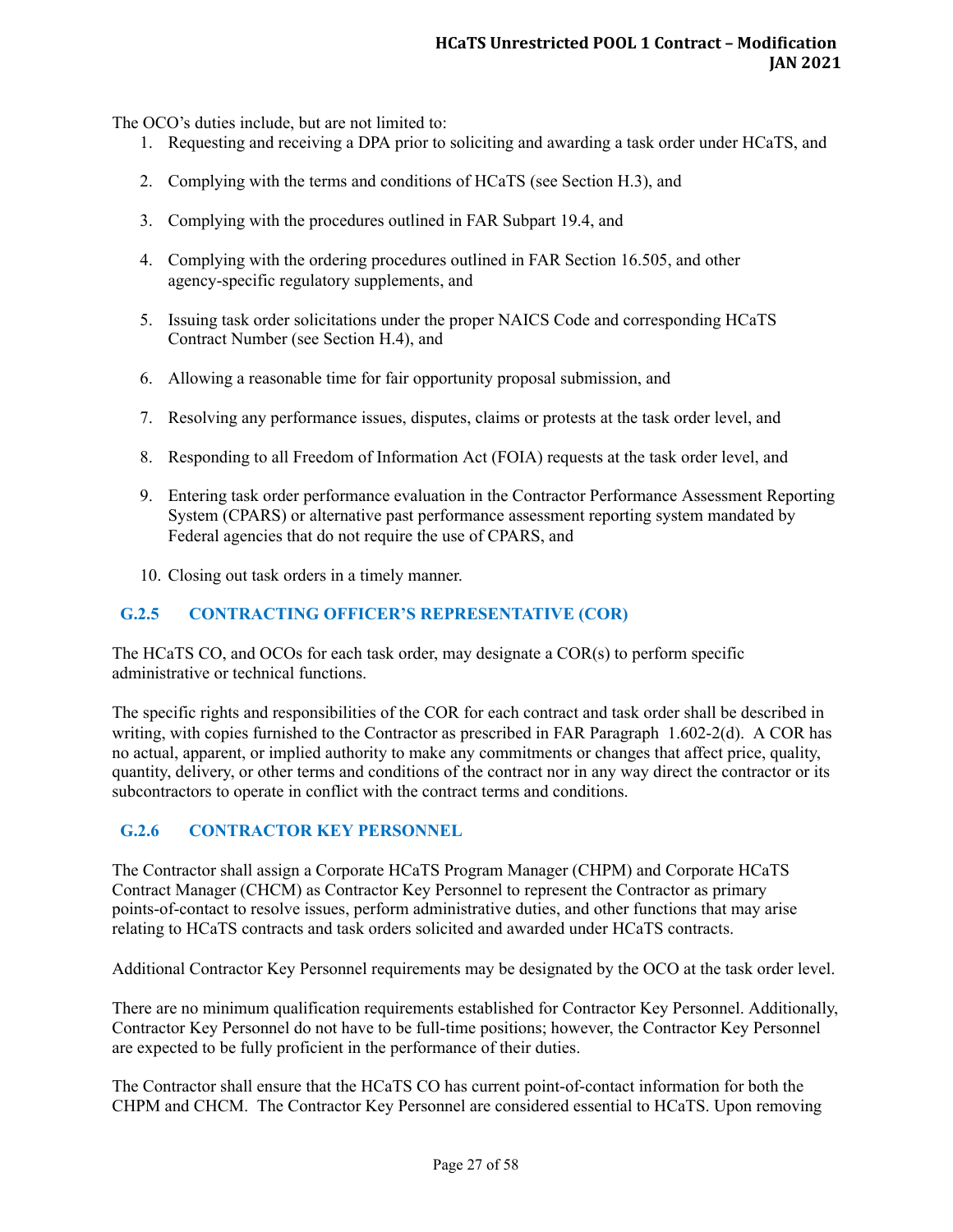and replacing any Contractor Key Personnel, the Contractor shall notify the HCaTS CO within 15 business days.

All costs associated with Contractor Key Personnel duties shall be handled in accordance with the Contractor's standard accounting practices; however, no costs for Contractor Key Personnel shall be billed to the HCaTS Program Management Office (HCaTS PMO).

Failure of Contractor Key Personnel to effectively and efficiently perform their duties will be construed as conduct detrimental to contract performance and may result in activation of Dormant Status (see Sections H.25).

### <span id="page-27-0"></span>**G.2.6.1 CORPORATE HCATS PROGRAM MANAGER (CHPM)**

The Contractor's corporate management structure shall guarantee senior, high-level, program management of HCaTS, including a CHPM to represent the company in all HCaTS program- related matters.

The CHPM duties include, but are not limited to:

- 1. Advising and assisting current and potential HCaTS customers regarding the technical scope of HCaTS and the overall attributes of HCaTS, and
- 2. Promoting customer use of HCaTS, and
- 3. Being ultimately responsible for ensuring that all reporting information required under HCaTS is provided accurately, thoroughly and timely, and
- 4. Being ultimately responsible for all performance issues related to their HCaTS contract and task orders awarded under their HCaTS contract, and
- 5. Attending all HCaTS Program Management Review (PMR) meetings and other HCaTS meetings as scheduled.

### <span id="page-27-1"></span>**G.2.6.2 CORPORATE HCATS CONTRACT MANAGER (CHCM)**

The Contractor's corporate management structure shall guarantee senior, high-level, program management of HCaTS, including a CHCM to represent the company in all HCaTS contract- related matters.

The CHCM duties include, but are not limited to:

- 1. Verifying that the OCO soliciting or awarding a task order solicitation under HCaTS has an HCaTS DPA. Verification can be provided by the HCaTS CO, HCaTS PM, or duly authorized representative, and
- 2. Ensuring the company's task order awards under their HCaTS contract are contractually in compliance with HCaTS (see Section H.3), and
- 3. Ensuring all data within the Contract Payment Reporting Module (CPRM) is current, accurate, and complete (see Section G.3.2), and
- 4. Ensuring contract administrative functions and meeting all the performance reporting and compliance standards listed under Section F.5, are maintained, and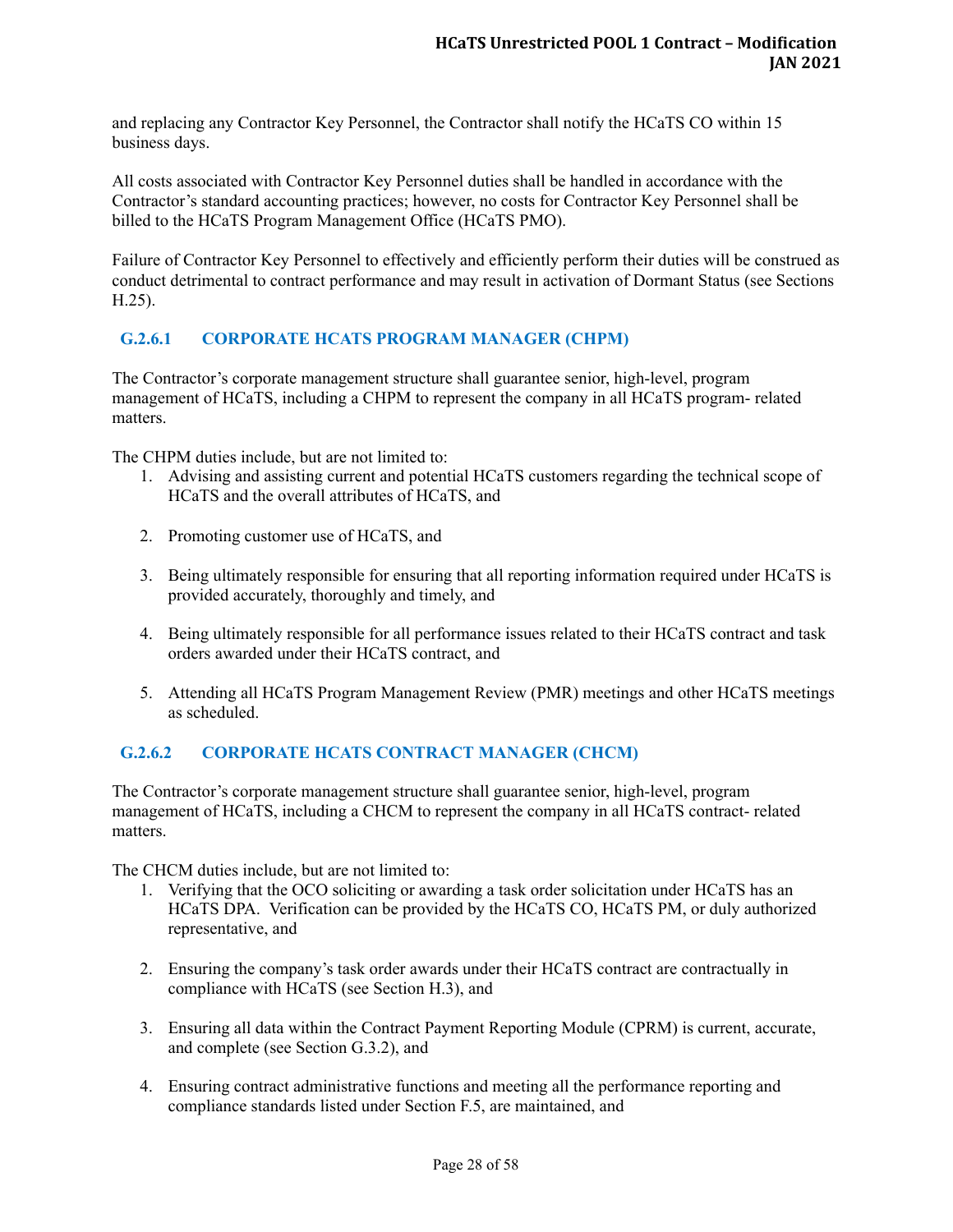- 5. Being ultimately responsible for ensuring that all contractual agreements, including modifications, are negotiated and put in place expeditiously, and
- 6. Being ultimately responsible for ensuring that all task order invoicing is accurate and timely, and
- 7. Attending all HCaTS Program Management Review (PMR) meetings and other HCaTS meetings as scheduled.

## <span id="page-28-0"></span>**G.3 CONTRACTOR ADMINISTRATION REQUIREMENTS**

The following sections describe the administration requirements for HCaTS contracts and task orders awarded under HCaTS contracts. The CHCM shall be the primary point-of-contact for these requirements.

Failure to meet administrative requirements may result in activation of Dormant Status (see Sections H.25).

## <span id="page-28-1"></span>**G.3.1 CONTRACT ACCESS FEE (CAF)**

As of 1 August 2018, the CAF rate for HCaTS Task Orders is 0.75% fixed-fee. Visit HCaTS website ([www.gsa.gov/hcats](http://www.gsa.gov/hcats)) for CAF updates and exceptions or agency specific CAF rate agreement, if any.

**NOTE:** For task orders awarded before 1 August 2018, the CAF rate remains 2% fixed fee; however, the OCOs must change the CAF from 2% to 0.75% at the time of the next option year that will be exercised on or after 1 August 2018. If the task order will not be exercised on or after 1 August 2018, the CAF remains as 2% until the completion of the current period of performance.

The OCOs and Contractors must use the following criteria for CAF:

- 1. CAF remittance calculated as: Total Paid Invoice (minus the CAF CLIN) multiplied by the CAF Percentage.
- 2. The task order solicitations shall have a separate and distinct CLIN for CAF for the base year and each option period. In response to all task order solicitations, regardless of contract type, the Contractor shall always propose a CAF rate based on the total fixed-price or total estimated costs, including options.
- 3. If the customer organization has a CAF Memorandum of Understanding (CAF MOU) agreement in place with the HCaTS PMO, the CAF rate on the MOU must be used.

NOTE: See Section G.3.2.4 for CAF remittance instructions.

### <span id="page-28-2"></span>**G.3.2 CONTRACT PAYMENT REPORTING MODULE (CPRM)**

The specific system for all task order award, modification, invoice, and CAF payment data will be electronically through the CPRM located within GSA's Enterprise Data Warehouse (EDW).

### <span id="page-28-3"></span>**G.3.2.1 TASK ORDER AWARD DATA**

The Contractor shall report all task order award data within 30 calendar days of award into the CPRM; at the minimum all task order award data shall include the following: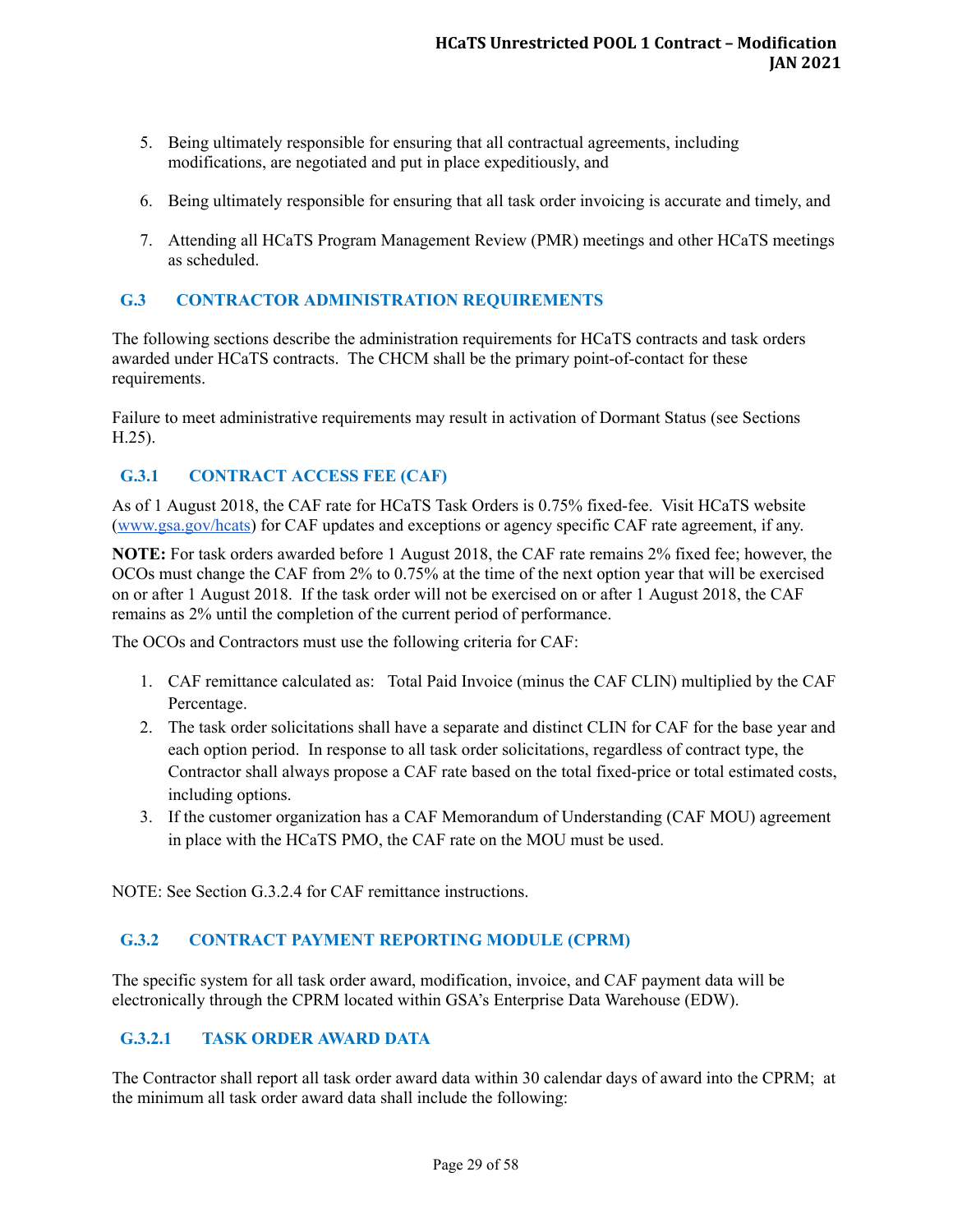- 1. HCaTS Contract Number
- 2. Task Order Number (not the Solicitation Number)
- 3. Task Order Description
- 4. Functional Area (Pool 1 or Pool 2)
- 5. Predominant Order NAICS Code
- 6. Predominant Contract Type
- 7. Issued using GSA Assisted services (Yes or No)
- 8. Initial Period of Performance (Base Year period of performance)
- 9. Estimated Completion Date (end date after all option years exercised)
- 10. Award Date
- 11. Initial Obligated/Funded Amount (obligated amount for the base year)
- 12. Total Obligated/Funded Amount (total obligated dollar amount)
- 13. Total Estimated Value (total contract value including all option years)
- 14. Ordering Contracting Officer (Name and Email Address of OCO that signed the TO award)
- 15. Issuing Agency
- 16. Issuing Bureau
- 17. Receiving Agency (the customer)
- 18. Receiving Bureau
- 19. Location
- 20. Place of Performance (enter the primary place of performance)
- 21. Attachment (attach an electronic copy of the complete task order Award documents that includes Statement of Work (SOW)/Statement of Objectives (SOO), or Performance Work Statement (PWS))
- 22. Add Line Item (enter the information for each Contract Line Item Numbers (CLINs) of the task order. If the task order does not have a CLIN, input CLIN Number 9999 as a single CLIN for all billing)
- 23. Based on the contract type, enter the additional information stated in Section G.3.2.1.1, G.3.2.1.2, or G.3.2.1.3.

## <span id="page-29-0"></span>**G.3.2.1.1 FIXED PRICE AWARD DATA**

In addition to the data required under Section G.3.2.1, all Fixed Price award data shall also include:

- 1. Initial obligated/funded amount, and
- 2. Total Firm-Fixed Price, including the base and all option periods by CLIN Number, and
- 3. Initial Maximum Incentive or Award Fee, if applicable.

### <span id="page-29-1"></span>**G.3.2.1.2 COST REIMBURSEMENT AWARD DATA**

In addition to the data required under Section G.3.2.1, all Cost Reimbursement award data shall also include:

- 1. Initial obligated/funded amount, and
- 2. Total estimated cost, including the base and all option periods by CLIN Number, and
- 3. Fixed Fee, if applicable, and
- 4. Initial Incentive or Award Fee, if applicable.

## <span id="page-29-2"></span>**G.3.2.1.3 TIME-AND-MATERIALS (T&M) AND LABOR-HOUR (L-H) AWARD DATA**

In addition to the data required under Section G.3.2.1, all T&M and L-H award data shall also include: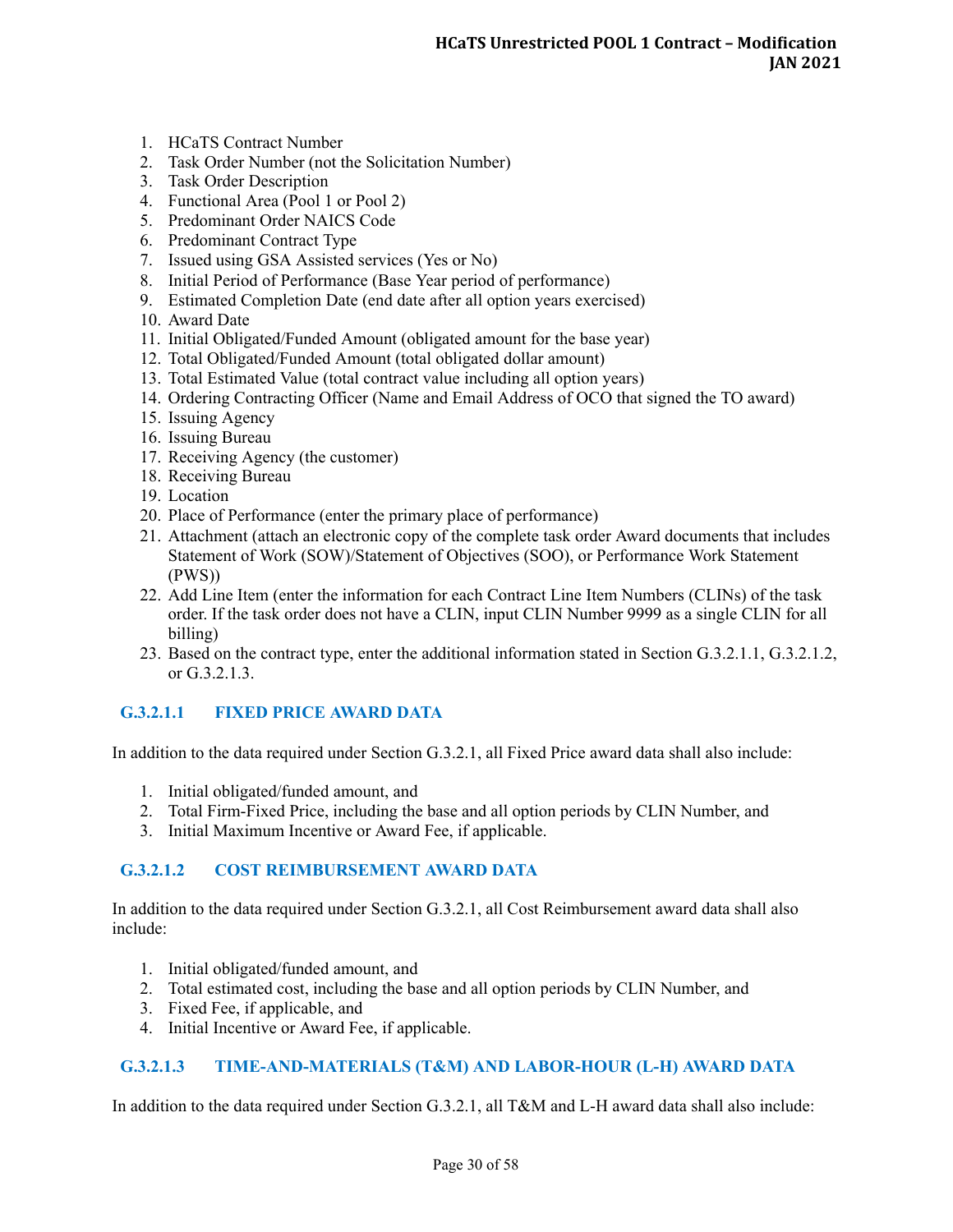- 1. Initial obligated/funded amount, and
- 2. Total task order ceiling, including the base and all option periods by CLIN Number, and
- 3. Awarded labor categories and Standard Occupational Classification (SOC) numbers, and
- 4. The loaded hourly labor rate and hours by each corresponding HCaTS labor category, for the base and all option periods, and
- 5. The loaded hourly labor rate and hours by each Specialized Professional Services Labor, Service Contract Act Labor, or OCONUS Labor, including a title and description of the labor category, if applicable, for the base and all option periods.

### <span id="page-30-0"></span>**G.3.2.2 TASK ORDER MODIFICATION DATA**

The Contractor shall report all task order modification data within 30 calendar days of receiving a signed copy of the modification, excluding modifications issued through GSA's EDW. Modification data issued through GSA's EDW will automatically populate into the CPRM.

Modification data shall include:

- 1. HCaTS Contract Number, and
- 2. Task Order Number (not the Solicitation Number), and
- 3. Modification Number, and
- 4. Modification Description (e.g., Incremental Funding, Exercise Option, Change Order), and
- 5. OCO Point of Contact (Name, Phone Number, Email Address), and
- 6. Modification Ordering Period (do not change the initial start date of the task order), and
- 7. Modification Date, and
- 8. Modification obligated/funded amount allocated to the applicable CLINs, and
- 9. An electronic copy of the complete modification awarded by an OCO.

#### <span id="page-30-1"></span>**G.3.2.3 INVOICE DATA**

The Contractor shall report invoice data from each paid invoice within 30 calendar days after the end of the reporting quarter, including the invoice data on task orders issued through GSA's EDW. If no invoice data was received during a required reporting period for a specific task order, the Contractor shall report in the "Zero Invoice Data" screen located in the CPRM system for that particular task order.

Regardless of contract type, the Contractor shall report the following:

- 1. HCaTS Contract Number, and
- 2. Task Order Number (not the Solicitation Number), and
- 3. Contractor Invoice Number, and
- 4. Date Invoice Paid, and
- 5. Amount of invoice that was subcontracted, and
- 6. Amount of invoice that was subcontracted to a small business, and
- 7. For each contract type, the Contractor shall report as follows:
	- a. Fixed Price task orders: Total Amount Paid (Lump Sum) by CLIN, and
	- b. T&M or L-H type task orders: Total Amount Paid (Lump Sum) by CLIN, and
	- c. Cost-Reimbursement task orders: Labor Categories, SOC Number, and Direct Labor Rate for each Task Order Labor Category.

#### <span id="page-30-2"></span>**G.3.2.4 CONTRACT ACCESS FEE (CAF) PAYMENT DATA**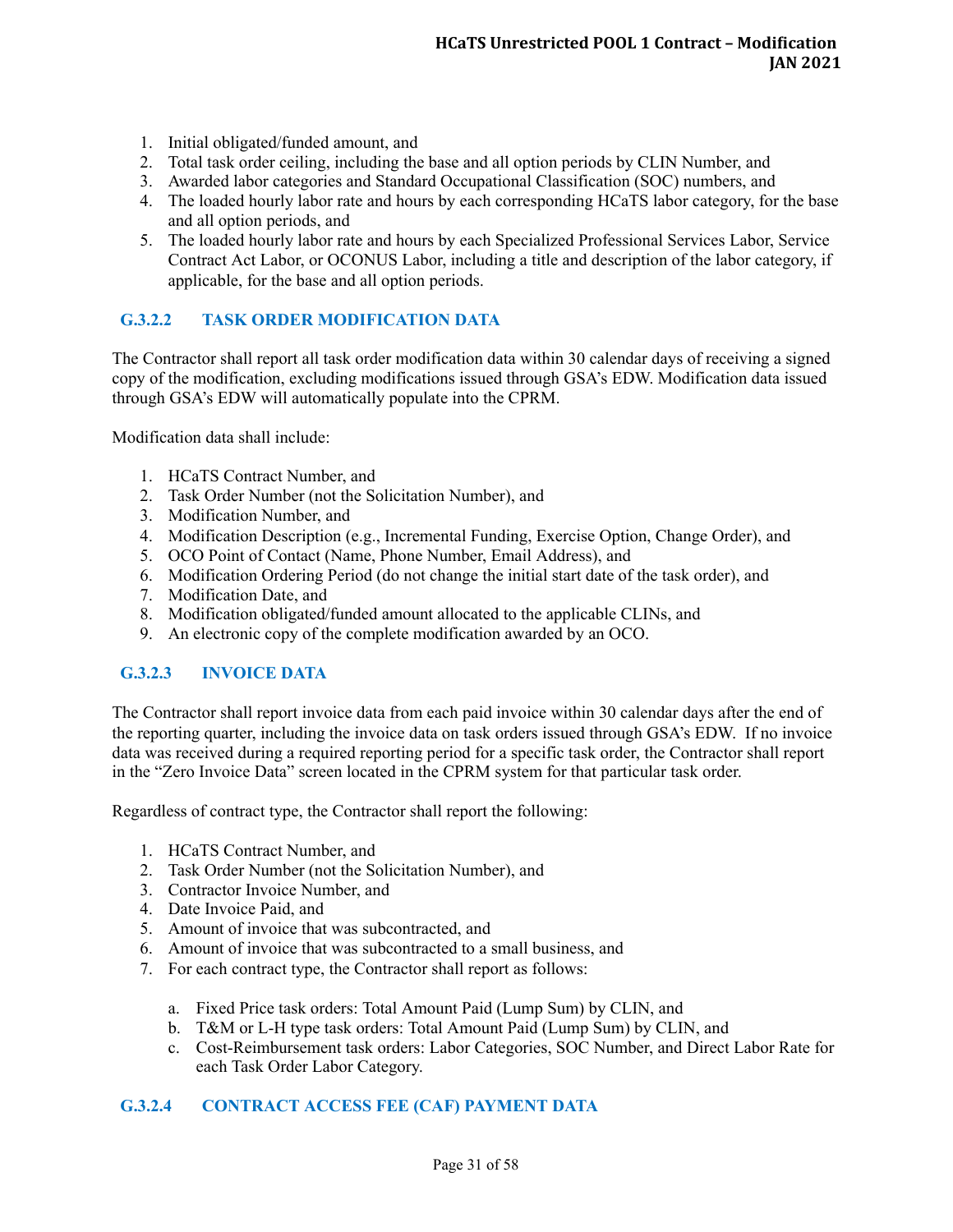The Contractor shall remit the CAF in U.S. dollars to the HCaTS PMO within 30 calendar days after the end of each calendar quarter for all invoice payments received during that calendar quarter as follows:

| <b>CALENDAR QUARTERS</b>                     | <b>CAF DUE DATE</b>      |
|----------------------------------------------|--------------------------|
| 1 <sup>st</sup> Quarter (January 1-March 31) | April $30th$             |
| $2nd$ Quarter (April 1-June 30)              | July $30th$              |
| $3rd$ Quarter (July 1-September 30)          | October 30 <sup>th</sup> |
| $4th$ Quarter (October 1-December 31)        | January 30 <sup>th</sup> |

Where the CAF for multiple invoice payments (on one or more task orders) is due, the Contractor may consolidate the CAF owed into one payment, including the consolidation of the CAF across all awarded Pools.

Failure to remit the full amount of the CAF within 30 calendar days after the end of the applicable reporting period constitutes a contract debt to the United States Government under the terms of FAR Subpart 32.6. In addition, the Government may exercise all rights under the Debt Collection Improvement Act of 1996, including withholding or off-setting payments and interest on the debt.

The Contractor's failure to accurately and timely remit the CAF is sufficient cause for the HCaTS PMO to place the contractor in Dormant Status (see Section H.25).

CAF Payment Data shall include:

- 1. Trace Number, and
- 2. Total Remitted Amount, and
- 3. Remit Date, and
- 4. Amount applied to each Task Order Number (for the reported payment). Contractors are encouraged to submit CAF payments via https://pay.gov/public/home>.
- 5.

## <span id="page-31-0"></span>**G.3.2.5 CLOSEOUT DATA**

The Contractor shall submit task order close-out data quarterly following the expiration of a task order. This shall be accomplished for each and every task order.

This data shall include:

- 1. Final Task Order Dollar Value, and
- 2. Cumulative Invoiced Amount, and
- 3. Total CAF Amount Paid, and
- 4. CAF Balance Owed, and
- 5. Final Invoice Paid (Y/N), and
- 6. Release of Claims Date, and
- 7. Pending Actions Preventing Close-out

#### <span id="page-31-1"></span>**G.3.3 SUBCONTRACTING PLAN**

A small business concern, as defined in FAR Section 2.101, is not required to have a subcontracting plan. For other than small business concerns, the Offeror shall have a subcontracting plan.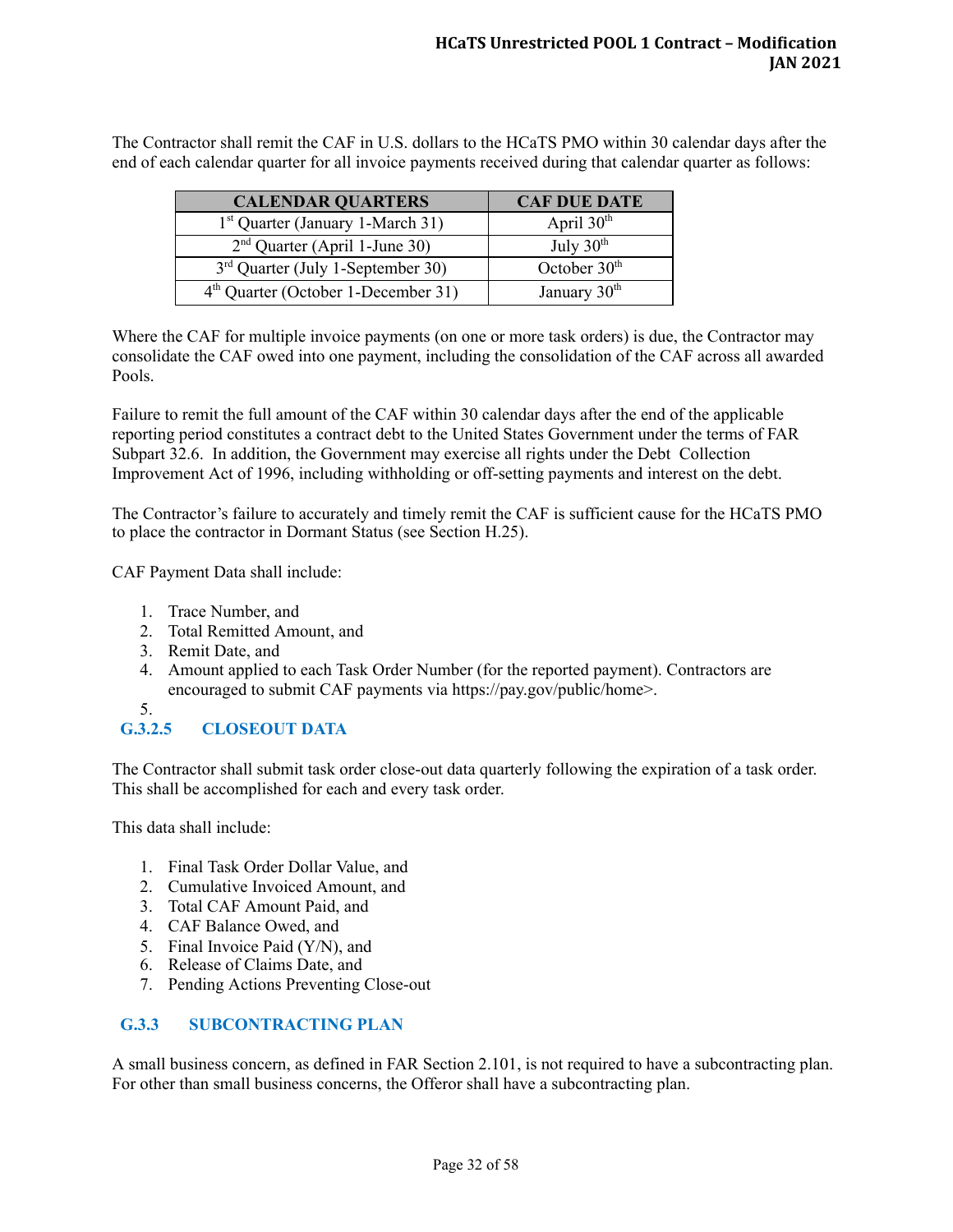The Contractor shall comply with the Contractor's Subcontracting Plan, incorporated into the HCaTS contract by reference, to ensure that small businesses (SB), Small Disadvantaged Businesses (SDB), Women-Owned Small Businesses (WOSB), HUBZone Small Businesses (HUBZone SB), Veteran-Owned Small Businesses (VOSB), and Service-Disabled Veteran- Owned Small Businesses (SDVOSB), are provided the maximum practicable opportunity to participate as Subcontractors.

As stated in 15 U.S.C. 637(d)(9), any Contractor or Subcontractor failing to comply in good faith with the requirements of the Subcontracting Plan is in material breach of its contract. Further, 15 U.S.C.  $637(d)(4)(F)$  directs that a Contractor's failure to make a good faith effort to comply with the requirements of the Subcontracting Plan may result in the imposition of liquidated damages. The HCaTS PMO requires use of the electronic Subcontracting Reporting System (eSRS) modules as the secure, confidential, information management tool to evaluate subcontracting goal performance for HCaTS contracts. The Contractor retains responsibility for Subcontractor's performance and shall be accountable for their performance. The Contractor agrees to ensure that a Subcontractor agrees to the same restrictions, terms and conditions that apply in the HCaTS contract and implements reasonable safeguards to protect Government-furnished property and information.

The Subcontracting Plan covers the HCaTS program as a whole; however, the Contractor shall submit Individual Subcontract Reports (ISR) for Individual Subcontracting Plans, if applicable, and Summary Subcontract Reports (SSR) per HCaTS contract using the web-based eSRS at http://www.esrs.gov.

Affiliates of the Contractor or Subcontractor are not included in these reports. Subcontract award data reported by Contractors and Subcontractors shall be limited to awards made to their immediate next-tier Subcontractors.

Contractors are required to adhere to their subcontracting plan, incorporated into the contract by reference. When a Contractor does not meet any one or more of their subcontracting goals for a given reporting period, the Contractor shall explain, in writing, the rationale for not meeting the goals in the comments section of the ISR/SSR.

NOTE: If a Contractor represented that it was a small business concern prior to award and its size status subsequently changes to other than small business concern based on re-representation as prescribed in FAR 52.219-28, the Contractor shall submit to the HCaTS CO its subcontracting plan for review in accordance with FAR 52.219-9. The subcontracting plan shall be incorporated in the contract.

### <span id="page-32-0"></span>**G.3.4 CONTRACTOR PERFORMANCE ASSESSMENT REPORTING SYSTEM (CPARS)**

Past performance information is relevant information, for future source selection purposes, regarding a Contractor's actions under previously awarded contracts. It includes, for example, the Contractor's record of conforming to contract requirements and to standards of good workmanship, record of forecasting and controlling costs, adherence to contract schedules, including the administrative aspects of performance, history of reasonable and cooperative behavior and commitment to customer satisfaction, reporting into required databases, record of integrity and business ethics, and business-like concern for the interest of the customer.

The HCaTS PMO requires use of the CPARS modules as the secure, confidential, information management tool to facilitate the performance evaluation process for both HCaTS contracts and task orders awarded under HCaTS contracts. However, if a Federal agency requires an alternative past performance assessment reporting system for a specific task order(s) other than CPARS, the alternative reporting system takes precedence over CPARS.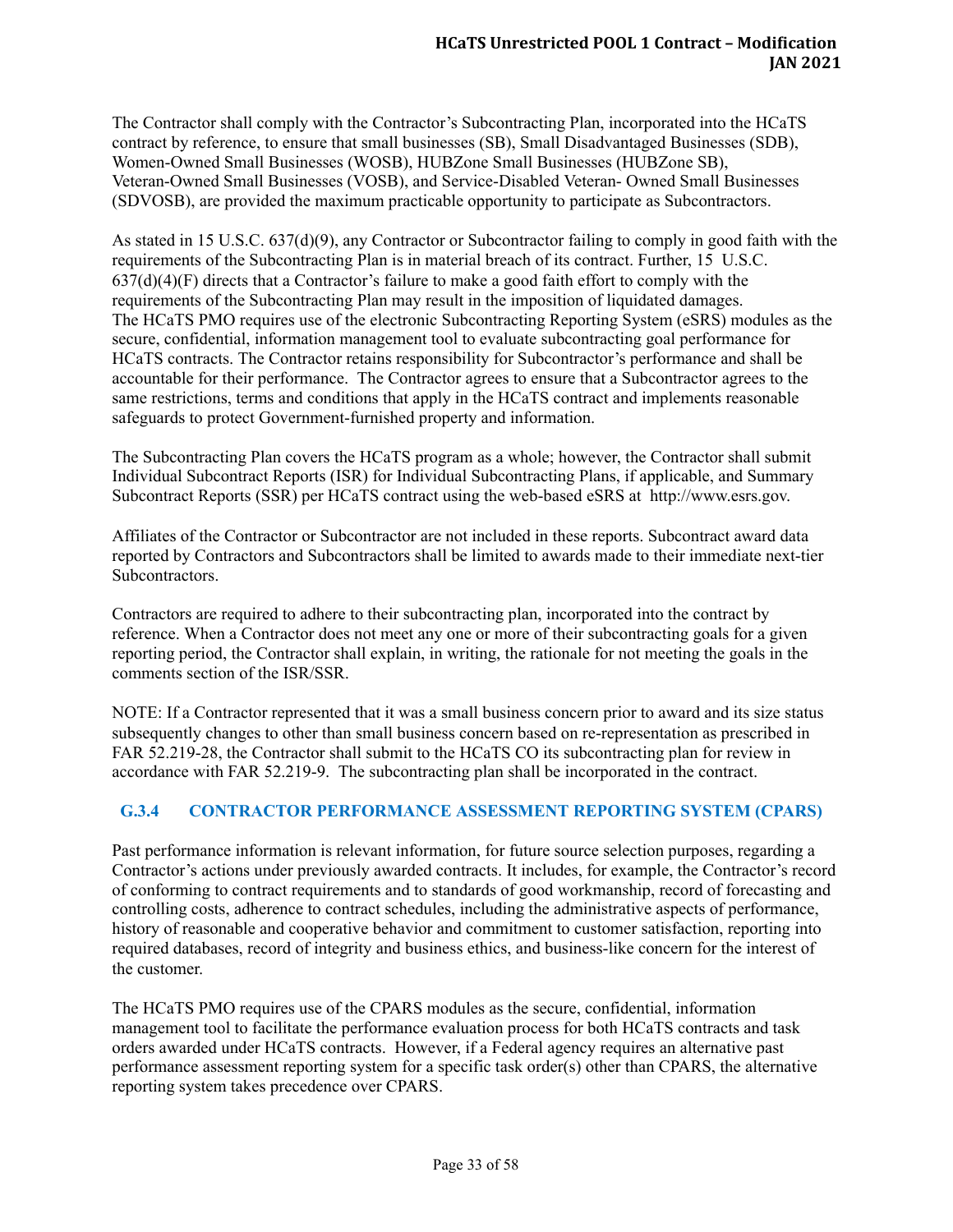The CHCM shall serve as a primary point-of-contact, who will be authorized access to the evaluation for review and comment for HCaTS contracts and task orders awarded under HCaTS contracts. The CHCM shall respond promptly to past performance evaluations as documented by the OCO at the task order level and the HCaTS CO for HCaTS.

In addition, the CHCM shall be required to identify an alternate contact that will be responsible for notifying the HCaTS CO in the event the primary contact is unavailable to process evaluations within the required 30-day time frame.

## <span id="page-33-0"></span>**G.3.4.1 HCATS CPARS**

The HCaTS CO will evaluate interim Contractor performance on an annual basis and final Contractor performance upon contract completion using the process and criteria in CPARS.

Evaluations of Contractor performance will be provided to the Contractor as soon as practicable after completion of the evaluation. Contractors will be given a minimum of 30 calendar days to submit comments, rebutting statements, or additional information.

Copies of the evaluations, Contractor responses, and review comments, if any, will be retained as part of the contract file, and may be used by Federal agencies to support future award decisions.

### <span id="page-33-1"></span>**G.3.4.2 TASK ORDER CPARS**

The HCaTS CO does not administer or evaluate task order performance. It is the sole responsibility of OCOs to evaluate each task order exceeding the micro-purchase threshold under HCaTS using the process and criteria in CPARS or an alternative past performance assessment reporting system. OCOs shall use CPARS for task orders awarded under HCaTS unless otherwise mandated by their Federal agency to utilize past performance systems other than CPARS.

At a minimum, the OCO shall be responsible for evaluating final Contractor performance upon task order completion.

### <span id="page-33-2"></span>**G.3.5 INSURANCE**

The insurance coverage specified in FAR Subsection 28.307-2 is the minimum insurance requirement for HCaTS. Insurance coverage applies to the HCaTS Program as a whole (i.e., this requirement is cumulative across all Pools the Contractor has been awarded an HCaTS contract under). The OCO may require additional insurance coverage or higher limits specific to a task order awarded under an HCaTS contract.

#### <span id="page-33-3"></span>**G.3.6 MERGERS, ACQUISITIONS, NOVATIONS AND CHANGE-OF-NAME AGREEMENTS**

If a Contractor merges, is acquired or recognizes a successor in interest to Government contracts when Contractor assets are transferred; or, recognizes a change in a Contractor's name; or, executes novation agreements and change-of-name agreements by a CO other than the HCaTS CO, the Contractor shall notify the HCaTS CO and provide a copy of the novation or other agreement that changes the status of the Contractor. This notification, if applicable, applies once, sent to the HCaTS CO, and not for each HCaTS contract.

#### <span id="page-33-4"></span>**G.3.7 RESPONSIBILITY AND FEDERAL AWARDEE PERFORMANCE AND INTEGRITY**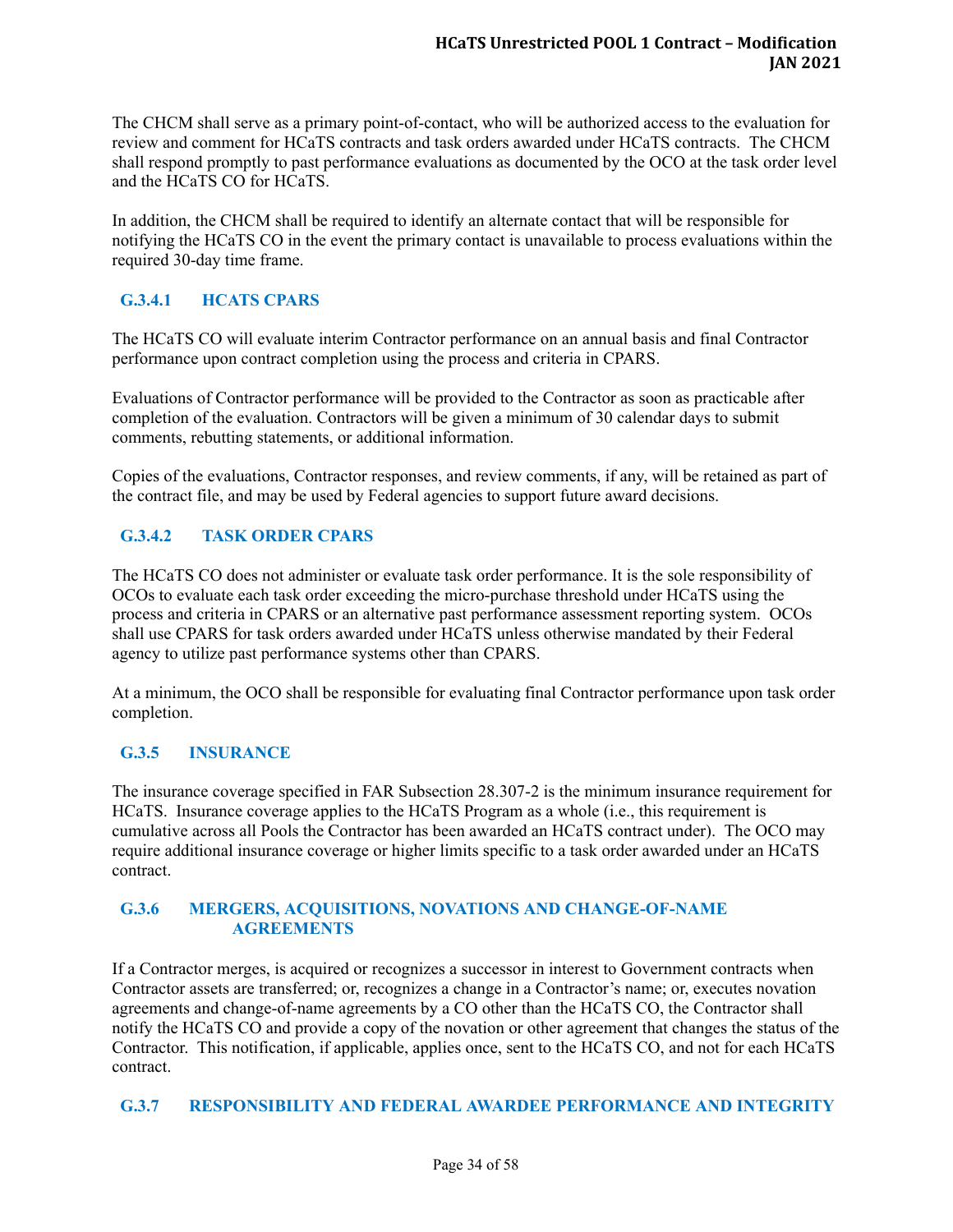#### **INFORMATION SYSTEM (FAPIIS)**

The Contractor shall maintain sufficient resources and meet the responsibility standards and Contractor qualifications set forth in FAR Part 9 to continue performance under HCaTS.

Subject to FAR 52.209-9, the Contractor shall update the information in FAPIIS on a semi- annual basis, throughout the term of HCaTS.

#### <span id="page-34-0"></span>**G.3.8 VETS-4212 REPORTS**

Subject to FAR Subpart 22.13, FAR 52.222-37 and the Vietnam Era Veterans' Readjustment Assistance Act of 1972 (VEVRAA), Contractors and Subcontractors shall report annually to the Department of Labor the number of employees in their workforces and any new hires, by job category and hiring location, who are qualified covered veterans during the reporting period.

Contractors shall submit a VETS-4212 report annually to the DOL VETS-4212 website and provide confirmation to the HCaTS CO, even if the Contractor has no covered veterans or new employees to report during the reporting period. This report applies to the HCaTS Program as a whole, sent to the DOL VETS-4212 website and HCaTS CO, and not for each HCaTS contract.

#### <span id="page-34-1"></span>**G.3.9 FSRS REPORTS**

Subject to FAR 52.204-10, Contractors are required to file a Federal Funding Accountability and Transparency Act (FFATA) Subaward Report by the end of the month following the month in which the Prime Contractor awards any subcontract with a value of \$25,000 or more, into the FFATA Subaward Reporting System (FSRS). This report applies for each HCaTS contract.

#### <span id="page-34-2"></span>**G.3.10 POST AWARD SMALL BUSINESS PROGRAM RE-REPRESENTATION**

Subject to FAR 52.219-28, if a Contractor represented that it was a small business concern prior to award the Contractor shall re-represent its size status upon the occurrence of any of the following:

- 1. Within 30 days after execution of a novation agreement, or
- 2. Within 30 days after a merger or acquisition that does not require a novation, or
- 3. Within 60 to 120 days prior to the end of the fifth year and exercising the option thereafter.

The Contractor shall re-represent its size status in accordance with the size standard in effect at the time of this re-representation that corresponds to the North American Industry Classification System (NAICS) codes assigned to this contract (see Section H.4).

If the Contractor represented that it was other than a small business concern prior to award of this contract, the Contractor may, but is not required to, take the actions required by this section.

The Contractor shall make the representation by validating or updating all its representations in the Representations and Certifications section of the System for Award Management (SAM) and its other data in SAM, as necessary, to ensure that they reflect the Contractor's current status. The Contractor shall notify the HCaTS CO in writing within the timeframes prescribed above that the data have been validated or updated, and provide the date of the validation or update.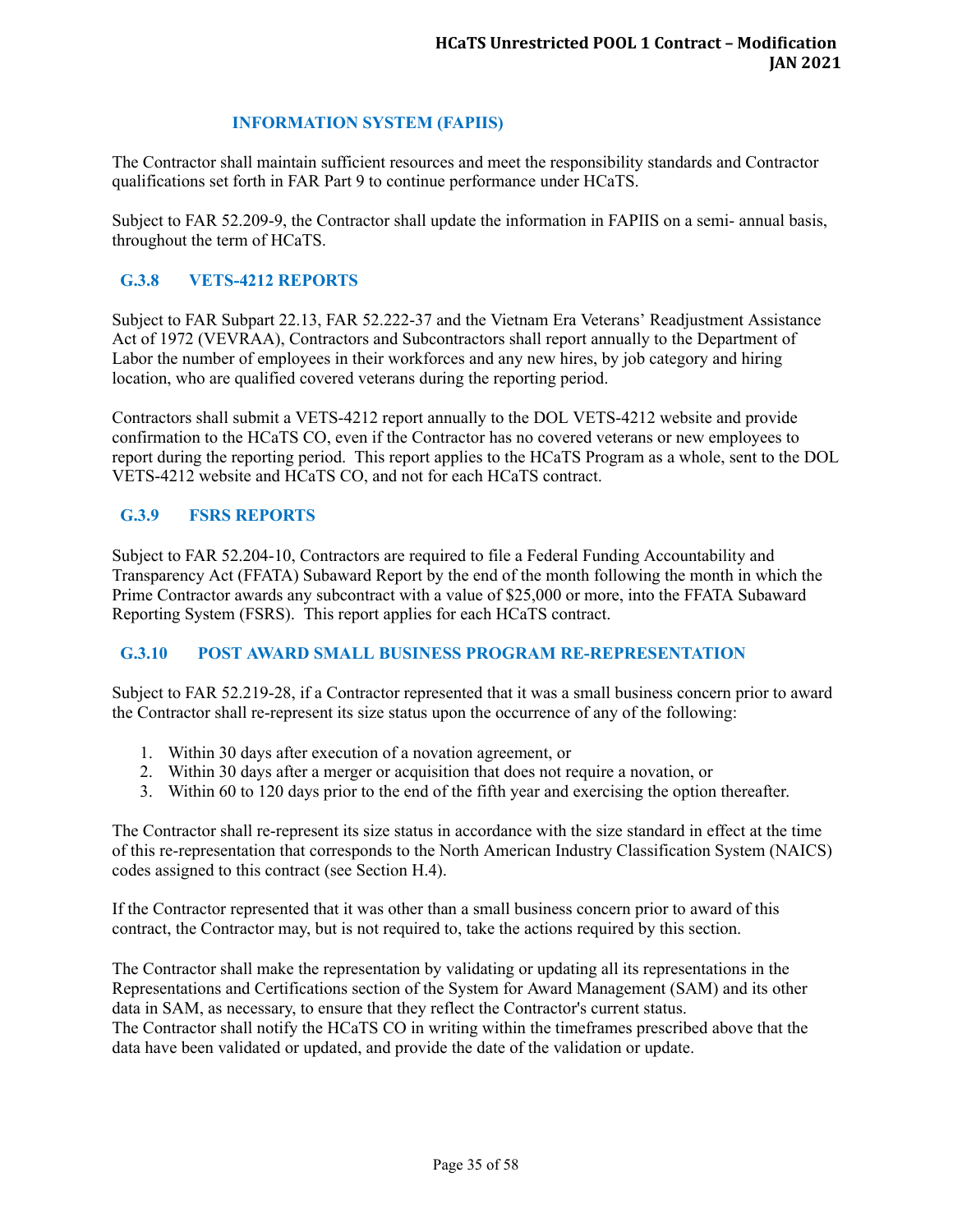#### <span id="page-35-0"></span>**G.3.11 INDUSTRIAL OPERATIONS ANALYST (IOA)**

The HCaTS PMO may designate IOAs for HCaTS contracts and task orders. The IOA is a GSA Government official who assesses Contractor records and conducts Contractor Assistance Visits (CAVs) to the Contractor's place of business to assist the Contractor with task order reporting, Contract Access Fee (CAF) management, and other general contract administration functions deemed necessary by the Government.

#### <span id="page-35-1"></span>**G.4 HCATS AND TASK ORDER CLOSEOUTS**

HCaTS will be closed out upon the close-out of all task orders awarded under HCaTS contracts and all CAF fees submitted.

The OCO is responsible for closing out their task orders under HCaTS. Task order closeout will be accomplished within the procedures set forth in FAR Parts 4 and 42, and other agency- specific regulatory supplements.

For cost reimbursement and time-and-material task orders, the OCO is encouraged to utilize FAR Section 42.708 to the maximum extent practicable. The Contractor agrees to cooperate with the OCO to close out task orders as soon as practical. The Contractor shall report all task order close outs in the CPRM (see Section G.3.2.5).

#### <span id="page-35-2"></span>**G.5 OPTION DETERMINATION**

After the initial ordering period, in recognition of exceptional contract and task order performance the HCaTS PMO may exercise a five-year option period in accordance with FAR 52.217-9; if necessary, the ordering period will be extended for additional six months in accordance with FAR 52.217-8.

#### **(END OF SECTION G) PART I: THE SCHEDULE SECTION H: SPECIAL CONTRACT REQUIREMENTS**

#### <span id="page-35-3"></span>**H.1 RESERVED**

#### <span id="page-35-4"></span>**H.2 OBSERVANCE OF FEDERAL HOLIDAYS**

The Contractor shall observe Federal holidays and other days identified in this section unless otherwise indicated in individual task orders. The Government observes the following days as holidays:

- 1. New Year's Day
- 2. Birthday of Martin Luther King, Jr.
- 3. Washington's Birthday
- 4. Memorial Day
- 5. Independence Day
- 6. Labor Day
- 7. Columbus Day
- 8. Veterans Day
- 9. Thanksgiving Day
- 10. Christmas Day

In addition to the days designated as holidays, the Federal government may also observe any day designated by Federal Statute, Executive Order or Presidential Proclamation.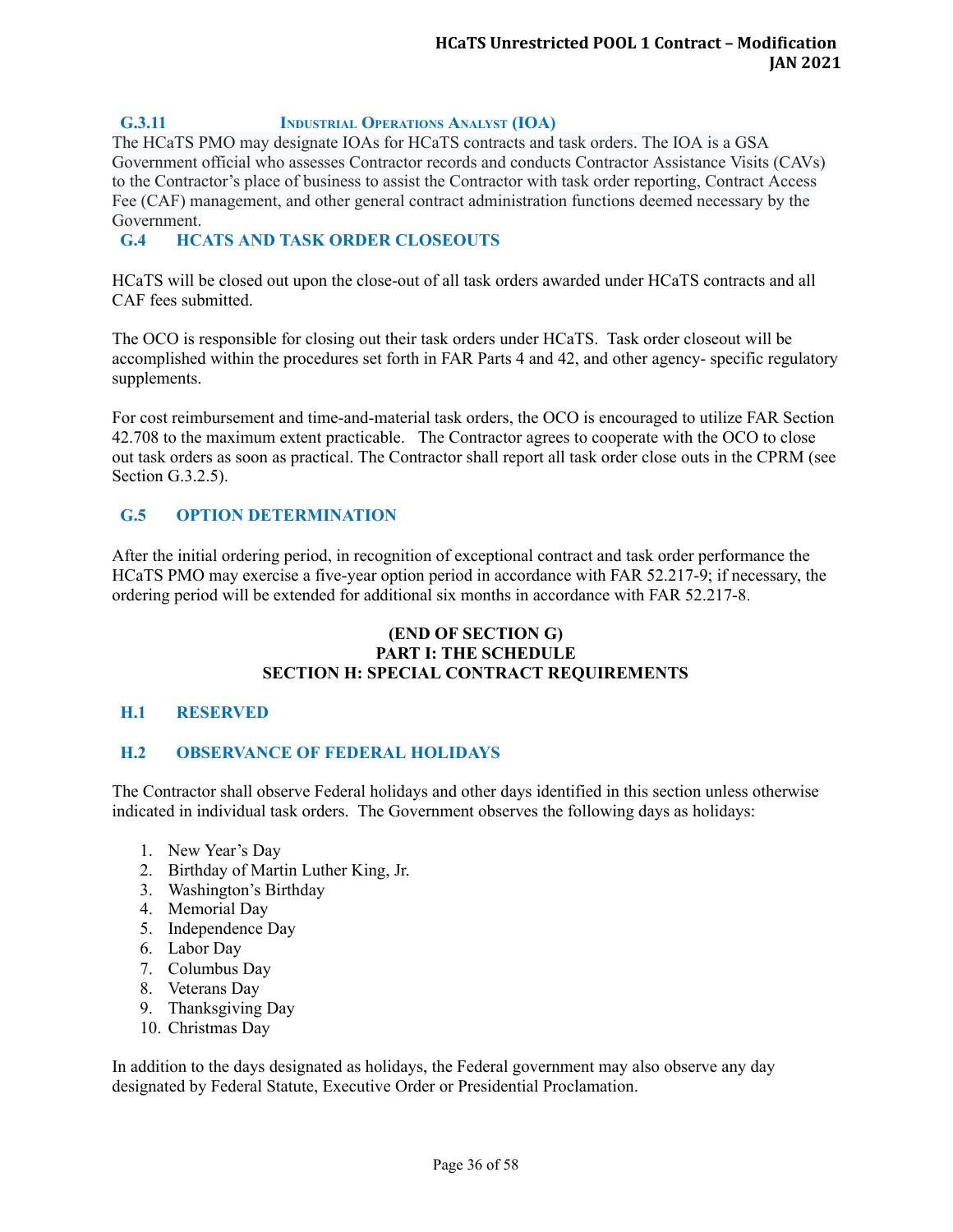#### <span id="page-36-0"></span>**H.3 ORDERING PROCEDURES**

All task orders under HCaTS contracts shall:

- 1. Be solicited and awarded by an OCO with a Delegation of Procurement Authority (DPA) (see Section G.2.4), and
- 2. Be within the scope of Section C and all other terms and conditions of the HCaTS contract, and
- 3. Identify the HCaTS labor categories and Standard Occupational Classifications (see Section B.2.1 and Attachment J.1 {Standardized Labor Categories}), and
- 4. Be solicited and awarded under the proper NAICS Code and corresponding Contract
- 5. Number (see Section H.4), and
- 6. Identify the proper Product Service Code (see Section H.5), and
- 7. Comply with the ordering procedures in FAR Section 16.505 and other applicable agency-specific regulatory supplements.

The OCO shall tailor all optional clauses, provisions, and other applicable terms and conditions specific to the task order solicitation and award. The OCO is also encouraged to take into consideration the current version of the Human Capital Assessment and Accountability Framework (HCAAF) when defining the scope of their task order.

All costs associated with the preparation, presentation, and discussion of the Contractor's proposal in response to a task order solicitation will be at the Contractor's sole and exclusive expense and each task order will be funded by the ordering agency at the task order level.

#### <span id="page-36-1"></span>**H.4 NORTH AMERICAN INDUSTRY CLASSIFICATION SYSTEM (NAICS)**

### <span id="page-36-2"></span>**H.4.1 HCATS NAICS CODES**

HCaTS is comprised of two separate Government-Wide Multiple Award, Indefinite Delivery, Indefinite Quantity (MA-IDIQ) task order contracts that span eight NAICS Codes.

NAICS Codes are grouped into two separate Pools based on two separate small business size standards (\$12M and \$16.5M). Each Pool will have multiple IDIQ task order contract under it. All NAICS codes within a given Pool can be used to represent the predominant NAICS Code for any given task order solicited and awarded under an HCaTS contract.

NAICS Codes and small business size standards are periodically updated and revised by the SBA. If the SBA revises a HCaTS contracts' NAICS Code and small business size standard, the HCaTS CO may update the contracts to reflect the updated NAICS Code and small business size standard.

Due to Federal Procurement Data System-Next Generation (FPDS-NG) system limitation, only one NAICS Code can be assigned to a contract in FPDS-NG reports; the predominant NAICS Codes will be used for the task orders' FPDS-NG reports.

The table below identifies the HCaTS Pool 1 NAICS Code assignments. The predominant NAICS Code is shown in bold underline:

|            | <b>POOL 1: \$12M SMALL BUSINESS SIZE STANDARD</b> |
|------------|---------------------------------------------------|
| NAICS CODE | <b>NAICS TITLE</b>                                |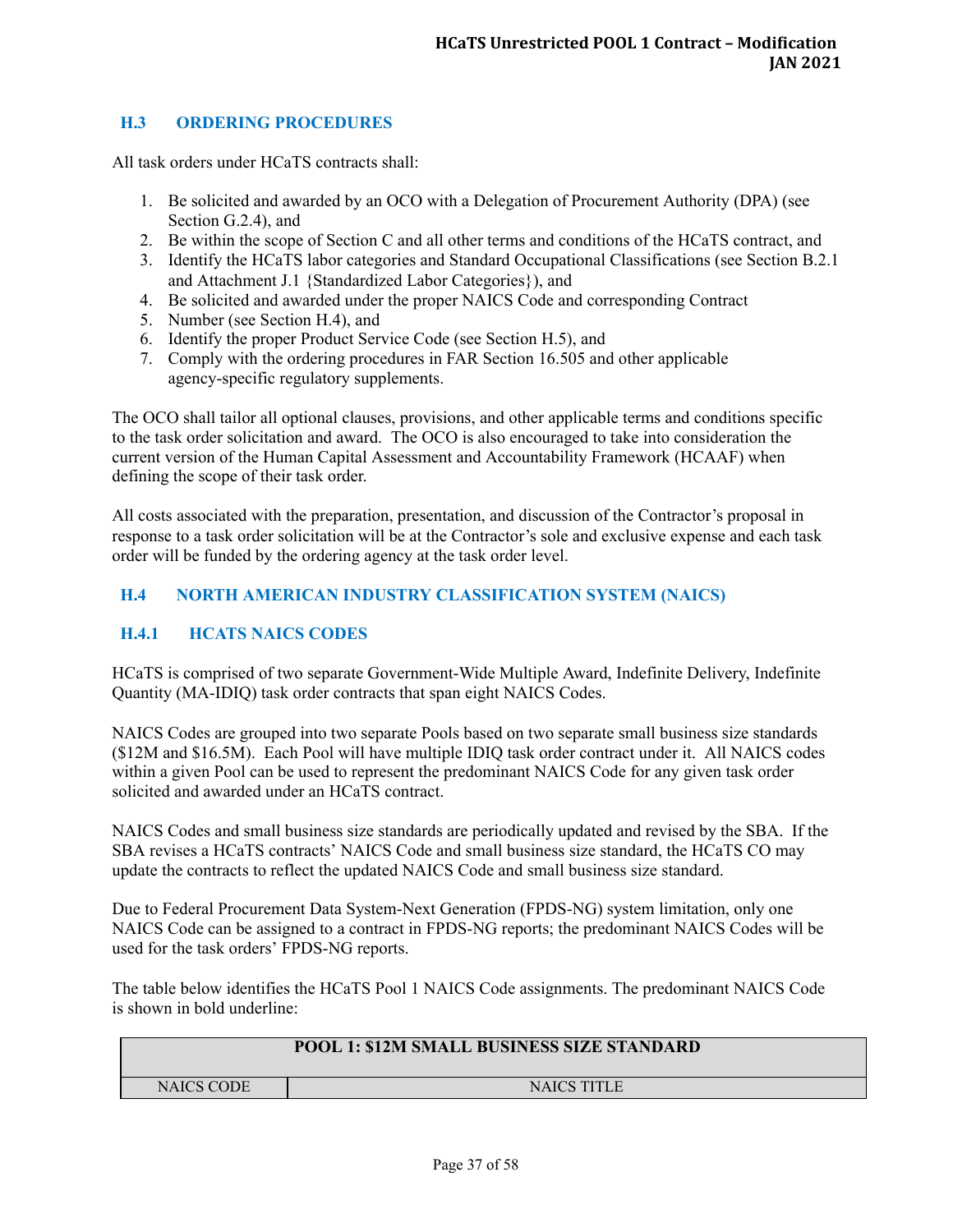| 611430 | <b>Professional and Management Development Training</b> |
|--------|---------------------------------------------------------|
| 611699 | All Other Miscellaneous Schools and Instruction         |
| 624310 | Vocational Rehabilitation Services                      |

NOTE: Definitions for each NAICS Title can be found at http://www.census.gov/cgi-bin/sssd/naics/naicsrch

### <span id="page-37-0"></span>**H.4.2 PREDOMINANT TASK ORDER NAICS CODE DETERMINATION**

The OCO is responsible for determining which predominant NAICS Code applies to a task order solicitation. The NAICS Code selected determines the corresponding Pool in accordance with Section H.4.2. Each Pool will have a list of eligible Contractors that qualify to receive solicitations and task order awards.

Ordering procedures in FAR Section 16.505 apply. If the solicitation could be classified in two or more NAICS Codes with different size standards, the OCO shall apply the NAICS Code for the industry accounting for the greatest percentage of anticipated task order dollar value.

### <span id="page-37-1"></span>**H.5 PRODUCT SERVICE CODE (PSC)**

The PSC represents what products, services, and/or research and development (R&D) was purchased by the Federal government for each task order award reported in FPDS-NG.

The scope of HCaTS spans across many PSCs; however, the predominant PSC selected must be based on the predominant service that is being purchased.

The Contract Payment Reporting Module (CPRM) reporting system facilitates compliance with proper PSC reporting for all Federal agencies, including DoD's taxonomy for the acquisition of services that maps PSCs into six separate Portfolio Groups, such as: Knowledge Based Services; Facility Related Services; Transportation Services; Medical Services, Electronics & Communication Services; and, Equipment Related Services.

<span id="page-37-2"></span>The OCO shall identify the PSC in the task order solicitation and report the PSC in FPDS-NG. The Contractor shall enter the PSC in the CPRM for each task order award. **H.6 ACCREDITATIONS**

All accreditations are optional; however, Contractors are encouraged to acquire these accreditations.

#### <span id="page-37-3"></span>**H.6.1 ADEQUATE ACCOUNTING SYSTEM**

An adequate accounting system is a system that is approved by the HCaTS CO, in consultation with the Defense Contract Audit Agency (DCAA) or a Cognizant Federal Agency (CFA) and provides for the proper segregation, identification, accumulation, and allocation of direct and indirect costs for government procurements.

At the Contractor's request, the HCaTS CO make the adequacy determination on the Contractor's accounting system; if approved by HCaTS CO, the Contractor shall notify the HCaTS CO and designated OCO(s) for affected task orders, in writing, if there are any changes in the status of its adequate accounting system and provide the reasons for the change and copies of audit reports, as applicable. Only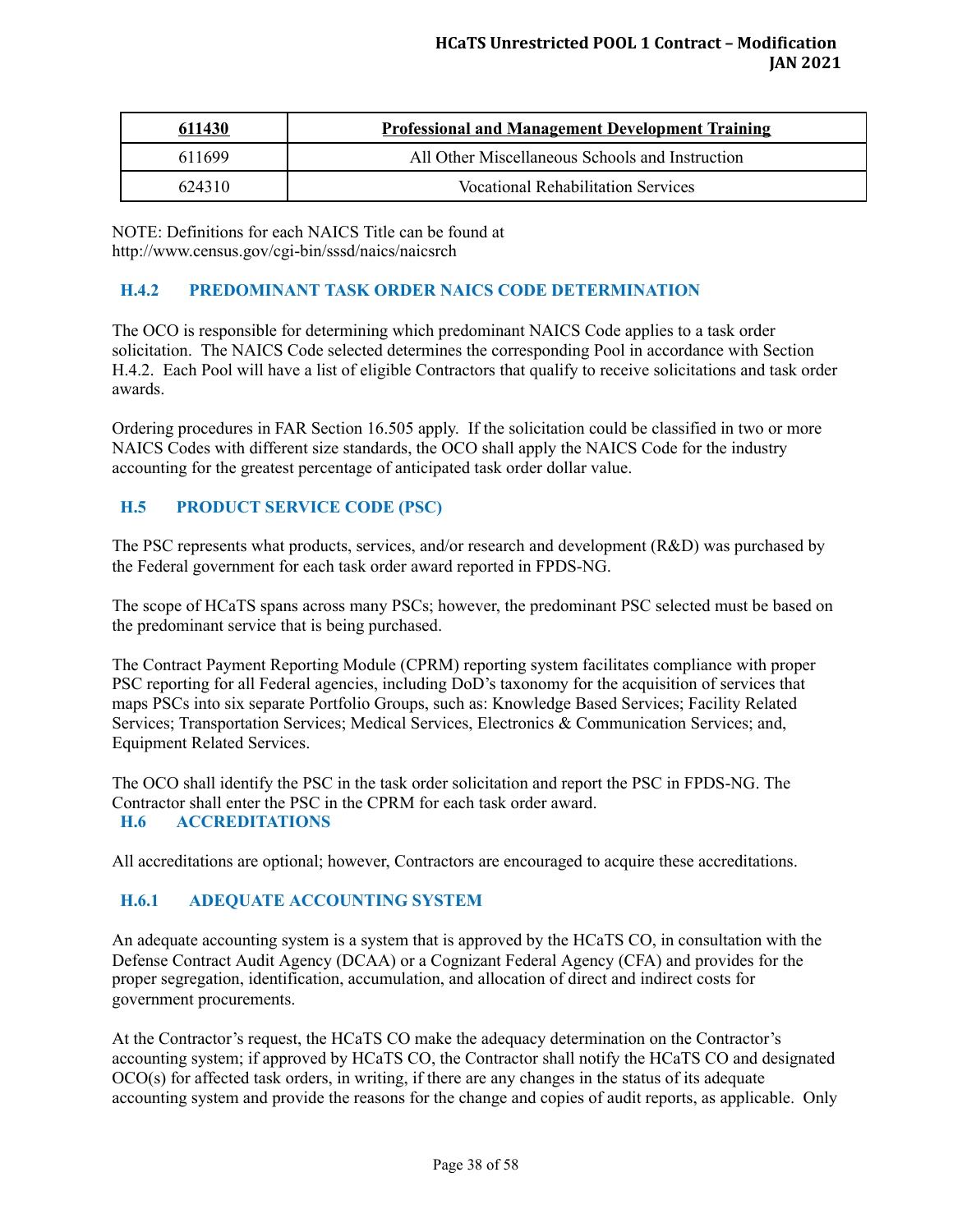those Contractors that maintain an adequate accounting system, as approved by the HCaTS CO, shall be eligible for cost reimbursable task order awards.

At the task order level, the OCO has the authority for the determination of cost or price fair and reasonableness. The OCO may make the adequacy determination or require the Contractor to maintain an acceptable accounting system that will permit timely development of all necessary cost data in the form required by the proposed contract type.

#### <span id="page-38-0"></span>**H.6.2 ACCEPTABLE ESTIMATING SYSTEM**

An acceptable estimating system is a system that has been audited by the Defense Contract Management Agency (DCMA) or any Cognizant Federal Agency (CFA), and meets the requirements specifies in 48 CFR 252.215-7002 (Cost Estimating System Requirements).

An acceptable estimating system is not mandatory; however, Contractors are encouraged to maintain an acceptable estimating system for the entire ordering period of their HCaTS contract.

### <span id="page-38-1"></span>**H.6.3 APPROVED PURCHASING SYSTEM**

An approved purchasing system means the Contractor's purchasing system has been audited under Contractor Purchasing System Review (CPSR) in accordance with FAR Subpart 44.3 (Contractors Purchasing Systems Reviews).

An approved purchasing system is not mandatory; however, Contractors are encouraged to maintain an approved purchasing system for the entire ordering period of its HCaTS contract.

#### <span id="page-38-2"></span>**H.6.4 FORWARD PRICING RATE AGREEMENTS (FPRA), FORWARD PRICING RATE RECOMMENDATIONS (FPRR), AND AUDITED BILLING RATES**

An FPRA, FPRR and Audited Billing Rates are not mandatory; however, Contractors are encouraged to have them audited by DCAA, DCMA or any other CFA for the entire ordering period of their HCaTS contract (IAW FAR Part 42.704 and FAR 42.17).

For Time-and-Material, Labor-Hour, and Cost Reimbursement (all types) task orders solicited and awarded under HCaTS contracts, Contractors are encouraged to execute an FPRA and/or audited billing rates to the maximum extent practicable. Contractors may use FPRRs when an FPRA has not been negotiated.

#### <span id="page-38-3"></span>**H.6.5 EARNED VALUE MANAGEMENT SYSTEM (EVMS)**

An EVMS, as defined in FAR Part 2.101, is not mandatory; however, Contractors are encouraged to have an EVMS during the entire ordering period of their HCaTS contract.

#### <span id="page-38-4"></span>**H.6.6 INTERNATIONAL ORGANIZATION FOR STANDARDIZATION (ISO) 9001:2008/2015 CERTIFICATION**

The ISO 9001:2008/2015 Certification specifies requirements for a quality management system to demonstrate the Contractor's ability to consistently meet the customers' requirements as well as statutory and regulatory requirements.

The ISO 9001:2008/2015 Certification is not mandatory; however, Contractors are encouraged to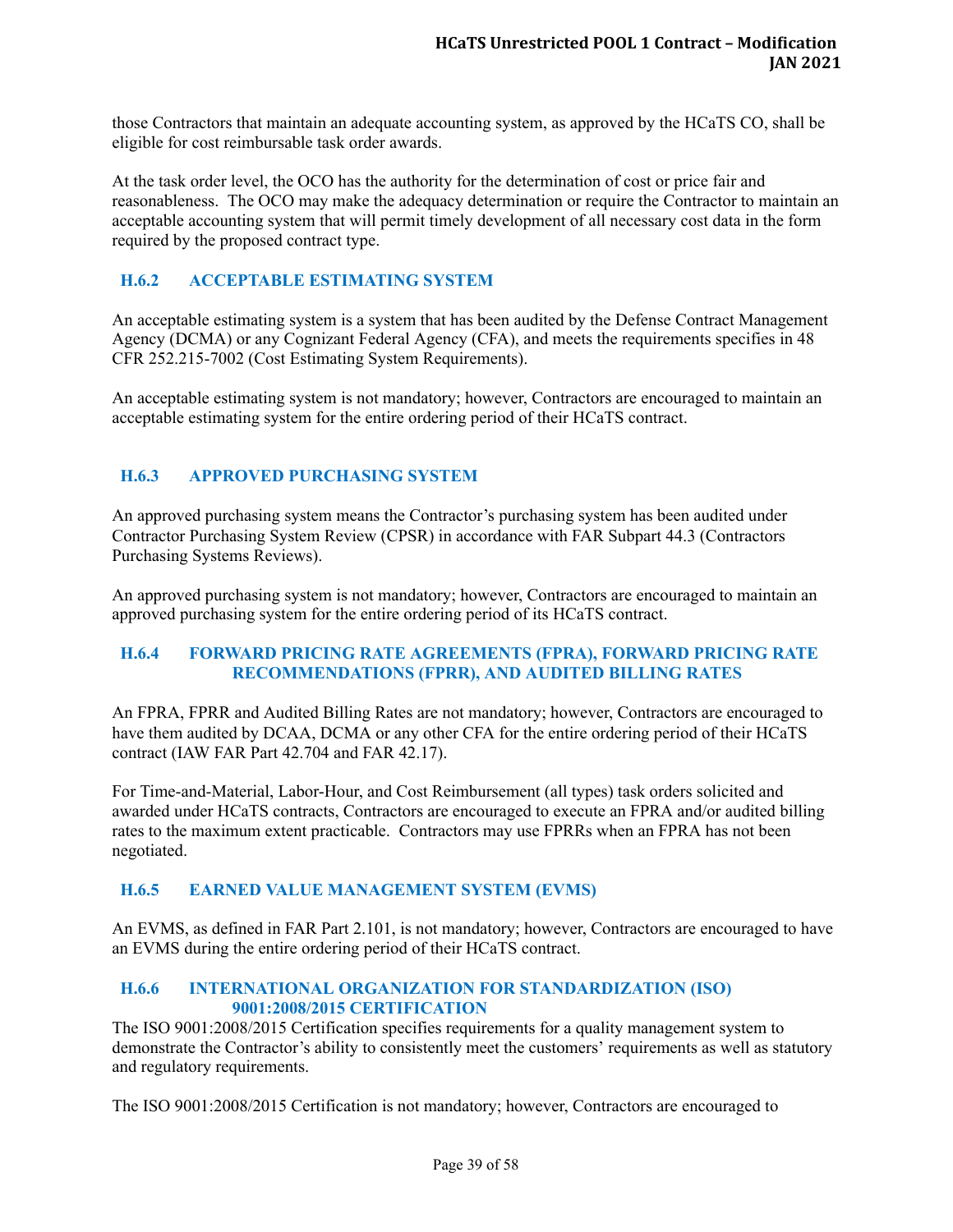maintain the certification during the entire ordering period of their HCaTS contract.

#### <span id="page-39-0"></span>**H.6.7 INTERNATIONAL ORGANIZATION OF STANDARDIZATION/INTERNATIONAL ELECTROTECHNICAL COMMISSION (ISO/IEC) 27001:2013 CERTIFICATION**

The ISO/IEC 27001:2013 Certification specifies the requirements for establishing, implementing, maintaining and continually improving an information security management system within the context of the organization. It also includes requirements for the assessment and treatment of information security risks tailored to the needs of the organization.

An ISO/IEC 27001:2013 Certification is not mandatory; however, Contractors are encouraged to have ISO/IEC 27001:2013 Certification during the entire ordering period of their HCaTS contract.

#### <span id="page-39-1"></span>**H.7 COST ACCOUNTING STANDARDS (CAS)**

The CAS are a set of 19 standards and rules promulgated by the Government for use in determining costs on procurements and for Contractors to disclose in writing and follow consistently their cost accounting practices.

The Contractor and its Subcontractors may be subject to "full" CAS coverage which requires all 19 standards, "modified" CAS coverage which requires Standards 401, 402, 405, and 406, or be "exempt" from CAS coverage under 48 CFR 9903.201-1 and 48 CFR 9903.201-2. Also, a Contractor under "full" coverage is not subject to a standard where it does not apply.

When a Contractor is subject to CAS, the Contractor shall comply with CAS coverage for task orders awarded under its HCaTS contract.

When a Contractor is subject to CAS, the Contractor shall maintain CAS compliance by DCAA or any other CFA other than DCAA for the entire ordering period of its HCaTS contract. The Contractor shall notify the HCaTS CO and designated OCO(s) for affected task orders, in writing, if there are any changes to its CAS Disclosure Statements, Administration of CAS, or Cost Accounting Practice Changes, and provide the reason(s) for the change and copies of audit reports, as applicable.

CAS does not apply to task orders and subcontracts for the acquisition of commercial items under FAR Part 12 or when task orders and subcontracts are firm-fixed-price or fixed-price with economic price adjustment provided that the price adjustment is not based on actual costs incurred.

#### <span id="page-39-2"></span>**H.8 MEANINGFUL RELATIONSHIP COMMITMENT LETTERS (MRCL)**

If applicable, an MRCL establishes the relationship and commitments of performance for Contractors who share accreditations from other affiliates, divisions, or subsidiaries within a Contractor's internal corporate structure.

If applicable, the Contractor shall maintain and honor each MRCL for the entire ordering period of its HCaTS contract. The Contractor shall notify the HCaTS CO and designated OCO(s) for affected task orders, in writing, if there are any changes in the status of its internal corporate relationships or commitments and provide the reason(s) for the change.

If applicable, the Contractor's MRCLs are incorporated by reference into the HCaTS contract and the HCaTS PMO will provide MRCLs to the OCO upon request.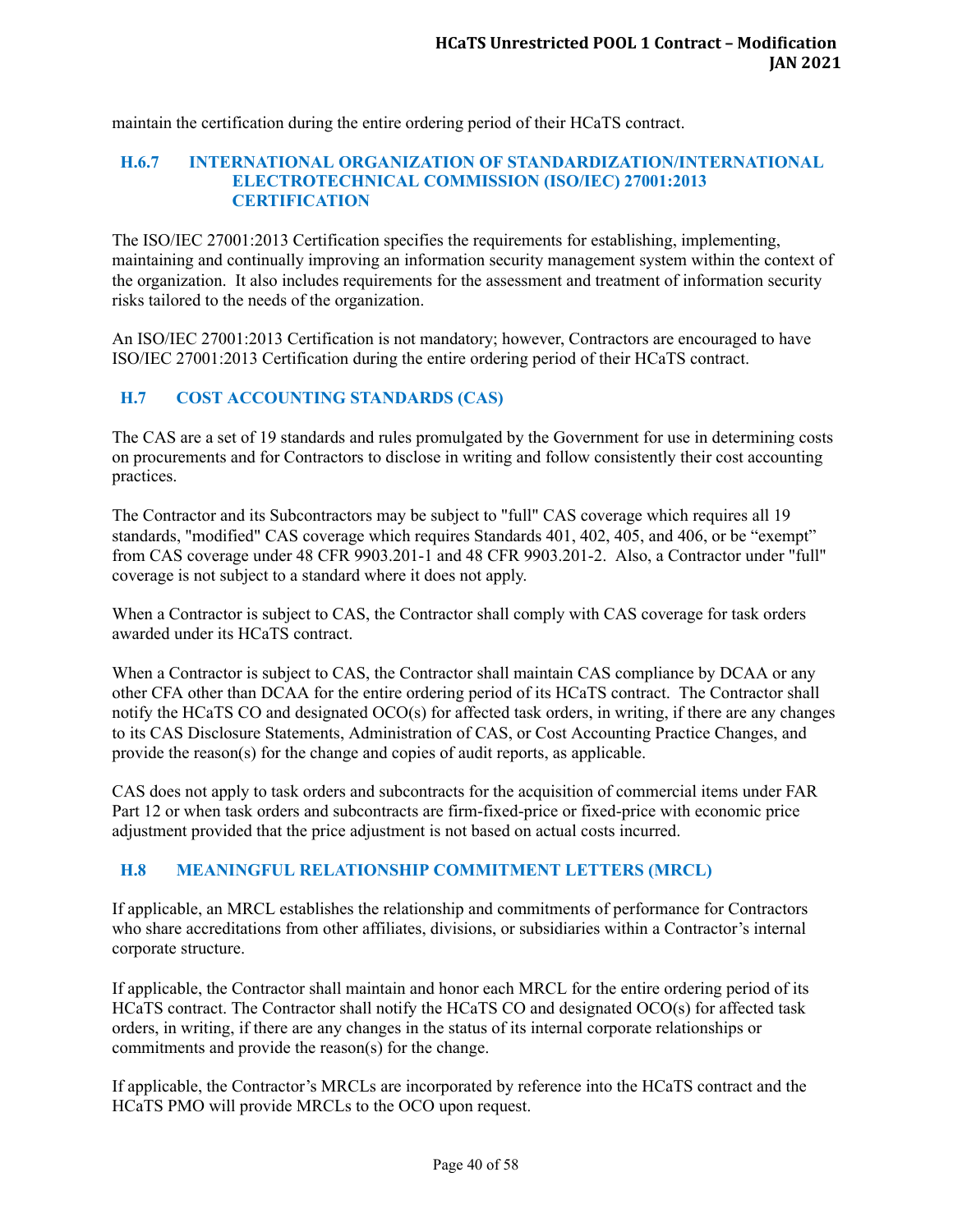### <span id="page-40-0"></span>**H.9 PROFESSIONAL EMPLOYEE COMPENSATION PLAN**

The Government is concerned with the quality and stability of the work force to be employed on an HCaTS contract. Professional compensation that is unrealistically low or not in reasonable relationship to the various job categories may impair the Contractor's ability to attract and retain competent professional service employees or may be viewed as evidence of failure to comprehend the complexity of future task order requirements.

The Contractor's professional employee compensation plan is incorporated by reference and made a part of the HCaTS contract.

The Contractor shall notify the HCaTS CO and designated OCO(s) for affected task orders, in writing, if there are any changes in the status of their professional employee compensation plan and provide the reason(s) for the change and copies of the new professional employee compensation plan, as applicable.

#### <span id="page-40-1"></span>**H.10 UNCOMPENSATED OVERTIME POLICY**

Uncompensated overtime means the hours worked without additional compensation in excess of an average of 40 hours per week by direct charge employees who are exempt from the Fair Labor Standards Act. Compensated personal absences such as holidays, vacations, and sick leave shall be included in the normal workweek for purposes of computing uncompensated overtime hours.

Task Orders may be subject to FAR 52.237-10 when services to be required are on the basis of the number of hours to be provided; therefore, the labor rate charged to the Government shall be adjusted accordingly for the hours worked without additional compensation in excess of an average of 40 hours per week by direct charge employees who are exempt from the Fair Labor Standards Act.

The Contractor's uncompensated overtime policy is incorporated by reference and made a part of the HCaTS contract.

The Contractor shall notify the HCaTS CO and designated OCO(s) for affected task orders, in writing, if there are any changes in the status of its uncompensated overtime policy and provide the reason(s) for the change and copies of the new uncompensated overtime policy, as applicable.

#### <span id="page-40-2"></span>**H.11 SECURITY CLEARANCE REQUIREMENTS**

The OCO shall tailor security requirements (both facility and employee), clauses, provisions, and other applicable terms and conditions specific to each task order's solicitation and award.

Only those Contractors that meet the required security clearance levels on individual task order solicitations are eligible to compete for such task orders.

In general, all necessary facility and employee security clearances shall be at the expense of the Contractor. In some cases, Government offices that conduct background investigations do not have a means for accepting direct compensation from Contractors and instead charge Federal agencies for the background investigations. In these cases, the Contractor shall be flexible in establishing ways of reimbursing the Government for these expenses. The individual task order shall specify the terms and conditions for reimbursement, if any, for obtaining security clearances. The Contractor shall comply with all security requirements in task orders awarded under its HCaTS contract.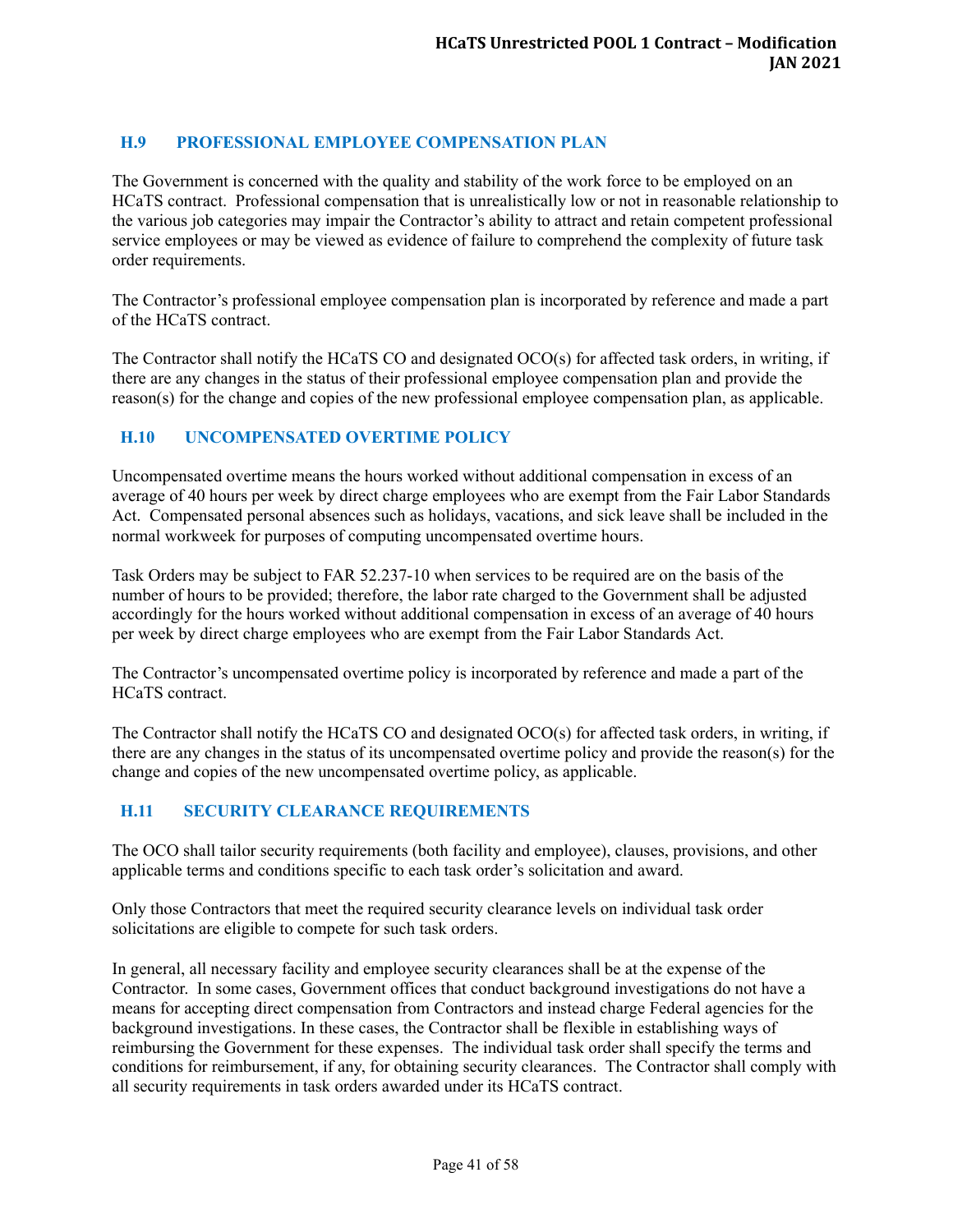## <span id="page-41-0"></span>**H.11.1 FACILITY CLEARANCE LEVEL (FCL)**

An FCL is when a Contractor's facility is eligible for access to classified information at the Confidential, Secret, or Top Secret level. The FCL includes the execution of a Department of Defense (DoD) Security Agreement (DD Form 441 and DD Form 441-1) and Certificate Pertaining to Foreign Interests (SF 328).

Under the terms of an FCL agreement, the Government agrees to issue the FCL and inform the Contractor as to the security classification of information to which the Contractor will have access. The Contractor, in turn, agrees to abide by the security requirements set forth in the National Industrial Security Program Operating Manual, commonly referred to as the NISPOM.

There are no mandatory levels of facility security clearance for Contractors under their HCaTS contracts; however, task orders may require an FCL at any level.

## <span id="page-41-1"></span>**H.11.2 EMPLOYEE SECURITY CLEARANCE**

Security clearances for Contractor employees, including Subcontractor employees, may require Confidential, Secret, Top Secret, Agency-Specific Clearances, and/or Special Background Investigations for Sensitive Compartmented Information or Special Access Programs. In such cases, the Contractor, at its own expense, is responsible for providing and maintaining personnel with the appropriate security clearances to ensure compliance with Government security regulations, as specified in the individual task order.

The Contractor shall fully cooperate on all security checks and investigations by furnishing requested information to verify the Contractor employees' trustworthiness and suitability for the position. Task orders containing classified work may also include a Contract Security Classification Specification, (i.e., DD Form 254 or civilian agency equivalent).

The Government has full and complete control over granting, denying, withholding or terminating security clearances for employees. The granting of a clearance shall not prevent, preclude, or bar the withdrawal or termination of any such clearance by the Government.

### <span id="page-41-2"></span>**H.11.3 HOMELAND SECURITY PRESIDENTIAL DIRECTIVE 12 (HSPD-12)**

When a Contractor or their Subcontractors are required to have physical access to a Federally- controlled facility or access to a Federal information system, the Contractor shall comply with agency personal identity verification procedures in task orders that implement HSPD-12.

### <span id="page-41-3"></span>**H.12 SUSTAINABILITY**

HCaTS seeks to benefit from the use of sustainable management practices by Contractors including tracking and seeking continual reductions in energy usage, greenhouse gas emissions, water consumption, solid waste and hazardous waste, and other relevant environmental impacts and associated costs.

Use of these sustainable management practices results in lower environmental impacts of delivered products and services, helping customers meet sustainable acquisition requirements under Executive Order 13514: Federal Leadership in Environmental, Energy and Economic Performance, and its precursors, successors and related regulations. Public disclosures of environmental impacts and sustainable management practices have been associated with increased operational efficiency, lower overhead costs, and reduced supply chain and other business risks for disclosing companies.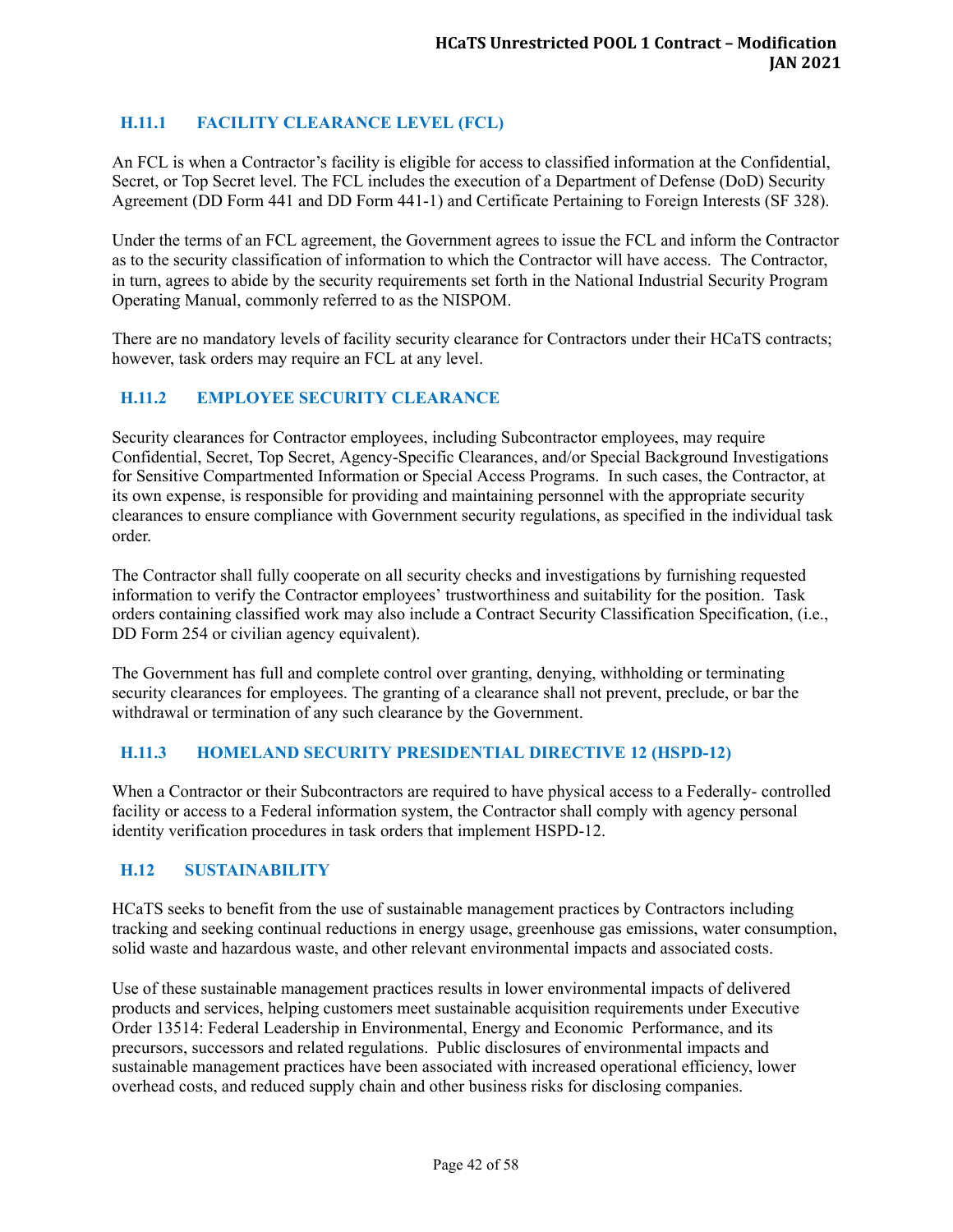Sustainability disclosures can help OCOs understand the major environmental impacts of procured products and services, familiarize themselves with the available strategies for reducing these impacts, and design projects and task order requirements which incorporate these strategies.

HCaTS encourages Contractors to provide the location(s) (Internet URL(s)) of one or more sources of publicly available information regarding its company-wide environmental impacts and sustainable management practices (sustainability disclosures) on the Contractor's HCaTS webpage. In making sustainability disclosures, the Contractor is requested to utilize existing, widely recognized third-party sustainability reporting portals and services such as the Global Reporting Initiative (GRI) Sustainability Disclosure Database (database of corporate social responsibility {CSR} reports) and the Carbon Disclosure Project (CDP) Climate Change and Water Disclosure Questionnaires.

These sustainability-related standards, including estimates of the lifecycle costs and environmental impacts of proposed solutions, may apply at the task order level.

### <span id="page-42-0"></span>**H.13 PROPRIETARY SOLUTIONS**

Contractors are discouraged from proposing proprietary solutions in response to HCaTS task order requirements that necessitate the Contractor's proprietary process, system, maintenance, and/or solution that would prevent competition at a future point or require sustained and non- competitive support.

If a proprietary solution is proposed by a Contractor for a given task order requirement, the Contractor shall mark its proposal accordingly and make it clear to the OCO all limitations and costs associated with the solution.

#### <span id="page-42-1"></span>**H.14 PARTNERING**

The HCaTS PMO intends to encourage the foundation of a cohesive partnership between the HCaTS Contractors, HCaTS PMO, and Federal agency customers to identify and achieve reciprocal goals, with effective and efficient customer-focused service, in accordance with the terms and conditions of HCaTS.

Failure to attend meetings, maintain an HCaTS webpage, or otherwise not comply with this section may result in activation of Dormant Status (see Sections H.25).

### <span id="page-42-2"></span>**H.15 MEETINGS**

From time to time, the Government may require Contractor attendance, including the attendance of Contractor Key Personnel, to meetings at various locations.

Meetings may be virtual, in-person at a Government facility, a commercial conference center, or a mutually agreed upon Contractor facility on a rotational basis, as determined by the Government. Follow-up meetings may be held periodically throughout the term of HCaTS in order to assess performance against the goals and to reinforce partnering principles.

The HCaTS PMO may require up to four HCaTS Program Management Review (PMR) meetings per year. The goal of the PMR meetings are to provide a platform for Contractors, HCaTS PMO, and other agency representatives to communicate current issues, resolve potential problems, discuss business and marketing opportunities, review future and ongoing GSA and Government-wide initiatives, and address HCaTS fundamentals. Any Contractor costs associated to PMR meetings shall be at no direct cost to the Government.

#### <span id="page-42-3"></span>**H.16 HCATS PMO WEBSITE**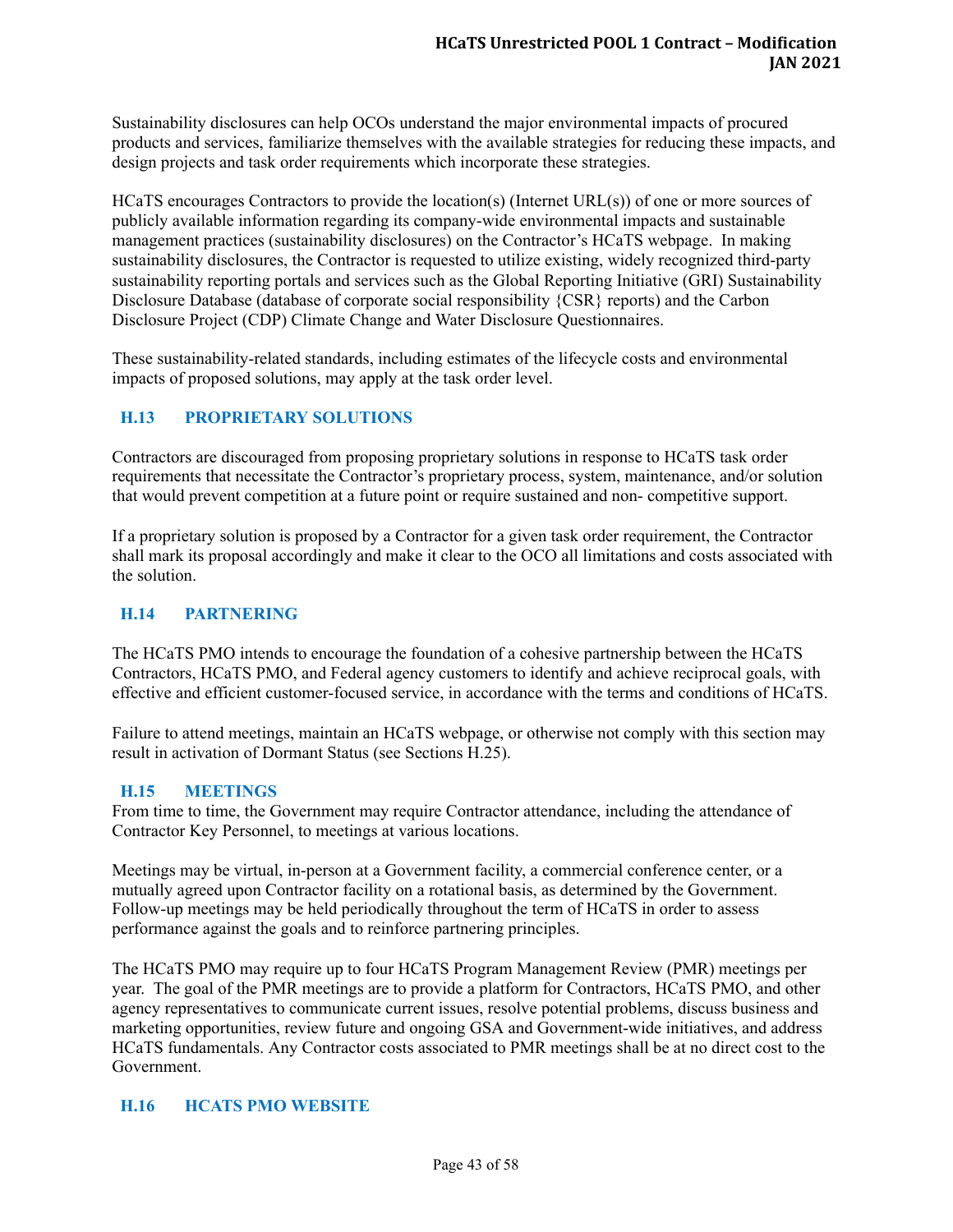The HCaTS PMO will establish an HCaTS PMO website for the purposes of informing our customers, stakeholders, and the general public of the attributes and procedures of HCaTS and HCaTS SB.

The HCaTS PMO website will include, but not be limited to, the following:

- 1. General overview of the attributes of HCaTS and HCaTS SB, and
- 2. The HCaTS and HCaTS SB conformed contracts (Sections A through K), and
- 3. Government points-of-contacts (POCs) information (names, titles, phone numbers, and email addresses), and
- 4. Contractor Key Personnel POC information (names, titles, phone numbers, and email addresses), and
- 5. List of contract numbers, company names by Pool and MA-IDIQ task order contracts, and direct POC for issuing task order solicitations by an OCO, and
- 6. Delegation of Procurement Authority (DPA) process for the OCO, and
- 7. HCaTS and HCaTS SB training and ordering guides, and
- 8. Sample procurement templates for the OCO, and
- 9. Scope review process for the OCO, and
- 10. Statistical information by Federal agency and Contractor, and
- 11. Links to other mandatory websites for reporting purposes or ordering procedures, and
- 12. List of Contractors not eligible for solicitations and awards due to Dormant Status, if necessary, and
- 13. Frequently asked questions.

### <span id="page-43-0"></span>**H.17 CONTRACTOR HCATS WEBPAGE**

Within 30 calendar days of the Notice to Proceed, the Contractor shall develop and maintain a current, publicly available webpage accessible via the Internet throughout the ordering period of its HCaTS contract and task orders awarded under its HCaTS contract. The Contractor shall make its HCaTS webpage Rehabilitation Act Section 508 compliant.

The purpose of the webpage is for the Contractor to communicate with potential customers regarding the Contractor's ability to provide the awarded services under HCaTS.

At a minimum, this webpage shall include, but is not limited to, the following:

- 1. Link to the HCaTS PMO website, and
- 2. General overview of HCaTS, and
- 3. HCaTS-related marketing materials and news releases, and
- 4. Contractor capabilities for HCaTS, and
- 5. Contractor Key Personnel POC information (names, titles, phone numbers, and email addresses), and
- 6. The HCaTS conformed contract (Sections A through K) and all modifications issued within thirty (30) days in pdf, and
- 7. DUNS Number, and
- 8. Sustainability Disclosures, if any.

### <span id="page-43-1"></span>**H.18 MARKETING**

The Contractor shall maintain participation by actively pursuing work and competing for task order solicitations under HCaTS.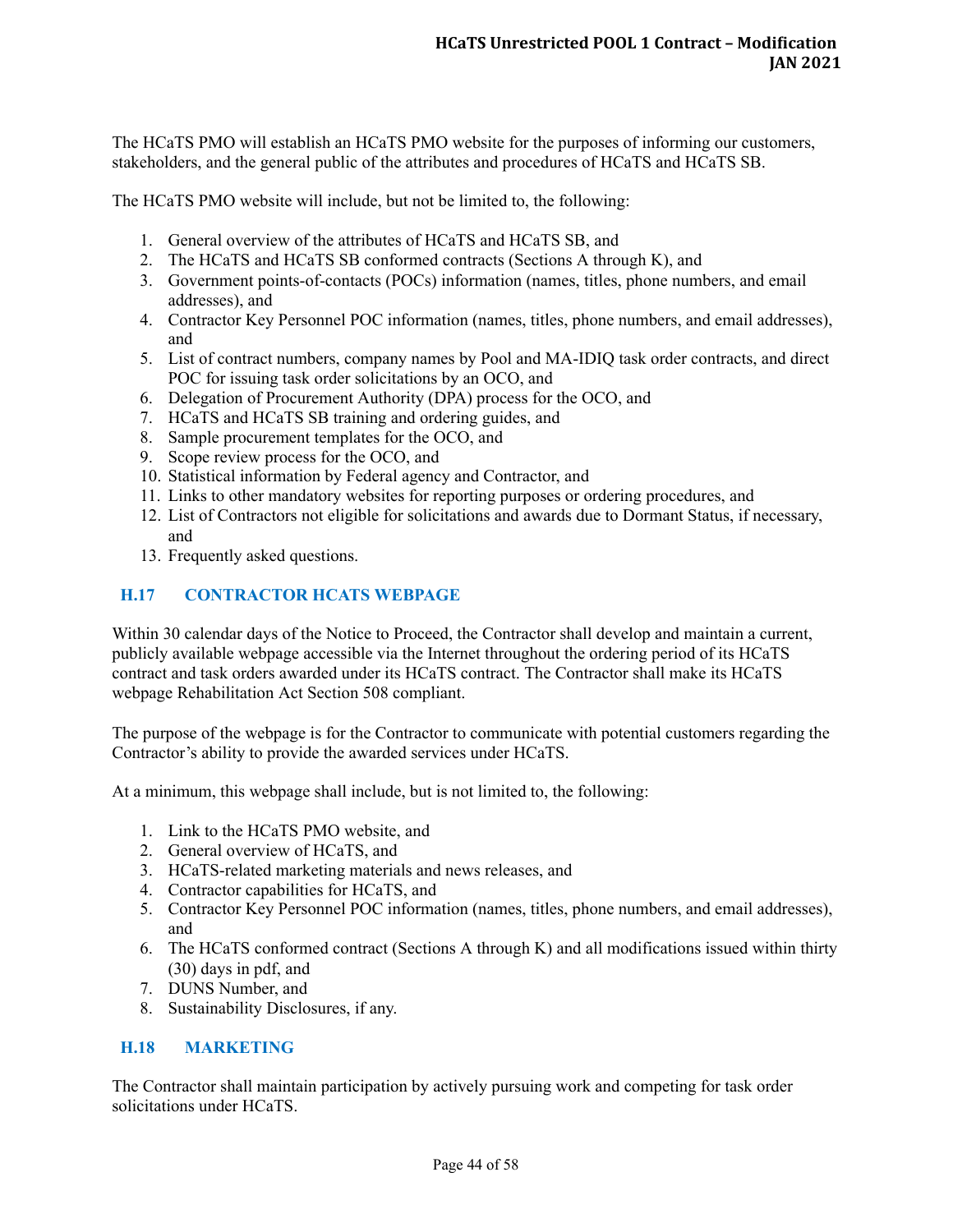The Contractor may develop company-specific HCaTS brochures for distribution at trade shows, conferences, seminars, etc., and distribute printed materials to enhance awareness of HCaTS.

The Contractor may participate in various conferences and trade shows to facilitate outreach efforts for Federal agency customers and to aid in the marketing of HCaTS.

All marketing, promotional materials, and news releases in connection with HCaTS contracts or task order awards under HCaTS contracts, including information on the Contractor's HCaTS webpage, may be co-branded with marks owned or licensed by the Contractor and HCaTS PMO, as long as the Contractor complies with GSAR Subsection 552.203-71.

The Government reserves the right to review and approve any marketing, promotional materials, or news releases by a Contractor that are HCaTS-related, including information on the Contractor's HCaTS webpage.

### <span id="page-44-0"></span>**H.19 MINIMUM TASK ORDER AWARDS OR ESTIMATED VALUE**

Starting from the date of the HCaTS Notice-to-Proceed, the Contractor shall attain a minimum of three task order awards; or, a total task order estimated value of \$1.5M (total estimated value of all task orders inclusive of all options); or, show a good faith effort in responding to competitive solicitations released under the Contractor's respective Pool(s) prior to the exercise of Option I under its HCaTS contract.

In the event a Contractor is On-Ramped after original contract award, the number of expected task order awards to be attained shall be proportionate with the amount of time spent on the contract in the base period. For example, if the Contractor is On-Ramped to the contract in Year 1, the Contractor would be expected to attain a minimum of two task order awards or total task order estimated value of \$1M, or show a good faith effort in responding to competitive solicitations released under the Contractor's respective Pool(s) from the time it was On-Ramped prior to the exercise of Option I.

Failure to attain the expected number of task order awards, estimated value, or respond to competitive solicitations released under the Contractor's respective Pool(s) from the time it was On-Ramped prior to the exercise of Option I may result in Dormant Status. The Government may or may not exercise the option period if a contractor does not meet the above criteria. Exercising the option period is subject to FAR clause 52.217-8 and FAR clause 52.217-9.

#### <span id="page-44-1"></span>**H.20 TRAINING AND PERMITS**

The Contractor shall provide fully trained and experienced personnel required for performance under task orders awarded under its HCaTS contract. The Contractor shall train Contractor personnel, at its own expense, except when the OCO has given prior approval for specific training to meet special requirements that are unique to a particular task order.

Except as otherwise provided in an individual task order, the Contractor shall, at its own expense, be responsible for obtaining any and all licenses, certifications, authorizations, approvals, and permits, and for complying with any applicable Federal, national, state, and municipal laws, codes, and regulations, and any applicable foreign work permits, authorizations, and/or visas in connection with the performance of any applicable task order issued under HCaTS.

### <span id="page-44-2"></span>**H.21 ETHICS AND CONDUCT**

Personal services are not authorized under HCaTS. HCaTS is strictly for non-personal services, which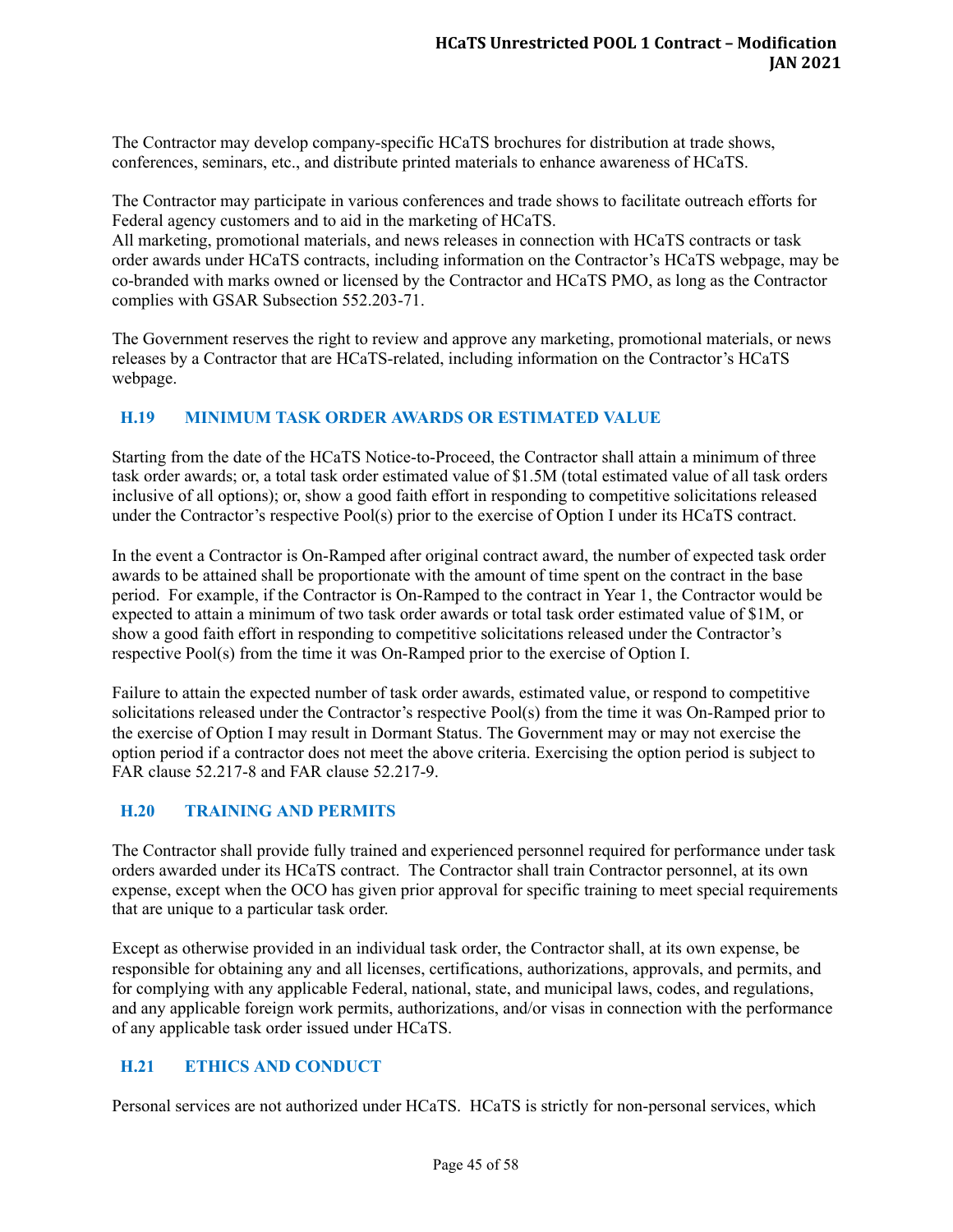means the personnel rendering the services are not subject, either by the contract's terms or by the manner of its administration, to the supervision and control usually prevailing in relationships between the Government and its employees.

The Contractor and its employees shall conduct themselves with the highest degree of integrity and honesty and adhere to the policies and procedures as specified in FAR Part 3, GSAR Part 503 and other applicable agency-specific regulatory supplements.

Failure to adhere to proper ethics and conduct may result in activation of Dormant Status.

## <span id="page-45-0"></span>**H.21.1 SUPERVISION**

The Contractor shall not supervise, direct, or control the activities of Government personnel or the employee of any other Contractor under HCaTS and the Government will not exercise any supervision or control over the Contractor in the performance of contractual services under HCaTS. The Contractor is accountable to the Government for the actions of its personnel.

Contractor employees shall not represent themselves as Government employees, agents, or representatives or state orally or in writing at any time that they are acting on behalf of the Government.

In all communications with third parties in connection with HCaTS, the Contractor shall ensure that all Contractor employees identify themselves as Contractor employees and identify the name of the company for which they work, and must not carry out any direction that violates the terms and conditions of HCaTS.

The Contractor shall ensure that all of its employees, including Subcontractor employees, working under HCaTS are informed of the substance of this clause.

If the Contractor believes any action or communication has been given that would create a personal services relationship between the Government and any Contractor employee or any other potential supervision or duty violation, the Contractor shall notify the OCO and HCaTS CO immediately of this communication or action.

## <span id="page-45-1"></span>**H.21.2 CONDUCT**

The Contractor shall not discuss with unauthorized persons any information obtained in the performance of work under HCaTS; conduct business other than that which is covered by HCaTS during periods funded by the Government; conduct business not directly related to HCaTS on Government premises; use Government computer systems and/or other Government facilities for company or personal business; recruit on Government premises; or, otherwise act to disrupt official Government business.

The Contractor shall ensure that all of its employees, including Subcontractor employees, working under HCaTS are informed of the substance of this clause.

If the Contractor believes any action or communication has been given that would create a business ethics or conduct violation, the Contractor shall notify the OCO and HCaTS CO immediately of this communication or action.

### <span id="page-45-2"></span>**H.21.3 CONFLICTS OF INTEREST**

The guidelines and procedures of FAR Part 3 and GSAR Part 503, and FAR Subpart 9.5 and GSAR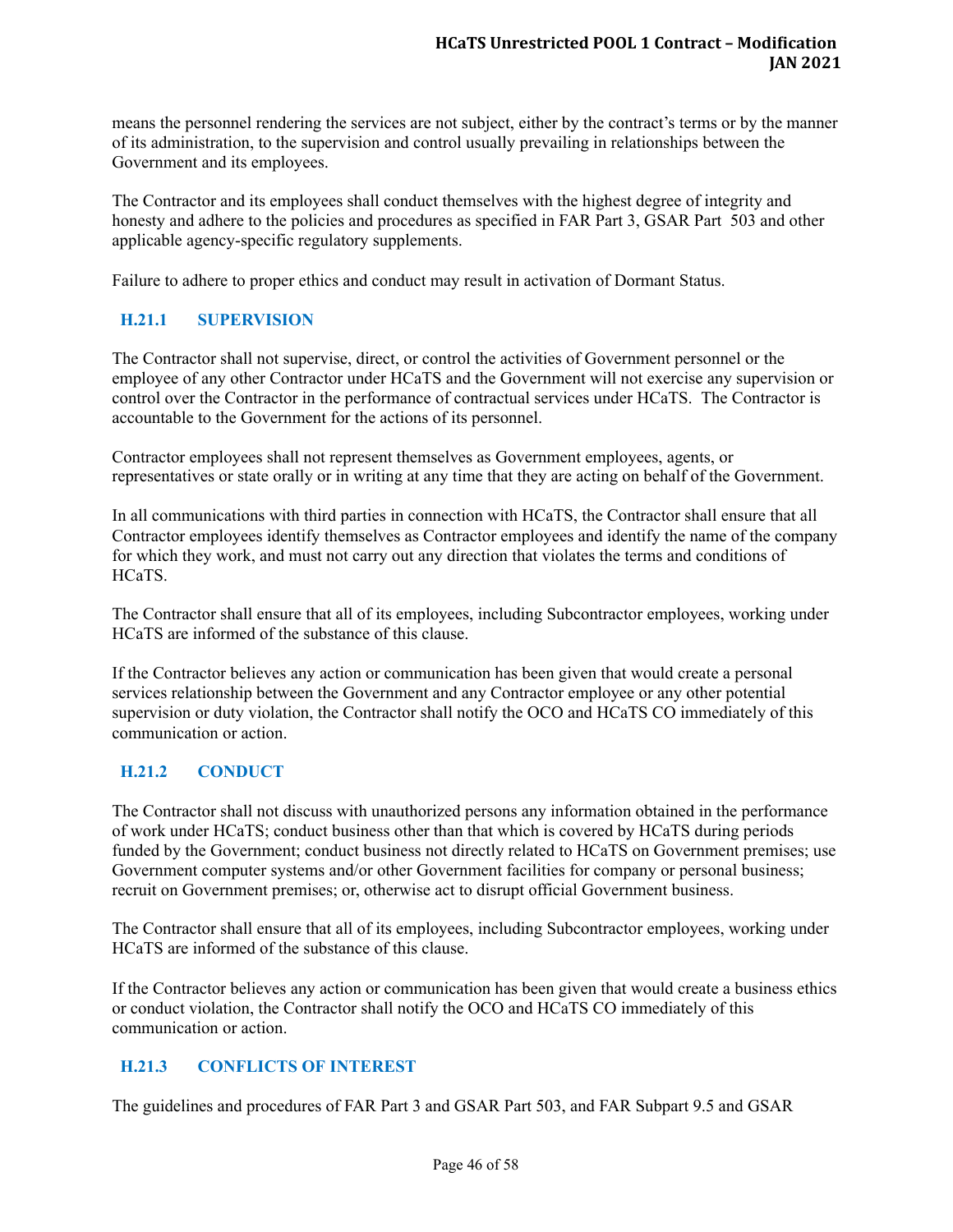Subpart 509.5, will be used in identifying and resolving any issues of a conflict of interest under HCaTS. The FAR and other applicable agency-specific regulatory supplements will govern task orders awarded under HCaTS contracts.

Assuming no real or potential conflict of interest, a Prime Contractor may be a Subcontractor to another Prime Contractor on task orders solicited and awarded under HCaTS or HCaTS SB; however, the OCO may require that the Contractor sign an Organizational Conflict of Interest (OCI) Statement in which the Contractor (and any Subcontractors or teaming partners) agree not to submit any proposal or provide any support to any firm which is submitting (as Prime or Subcontractor) any proposal for any solicitation resulting from the work on a specific task order under HCaTS contracts.

All Contractor personnel (to include Subcontractors and Consultants) who will be personally and substantially involved in the performance of any task order issued under HCaTS which requires the Contractor to act on behalf of, or provide advice with respect to any phase of an agency procurement shall execute and submit an Employee/Contractor Non-Disclosure Agreement Form. The OCO will provide the appropriate nondisclosure form specific to the procurement.

This form shall be required prior to the commencement of any work on such task order and whenever replacement personnel are proposed under an ongoing task order.

The Contractor shall be responsible for identifying and preventing personal conflicts of interest of its employees. The Contractor shall prohibit employees who have access to nonpublic information by reason of performance on a Government contract from using that information for personal gain.

In the event that a task order requires activity that would create an actual or potential conflict of interest, the Contractor shall immediately notify the OCO of the conflict, submit a plan for mitigation, and not commence work until specifically notified by the OCO to proceed; or, identify the conflict and recommend to the OCO an alternate approach to avoid the conflict.

The OCO or HCaTS CO, if necessary, will review the information provided by the Contractor and make a determination whether to proceed with the task order and process a request for waiver, if necessary.

## <span id="page-46-0"></span>**H.21.4 COOPERATION WITH OTHER CONTRACTORS ON GOVERNMENT SITES**

The Government may undertake or award other contracts or task orders for work at or in close proximity to the site of the work under HCaTS. The Contractor shall fully cooperate with the other Contractors and with Government employees and shall carefully adapt scheduling and performing the work under HCaTS to accommodate the working environment, heeding any direction that may be provided by the OCO. The Contractor shall not commit or permit any act that will interfere with the performance of work by any other Contractor or by Government employees.

### <span id="page-46-1"></span>**H.22 GOVERNMENT PROPERTY**

For task orders awarded under HCaTS contracts, Government property matters shall follow the same policies and procedures for Government property under FAR Part 45 and other applicable agency-specific regulatory supplements.

FAR Part 45 does not apply to Government property that is incidental to the place of performance, when the task order requires Contractor personnel to be located on a Government site or installation, and when the property used by the Contractor within the location remains accountable to the Government.

Unless otherwise specified in a task order, the Contractor shall provide all office equipment and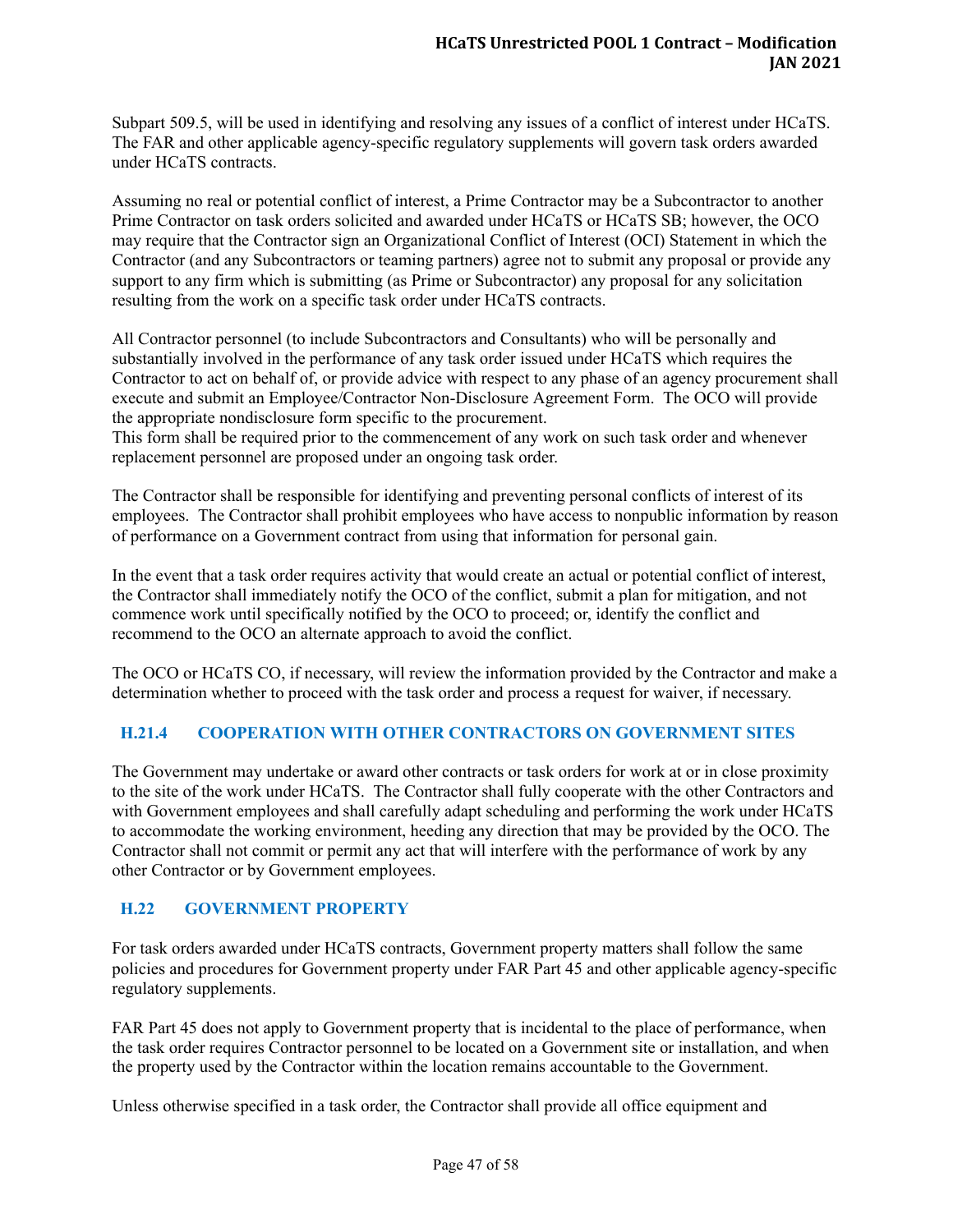consumable supplies at the Contractor's sole and exclusive expense, including computers/ workstations used in daily operation in support of HCaTS. The Government will not modify facilities to accommodate contractor-owned equipment or supplies.

The OCO shall tailor property clauses, provisions, and other applicable terms and conditions specific to each task order solicitation and award.

#### <span id="page-47-0"></span>**H.22.1 LEASING OF REAL AND PERSONAL PROPERTY**

The Government contemplates that leases may be part of a task order solution offered by a Contractor, but the Government, where the Contractor's solution includes leasing, must not be the Lessee. Under no circumstances on any task order awarded under HCaTS contracts shall the Government be deemed to have privity-of-contract with the Owner/Lessor of the leased items; or, the Government be held liable for early termination/cancellation damages if the Government decides not to exercise an option period under a task order unless the Contractor has specifically disclosed the amount of such damages (or the formula by which such damages would be calculated) as part of its proposal and the OCO for the task order has specifically approved such damages as part of the task order's terms and conditions.

### <span id="page-47-1"></span>**H.22.2 GOVERNMENT FACILITIES**

The Contractor shall arrange with the OCO or other designated representative for means of access to premises, delivery and storage of materials and equipment, use of approaches, use of corridors, stairways, elevators, and similar matters.

A Contractor working in a Government facility shall be responsible for maintaining satisfactory standards of employee competency, conduct, appearance, and integrity and shall be responsible for taking disciplinary action with respect to its employees as necessary.

The Contractor is responsible for ensuring that its employees do not disturb papers on desks, open desk drawers or cabinets, or use Government telephones, except as authorized. Each employee is expected to adhere to standards of behavior that reflect favorably on their employer and the Federal government.

The Contractor shall ensure that all of its employees, including Subcontractor employees, working under HCaTS are informed of the substance of this clause.

### <span id="page-47-2"></span>**H.22.3 RIGHTS OF INGRESS AND EGRESS**

The rights of ingress to, and egress from, Government facilities for the Contractor's personnel must be specified in the task order. Specific Federally-controlled facilities or those areas located within a given facility may have additional security clearance requirements must be specified in the task order.

Contractor employees, including Subcontractor employees, shall have in their possession, at all times while working, the specific Government identification credential issued by the Government. The identification credential shall be displayed and be visible at all times while on Government property.

During all operations on Government premises, the Contractor's personnel shall comply with the rules and regulations governing the facility access policies and the conduct of its personnel. The Government reserves the right to require Contractor personnel to sign-in upon entry and sign-out upon departure from the Government facilities.

The Contractor shall be responsible for ensuring that all identification credentials are returned to the issuing agency whenever contract employees leave the contract, when the task order has been completed,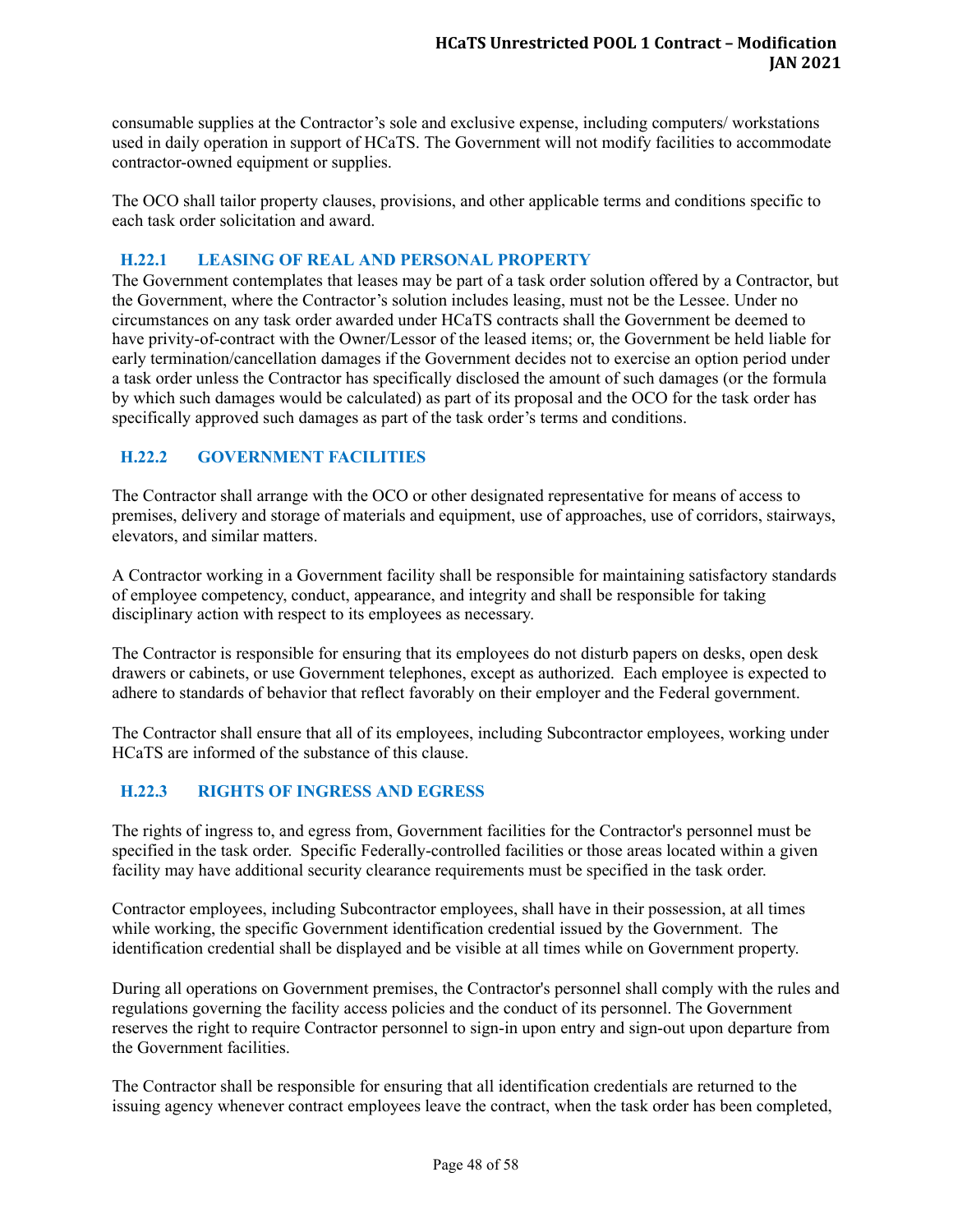employees leave the company, or employees are dismissed or terminated. The Contractor shall notify the issuing agency whenever employee badges are lost.

#### <span id="page-48-0"></span>**H.23 SECTION 508 OF THE REHABILITATION ACT OF 1973**

Contractors shall comply with FAR Subpart 39.2 when developing, procuring , maintaining or using electronic and information technology, unless an exception applies as per FAR Section 39.204.

#### <span id="page-48-1"></span>**H.24 ON-RAMPING**

The total number of HCaTS Contractors may fluctuate due to various reasons, including but not limited to, industry mergers and acquisitions, and changes in contractors' socioeconomic status.. To maintain an adequate number of Contractors to compete for task orders in each Pool, HCaTS PMO may determine that it is in the Government's best interest to initiate an on-ramping.

The decision for on-ramping is within the sole discretion of the Government, based on the Government's needs. At the time of an on-ramping, an on-ramping notice and/or solicitation will be posted in Federal Business Opportunities (www.FBO.gov).

The HCaTS PMO will determine whether it would be in the Government's best interest to add additional Contractors to any of the HCaTS Pools at any time, subject to the following conditions:

- 1. A notice/solicitation is published in Federal Business Opportunities in accordance with FAR Part 5, and under then- applicable Federal procurement law
- 2. Any Offeror that meets the eligibility requirements set forth in the solicitation may submit a proposal
- 3. The solicitation identifies the total number of new contracts and the award decision is based upon substantially the same evaluation criteria as the original solicitation or as modified
- 4. The terms and conditions of any resulting awards are identical to the existing version of the respective HCaTS Pool contract
- 5. The ordering period will be co-terminous with the existing ordering period of other HCaTS Pool contracts

### <span id="page-48-2"></span>**H.25 DORMANT STATUS**

Dormant Status is a condition that applies to HCaTS and is not a debarment, suspension or ineligibility status as defined in FAR Subpart 9.4. Grounds for being placed in Dormant Status include, but are not limited to, failure to meet the deliverables and compliance requirements specified under Section F.5 (Performance Standards).

HCaTS shall be reserved for high performing Contractors. Accordingly, if the HCaTS CO determines that any requirement of HCaTS is not being met, a Contractor may be placed in Dormant Status for one or both HCaTS Pools. In Dormant Status, the Contractor shall not be eligible to participate or compete in any subsequent task order solicitations; however, the Contractor shall continue performance on previously awarded and active task orders, including the exercise of options and modifications at the task order level.

Dormant status will be imposed after a careful consideration of the situation and collaboration with the Contractor to resolve the issue. To place a Contractor in Dormant Status, HCaTS CO must notify the contractor, in writing, regarding poor performance or non- compliance issues. The Contractor will be given a reasonable time, at the discretion of HCaTS CO, to provide a remediation plan to correct the deficiencies/issues. If HCaTS CO is not satisfied with the response, or the remediation plan is not effective, HCaTS CO may issue a final decision, in writing, placing the Contractor in Dormant Status.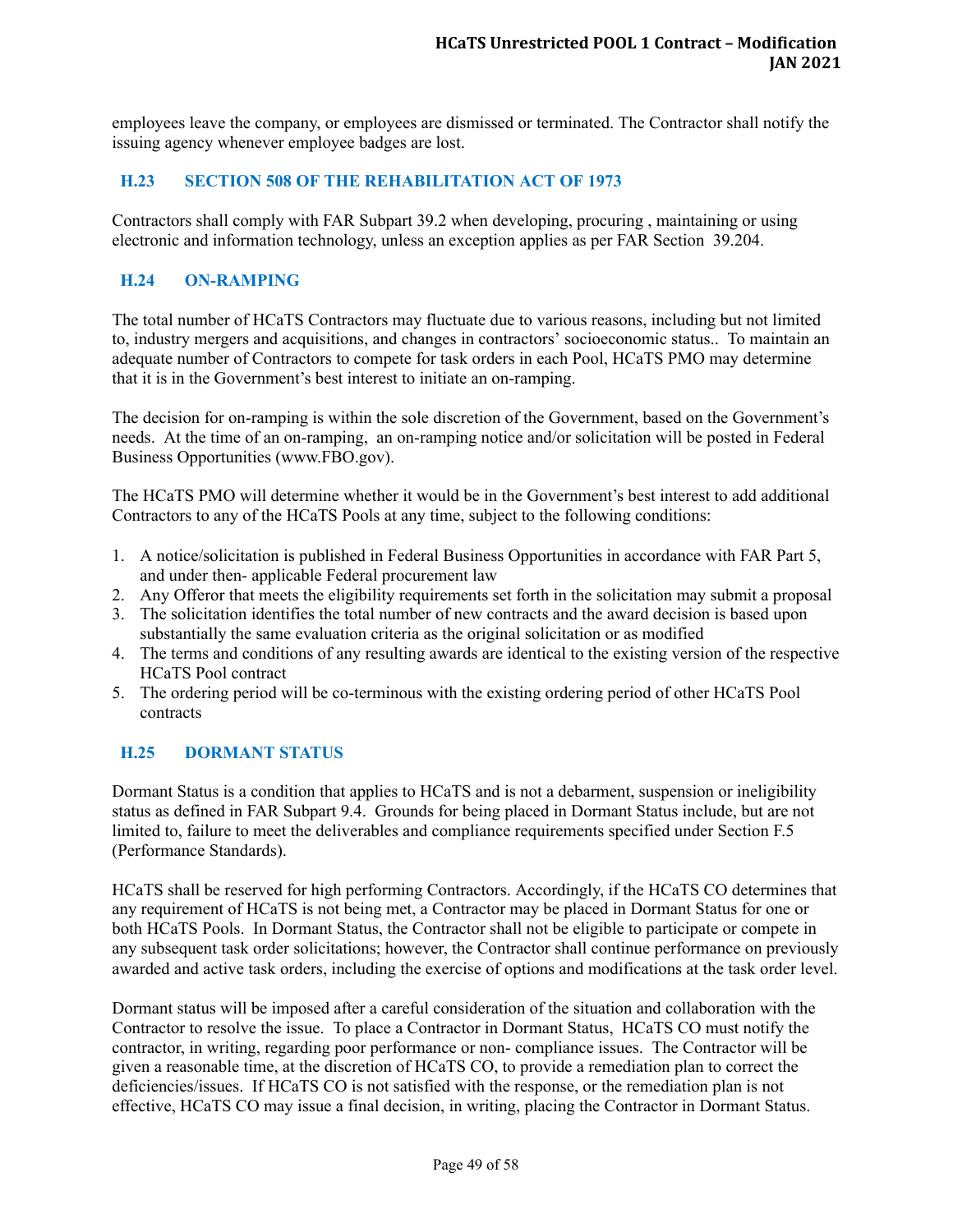Additionally, the final decision will include necessary measures for the Contractor to take to be removed from Dormant Status.

The HCaTS CO's final decision may be appealed to the HCaTS Ombudsman under Alternative Disputes Resolution (ADR), or Agency Board of Contract Appeals or United States Court of Federal Claims (See FAR Section 33.201 and GSAR Subpart 533.2).

#### **(END OF SECTION H) PART II: CONTRACT CLAUSES SECTION I: CONTRACT CLAUSES**

### <span id="page-49-0"></span>**I.1 TASK ORDER PROVISIONS AND CLAUSES**

In accordance with FAR Section 52.301, due to the various combinations of contract provisions and clauses that may be optional under an individual task order based on the contract type, statement of work, dollar value and other specific customer agency requirements, the Human Capital and Training Solutions (HCaTS) cannot predetermine all the contract provisions and clauses for future individual task orders. However, all applicable and required provisions and clauses set forth in FAR Section 52.301 automatically flow down to all HCaTS task orders, based on their specific contract type, statement of work, competition requirements, commercial or non-commercial determination, and dollar value as of the date the task order solicitation is issued.

All applicable and required provisions and clauses that automatically flow down to task orders shall remain unchanged as of Federal Acquisition Circular (FAC) No. 2005-84, effective date September 3, 2015, throughout the entire ordering period under HCaTS. If a future applicable or required provision(s) and/or clause(s) are to the benefit of future task orders solicited under HCaTS, the future applicable or required provision/clause may be updated by FAC No. and effective date by a bilateral modification to HCaTS.

#### <span id="page-49-1"></span>**I.2 HCATS CLAUSES**

The following clauses apply to HCaTS and task orders placed under HCaTS, as applicable. The clauses and dates remain unchanged throughout the term of HCaTS unless changed by a bilateral modification to HCaTS.

#### <span id="page-49-2"></span>**I.2.1 FAR 52.252-2 CLAUSES INCORPORATED BY REFERENCE**

HCaTS incorporates one or more clauses by reference, with the same force and effect as if they were given in full text. Also, the full text of a clause may be accessed electronically at this address: [https://www.acquisition.gov/.](https://www.acquisition.gov/)

| <b>FAR</b>   | <b>TITLE</b>                                                                     | <b>DATE</b>     |
|--------------|----------------------------------------------------------------------------------|-----------------|
| 52.202-1     | Definitions                                                                      | <b>NOV 2013</b> |
| 52.203-3     | <b>Gratuities</b>                                                                | <b>APR 1984</b> |
| 52.203-5     | <b>Covenant Against Contingent Fees</b>                                          | <b>MAY 2014</b> |
| $52.203 - 6$ | Restrictions on Subcontractor Sales to the Government                            | <b>SEP 2006</b> |
| 52.203-7     | Anti-Kickback Procedures                                                         | <b>MAY 2014</b> |
| 52.203-8     | Cancellation, Rescission, and Recovery of Funds for Illegal or Improper Activity | <b>MAY 2014</b> |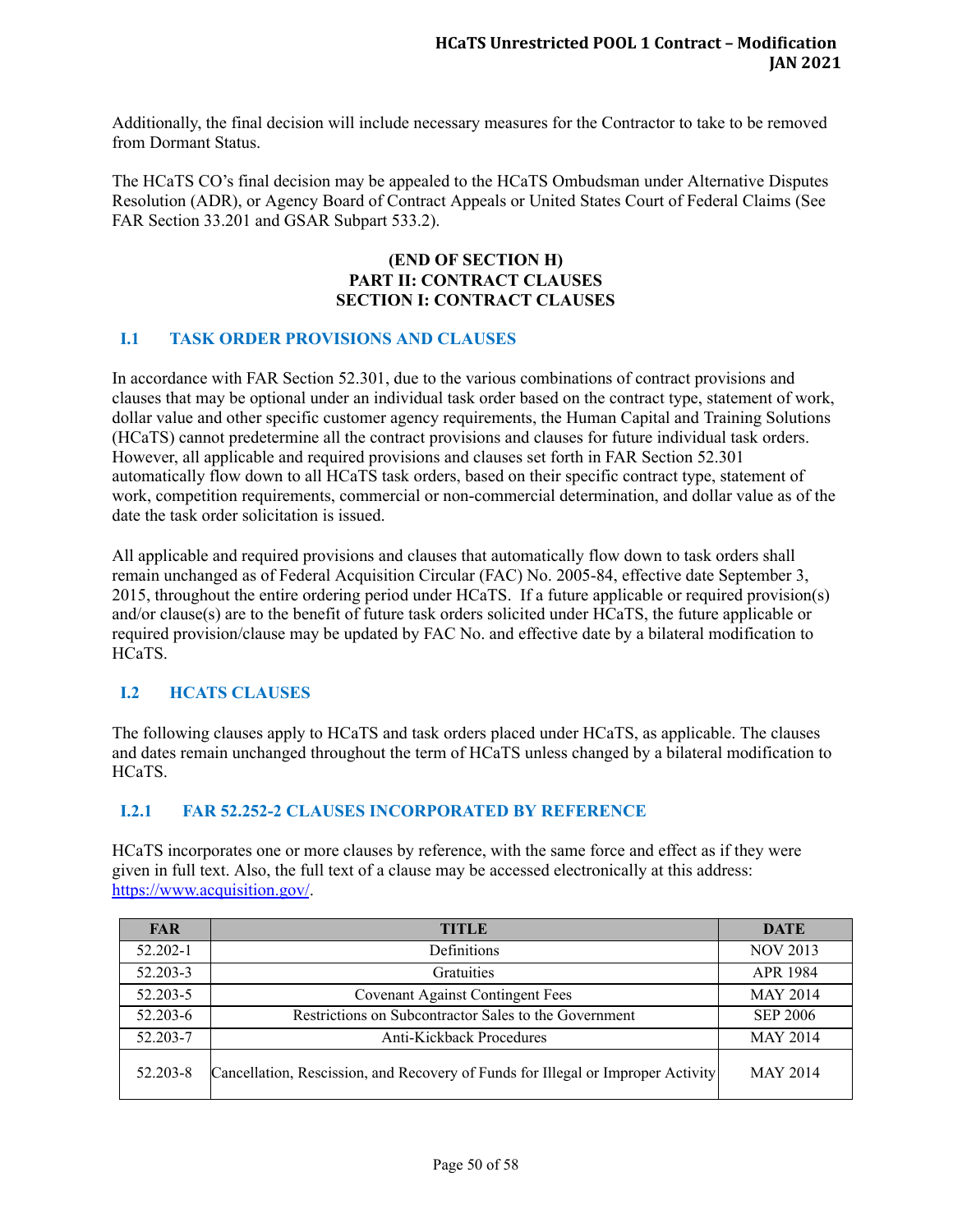## **HCaTS Unrestricted POOL 1 Contract – Modiication JAN 2021**

| $\overline{52.203} - 10$ | Price or Fee Adjustment for Illegal or Improper Activity                                                                            | <b>MAY 2014</b> |
|--------------------------|-------------------------------------------------------------------------------------------------------------------------------------|-----------------|
| $52.203 - 12$            | Limitation on Payments to Influence Certain Federal Transactions                                                                    | <b>OCT 2010</b> |
| 52.203-13                | Contractor Code of Business Ethics and Conduct                                                                                      | <b>OCT 2015</b> |
| 52.203-14                | Display of Hotline Poster(s)                                                                                                        | <b>OCT 2015</b> |
| 52.203-16                | Preventing Personal Conflicts of Interest                                                                                           | <b>DEC 2011</b> |
| 52.203-17                | Contractor Employee Whistleblower Rights and Requirement To Inform<br>Employees of Whistleblower Rights                             | APR 2014        |
| 52.204-2                 | <b>Security Requirements</b>                                                                                                        | <b>AUG 1996</b> |
| 52.204-4                 | Printed or Copied Double-Sided on Postconsumer Fiber Content Paper                                                                  | <b>MAY 2011</b> |
| 52.204-9                 | Personal Identity Verification of Contractor Personnel                                                                              | <b>JAN 2011</b> |
| 52.204-10                | Reporting Executive Compensation and First-Tier Subcontract Awards                                                                  | <b>OCT 2016</b> |
| 52.204-13                | System for Award Management Maintenance                                                                                             | <b>OCT 2016</b> |
| 52.204-15                | Service Contract Reporting Requirements for Indefinite-Delivery Contracts                                                           | <b>OCT 2016</b> |
| 52.209-6                 | Protecting the Government's Interest When Subcontracting with Contractors<br>Debarred, Suspended, or Proposed for Debarment         | <b>OCT 2015</b> |
| 52.209-9                 | Updates of Publicly Available Information Regarding Responsibility Matters                                                          | <b>JUL 2013</b> |
| 52.209-10                | Prohibition on Contracting with Inverted Domestic Corporations                                                                      | <b>NOV 2015</b> |
| 52.210-1                 | Market Research                                                                                                                     | APR 2011        |
| 52.215-2                 | Audit and Records-Negotiation                                                                                                       | <b>JUN 2020</b> |
| 52.215-8                 | Order of Precedence-Uniform Contract Format                                                                                         | <b>OCT 1997</b> |
| 52.215-14                | Integrity of Unit Prices                                                                                                            | <b>OCT 2010</b> |
| 52.215-15                | Pension Adjustments and Asset Reversions                                                                                            | <b>OCT 2010</b> |
| 52.215-18                | Reversion or Adjustment of Plans for Postretirement Benefits (PRB) Other Than<br>Pensions                                           | <b>JUL 2005</b> |
| 52.215-19                | Notification of Ownership Changes                                                                                                   | <b>OCT 1997</b> |
| 52.215-21                | Requirements for Certified Cost or Pricing Data and Data Other Than Certified<br>Cost or Pricing Data-Modifications                 | <b>OCT 2010</b> |
| 52.215-21                | Requirements for Certified Cost or Pricing Data and Data Other Than Certified<br>Cost or Pricing Data-Modifications (Alternate III) | <b>OCT 1997</b> |
| 52.215-21                | Requirements for Certified Cost or Pricing Data and Data Other Than Certified<br>Cost or Pricing Data-Modifications (Alternate IV)  | <b>OCT 2010</b> |
| 52.219-8                 | <b>Utilization of Small Business Concerns</b>                                                                                       | <b>NOV 2016</b> |
| 52.219-9                 | Small Business Subcontracting Plan (Alternate II)                                                                                   | <b>JAN 2017</b> |
| 52.219-16                | Liquidated Damages-Subcontracting Plan                                                                                              | <b>JAN 1999</b> |
| 52.219-28                | Post-Award Small Business Program Re-representation                                                                                 | <b>JUL 2013</b> |
| 52.222-3                 | Convict Labor                                                                                                                       | <b>JUN 2003</b> |
| 52.222-21                | Prohibition of Segregated Facilities                                                                                                | APR 2015        |
| 52.222-26                | <b>Equal Opportunity</b>                                                                                                            | <b>SEP 2016</b> |
| 52.222-35                | <b>Equal Opportunity for Veterans</b>                                                                                               | <b>OCT 2015</b> |
| $\overline{52.222} - 36$ | Equal Opportunity for Workers with Disabilities                                                                                     | <b>JUL 2014</b> |
| 52.222-37                | <b>Employment Reports on Veterans</b>                                                                                               | <b>FEB 2016</b> |
| 52.222-40                | Notification of Employee Rights Under the National Labor Relations Act                                                              | <b>DEC 2010</b> |
| 52.222-50                | Combating Trafficking in Persons                                                                                                    | <b>MAR 2015</b> |
| 52.222-54                | Employment Eligibility Verification                                                                                                 | <b>OCT 2015</b> |
| 52.223-5                 | Pollution Prevention and Right-to-Know Information                                                                                  | <b>MAY 2011</b> |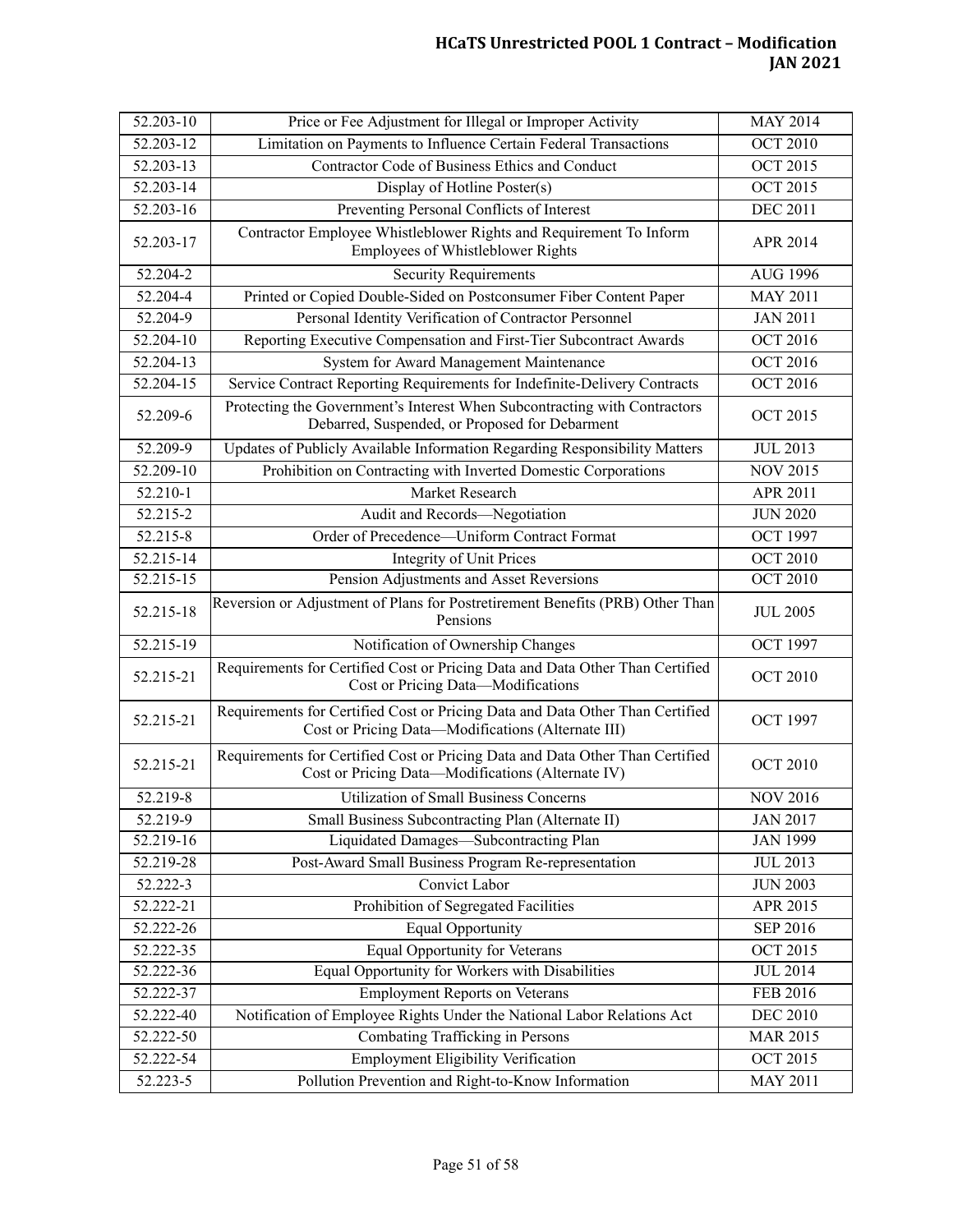## **HCaTS Unrestricted POOL 1 Contract – Modiication JAN 2021**

| 52.223-6      | Drug-Free Workplace                                                      | <b>MAY 2001</b> |
|---------------|--------------------------------------------------------------------------|-----------------|
| 52.223-18     | Encouraging Contractor Policies to Ban Text Messaging While Driving      | <b>AUG 2011</b> |
| 52.224-1      | Privacy Act Notification                                                 | APR 1984        |
| 52.224-2      | Privacy Act                                                              | APR 1984        |
| $52.225 - 13$ | Restrictions on Certain Foreign Purchases                                | <b>JUN 2008</b> |
| 52.227-1      | Authorization and Consent                                                | <b>DEC 2007</b> |
| 52.227-2      | Notice and Assistance Regarding Patent and Copyright Infringement        | <b>DEC 2007</b> |
| 52.227-3      | Patent Indemnity                                                         | APR 1984        |
| 52.227-14     | Rights in Data-General                                                   | <b>MAY 2014</b> |
| 52.227-17     | Rights in Data-Special Works                                             | <b>DEC 2007</b> |
| 52.228-5      | Insurance—Work on a Government Installation                              | <b>JAN 1997</b> |
| 52.229-3      | Federal, State, and Local Taxes                                          | FEB 2013        |
| 52.230-2      | <b>Cost Accounting Standards</b>                                         | <b>OCT 2015</b> |
| 52.230-3      | Disclosure and Consistency of Cost Accounting Practices                  | <b>OCT 2015</b> |
| 52.230-6      | Administration of Cost Accounting Standards                              | <b>JUN 2010</b> |
| 52.232-1      | Payments                                                                 | APR 1984        |
| 52.232-8      | Discounts for Prompt Payment                                             | <b>FEB 2002</b> |
| 52.232-9      | Limitation on Withholding of Payments                                    | APR 1984        |
| 52.232-11     | Extras                                                                   | APR 1984        |
| 52.232-17     | Interest                                                                 | <b>MAY 2014</b> |
| 52.232-18     | Availability of Funds                                                    | APR 1984        |
| 52.232-23     | Assignment of Claims                                                     | <b>MAY 2014</b> |
| 52.232-25     | Prompt Payment                                                           | <b>JAN 2017</b> |
| 52.232-33     | Payment by Electronic Funds Transfer-System for Award Management         | <b>JUL 2013</b> |
| 52.232-39     | Unenforceability of Unauthorized Obligations                             | <b>JUN 2013</b> |
| 52.232-40     | Providing Accelerated Payments to Small Business Subcontractors          | <b>DEC 2013</b> |
| 52.233-1      | Disputes                                                                 | <b>MAY 2014</b> |
| 52.233-3      | Protest after Award                                                      | <b>AUG 1996</b> |
| 52.233-4      | Applicable Law for Breach of Contract Claim                              | <b>OCT 2004</b> |
| 52.237-2      | Protection of Government Buildings, Equipment, and Vegetation            | APR 1984        |
| 52.237-3      | Continuity of Services                                                   | <b>JAN 1991</b> |
| 52.242-13     | Bankruptcy                                                               | <b>JUL 1995</b> |
| 52.243-1      | Changes-Fixed-Price (Alternate I)                                        | APR 1984        |
| 52.244-5      | Competition in Subcontracting                                            | <b>DEC 1996</b> |
| 52.244-6      | <b>Subcontracts for Commercial Items</b>                                 | <b>JAN 2017</b> |
| 52.245-1      | <b>Government Property</b>                                               | <b>JAN 2017</b> |
| 52.245-9      | Use and Charges                                                          | APR 2012        |
| 52.246-25     | Limitation of Liability-Services                                         | FEB 1997        |
| 52.249-1      | Termination for Convenience of the Government (Fixed-Price) (Short Form) | APR 1984        |
| 52.249-2      | Termination for Convenience of the Government (Fixed-Price)              | APR 2012        |
| 52.249-6      | Termination (Cost-Reimbursement)                                         | <b>MAY 2004</b> |
| 52.249-6      | Termination (Cost-Reimbursement) (Alternate IV)                          | <b>SEP 1996</b> |
| 52.249-8      | Default (Fixed-Price Supply and Service)                                 | APR 1984        |
| 52.251-1      | <b>Government Supply Sources</b>                                         | APR 2012        |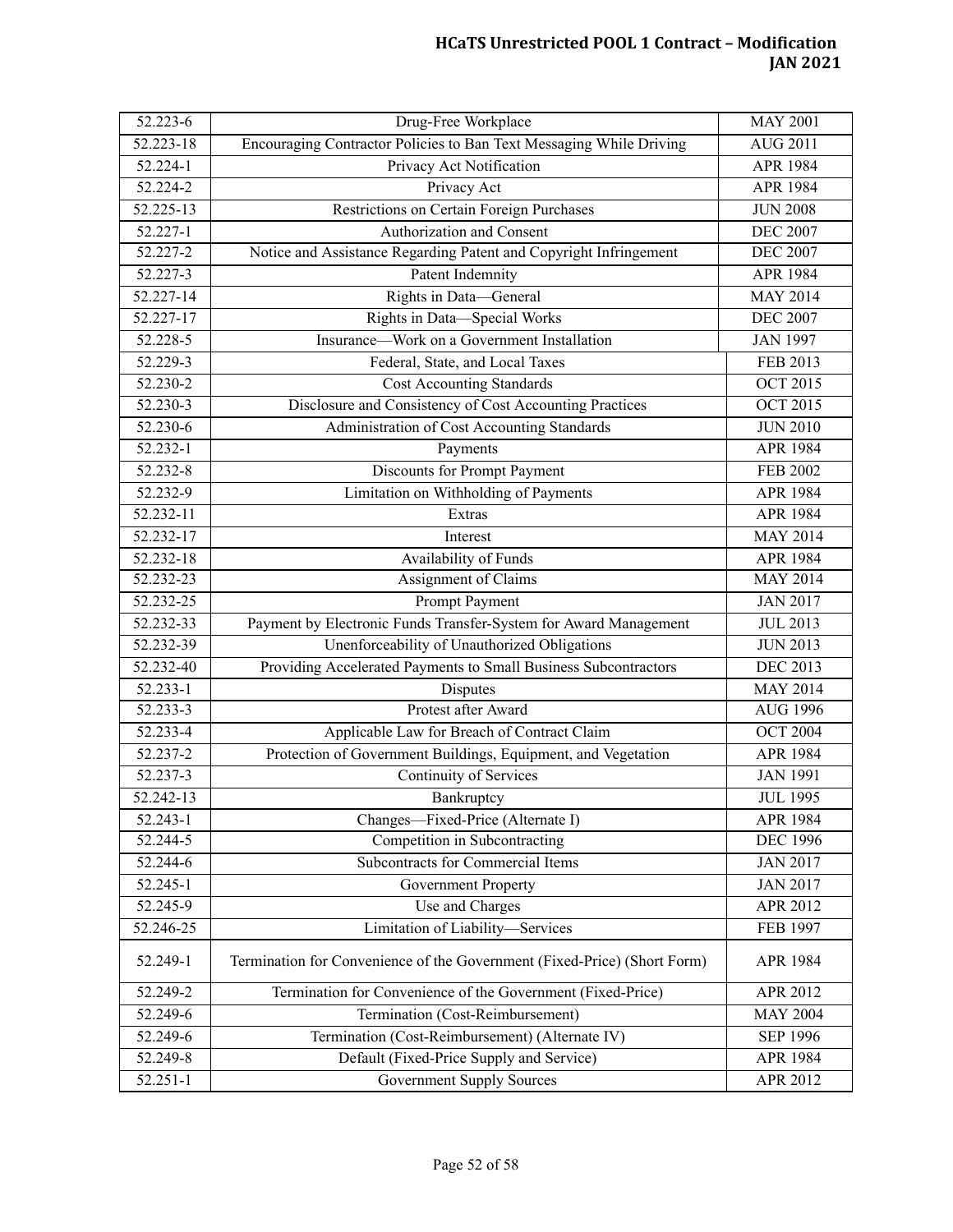| $\mathbf{A} = \mathbf{A}$<br>$\overline{\phantom{a}}$<br>''<br>◝-<br>$1 + 1$<br>_____ | Generated Forms<br>computer'<br>the contract of the contract of the contract of the contract of the contract of the contract of the contract of | $\overline{a}$<br>N<br>л |
|---------------------------------------------------------------------------------------|-------------------------------------------------------------------------------------------------------------------------------------------------|--------------------------|

#### <span id="page-52-0"></span>**I.2.2 GSAR CLAUSES INCORPORATED BY REFERENCE**

| <b>GSAR</b> | TITLE                                                            | <b>DATE</b>     |
|-------------|------------------------------------------------------------------|-----------------|
| 552.203-71  | Restriction on Advertising                                       | <b>SEP 1999</b> |
| 552.204-9   | Personal Identity Verification Requirements                      | <b>OCT 2012</b> |
| 552.215-70  | Examination of Records by GSA                                    | <b>JUL 2016</b> |
| 552.216-74  | Task-Order and Delivery-Order Ombudsman                          | <b>JAN 2017</b> |
| 552.219-72  | Preparation, Submission, and Negotiation of Subcontracting Plans | <b>OCT 2016</b> |
| 552.219-76  | Mentor Requirements and Evaluation                               | <b>MAR 2012</b> |
| 552.228-5   | Government as Additional Insured                                 | <b>JAN 2016</b> |
| 552.232-23  | Assignment of Claims                                             | <b>SEP 1999</b> |
| 552.232-77  | Payment by Government Charge Card                                | <b>NOV 2009</b> |
| 552.237-73  | Restriction on Disclosure of Information                         | <b>JUN 2009</b> |

#### <span id="page-52-2"></span><span id="page-52-1"></span>**I.2.3 FAR AND GSAR CLAUSES IN FULL TEXT I.2.3.1 52.216-18 ORDERING (OCT 1995)**

Any supplies and services to be furnished under this contract shall be ordered by issuance of delivery orders or task orders by the individuals or activities designated in the Schedule. Such orders may be issued from date of notice to proceed through the contract end date.

All delivery orders or task orders are subject to the terms and conditions of this contract. In the event of conflict between a delivery order or task order and this contract, the contract shall control.

If mailed, a delivery order or task order is considered "issued" when the Government deposits the order in the mail. Orders may be issued orally, by facsimile, or by electronic commerce methods only if authorized in the Schedule.

(End of Clause)

### <span id="page-52-3"></span>**I.2.3.2 52.216-19 ORDER LIMITATIONS (OCT 1995)**

Minimum order. When the Government requires supplies or services covered by this contract in an amount of less than the micro-purchase threshold, as amended, the Government is not obligated to purchase, nor is the Contractor obligated to furnish, those supplies or services under the contract. Maximum order. The Contractor is not obligated to honor—

Any order for a single item in excess of: \$3.45 billion for Pool 1;

Any order for a combination of items in excess of: \$3.45 billion for Pool 1; or

A series of orders from the same ordering office within 365 calendar days that together call for quantities exceeding the limitation in paragraph  $(b)(1)$  or  $(2)$  of this section.

If this is a requirements contract (i.e., includes the Requirements clause at subsection 52.216-21 of the Federal Acquisition Regulation (FAR)), the Government is not required to order a part of any one requirement from the Contractor if that requirement exceeds the maximum-order limitations in paragraph (b) of this section.

Notwithstanding paragraphs (b) and (c) of this section, the Contractor shall honor any order exceeding the maximum order limitations in paragraph (b), unless that order (or orders) is returned to the ordering office within five business days after issuance, with written notice stating the Contractor's intent not to ship the item (or items) called for and the reasons. Upon receiving this notice, the Government may acquire the supplies or services from another source.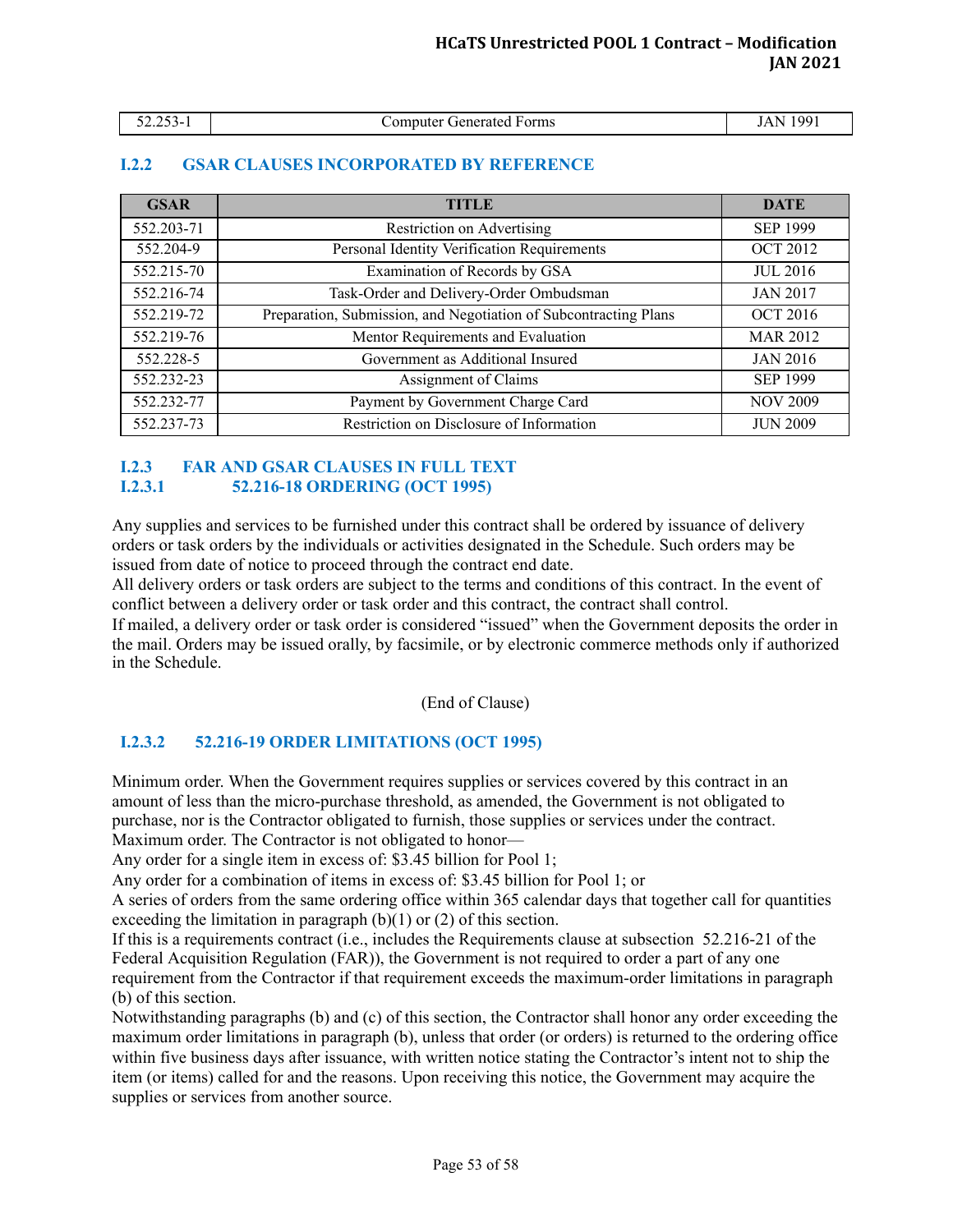(End of Clause)

## <span id="page-53-0"></span>**I.2.3.3 52.216-22 INDEFINITE QUANTITY (OCT 1995)**

This is an indefinite-quantity contract for the supplies or services specified, and effective for the period stated, in the Schedule. The quantities of supplies and services specified in the Schedule are estimates only and are not purchased by this contract.

Delivery or performance shall be made only as authorized by orders issued in accordance with the Ordering clause. The Contractor shall furnish to the Government, when and if ordered, the supplies or services specified in the Schedule up to and including the quantity designated in the Schedule as the "maximum." The Government shall order at least the quantity of supplies or services designated in the Schedule as the "minimum."

Except for any limitations on quantities in the Order Limitations clause or in the Schedule, there is no limit on the number of orders that may be issued. The Government may issue orders requiring delivery to multiple destinations or performance at multiple locations.

Any order issued during the effective period of this contract and not completed within that period shall be completed by the Contractor within the time specified in the order. The contract shall govern the Contractor's and Government's rights and obligations with respect to that order to the same extent as if the order were completed during the contract's effective period; provided, that the Contractor shall not be required to make any deliveries under this contract in accordance with Section F.4.

(End of Clause)

#### <span id="page-53-1"></span>**I.2.3.4 52.217-8 OPTION TO EXTEND SERVICES (NOV 1999)**

The Government may require continued performance of any services within the limits and at the rates specified in the contract. These rates may be adjusted only as a result of revisions to prevailing labor rates provided by the Secretary of Labor. The option provision may be exercised more than once, but the total extension of performance hereunder shall not exceed 6 months. The Contracting Officer may exercise the option by written notice to the Contractor within 90 calendar days from the current ordering period's expiration date.

(End of Clause)

### <span id="page-53-2"></span>**I.2.3.5 52.217-9 OPTION TO EXTEND THE TERM OF THE CONTRACT (MAR 2000)**

The Government may extend the term of this contract by written notice to the Contractor within 90 calendar days from the base period's expiration date; provided that the Government gives the Contractor a preliminary written notice of its intent to extend at least 120 calendar days before the contract expires. The preliminary notice does not commit the Government to an extension.

If the Government exercises this option, the extended contract shall be considered to include this option clause. The total duration of this contract, including the exercise of any options under this clause, shall not exceed 126 months.

(End of Clause)

#### <span id="page-53-3"></span>**I.2.3.6 52.204-25 PROHIBITION ON CONTRACTING FOR CERTAIN TELECOMMUNICATIONS AND VIDEO SURVEILLANCE SERVICES OR EQUIPMENT (AUG 2020)**

(a) *Definitions.*  As used in this clause—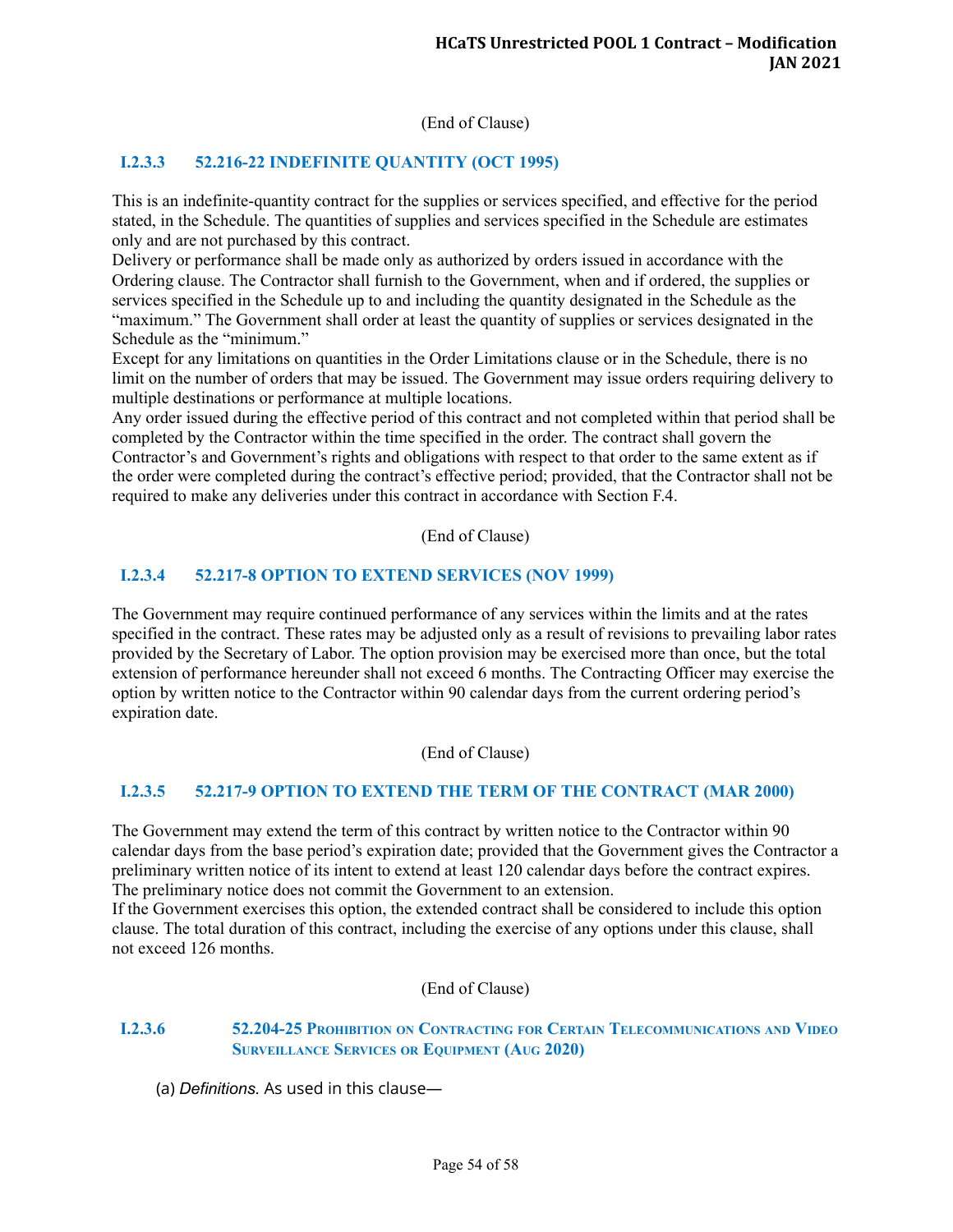*Backhaul*  means intermediate links between the core network, or backbone network, and the small subnetworks at the edge of the network ( *e.g.* , connecting cell phones/towers to the core telephone network). Backhaul can be wireless (e.g., microwave) or wired ( *e.g.* , fiber optic, coaxial cable, Ethernet).

*Covered foreign country*  means The People's Republic of China.

*Covered telecommunications equipment or services*  means–

 (1) Telecommunications equipment produced by Huawei Technologies Company or ZTE Corporation (or any subsidiary or affiliate of such entities);

 (2) For the purpose of public safety, security of Government facilities, physical security surveillance of critical infrastructure, and other national security purposes, video surveillance and telecommunications equipment produced by Hytera Communications Corporation, Hangzhou Hikvision Digital Technology Company, or Dahua Technology Company (or any subsidiary or affiliate of such entities);

 (3) Telecommunications or video surveillance services provided by such entities or using such equipment; or

 (4) Telecommunications or video surveillance equipment or services produced or provided by an entity that the Secretary of Defense, in consultation with the Director of National Intelligence or the Director of the Federal Bureau of Investigation, reasonably believes to be an entity owned or controlled by, or otherwise connected to, the government of a covered foreign country.

### *Critical technology*  means–

 (1) Defense articles or defense services included on the United States Munitions List set forth in the International Traffic in Arms Regulations under subchapter M of chapter I of title 22, Code of Federal Regulations;

 (2) Items included on the Commerce Control List set forth in Supplement No. 1 to part 774 of the Export Administration Regulations under subchapter C of chapter VII of title 15, Code of Federal Regulations, and controlled-

 (i) Pursuant to multilateral regimes, including for reasons relating to national security, chemical and biological weapons proliferation, nuclear nonproliferation, or missile technology; or

(ii) For reasons relating to regional stability or surreptitious listening;

 (3) Specially designed and prepared nuclear equipment, parts and components, materials, software, and technology covered by part 810 of title 10, Code of Federal Regulations (relating to assistance to foreign atomic energy activities);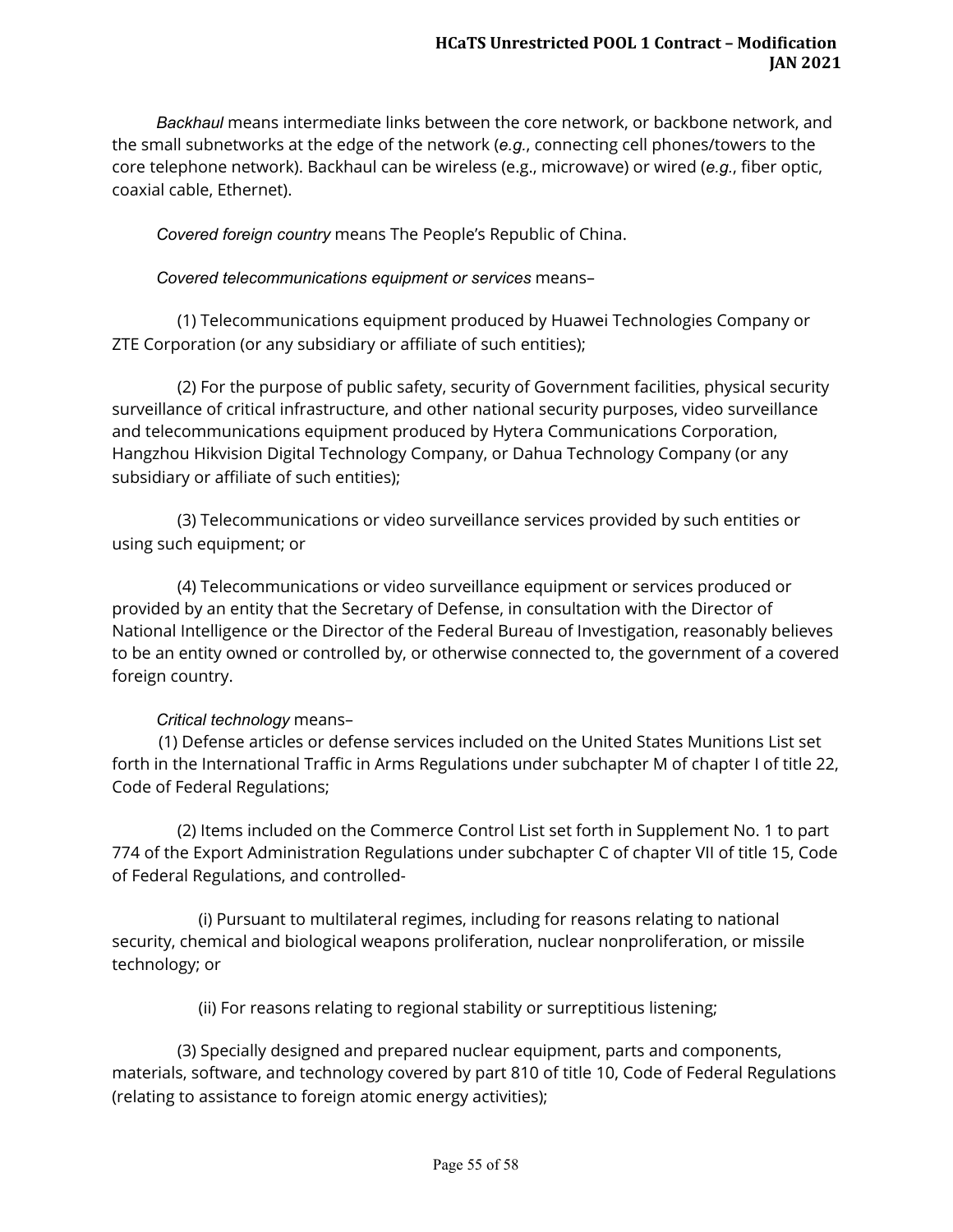(4) Nuclear facilities, equipment, and material covered by part 110 of title 10, Code of Federal Regulations (relating to export and import of nuclear equipment and material);

 (5) Select agents and toxins covered by part 331 of title 7, Code of Federal Regulations, part 121 of title 9 of such Code, or part 73 of title 42 of such Code; or

 (6) Emerging and foundational technologies controlled pursuant to section 1758 of the Export Control Reform Act of 2018 (50 U.S.C. 4817).

 *Interconnection arrangements*  means arrangements governing the physical connection of two or more networks to allow the use of another's network to hand off traffic where it is ultimately delivered ( *e.g.* , connection of a customer of telephone provider A to a customer of telephone company B) or sharing data and other information resources.

 *Reasonable inquiry*  means an inquiry designed to uncover any information in the entity's possession about the identity of the producer or provider of covered telecommunications equipment or services used by the entity that excludes the need to include an internal or third-party audit.

 *Roaming*  means cellular communications services ( *e.g.* , voice, video, data) received from a visited network when unable to connect to the facilities of the home network either because signal coverage is too weak or because traffic is too high.

 *Substantial or essential component*  means any component necessary for the proper function or performance of a piece of equipment, system, or service.

## (b) *Prohibition* .

(1) Section 889(a)(1)(A) of the John S. McCain National Defense Authorization Act for Fiscal Year 2019 (Pub. L. 115-232) prohibits the head of an executive agency on or after August 13, 2019, from procuring or obtaining, or extending or renewing a contract to procure or obtain, any equipment, system, or service that uses covered telecommunications equipment or services as a substantial or essential component of any system, or as critical technology as part of any system. The Contractor is prohibited from providing to the Government any equipment, system, or service that uses covered telecommunications equipment or services as a substantial or essential component of any system, or as critical technology as part of any system, unless an exception at paragraph (c) of this clause applies or the covered telecommunication equipment or services are covered by a waiver described in FAR [4.2104](https://www.acquisition.gov/far/4.2104#FAR_4_2104) .

 (2) Section 889(a)(1)(B) of the John S. McCain National Defense Authorization Act for Fiscal Year 2019 (Pub. L. 115-232) prohibits the head of an executive agency on or after August 13, 2020, from entering into a contract, or extending or renewing a contract, with an entity that uses any equipment, system, or service that uses covered telecommunications equipment or services as a substantial or essential component of any system, or as critical technology as part of any system, unless an exception at paragraph (c) of this clause applies or the covered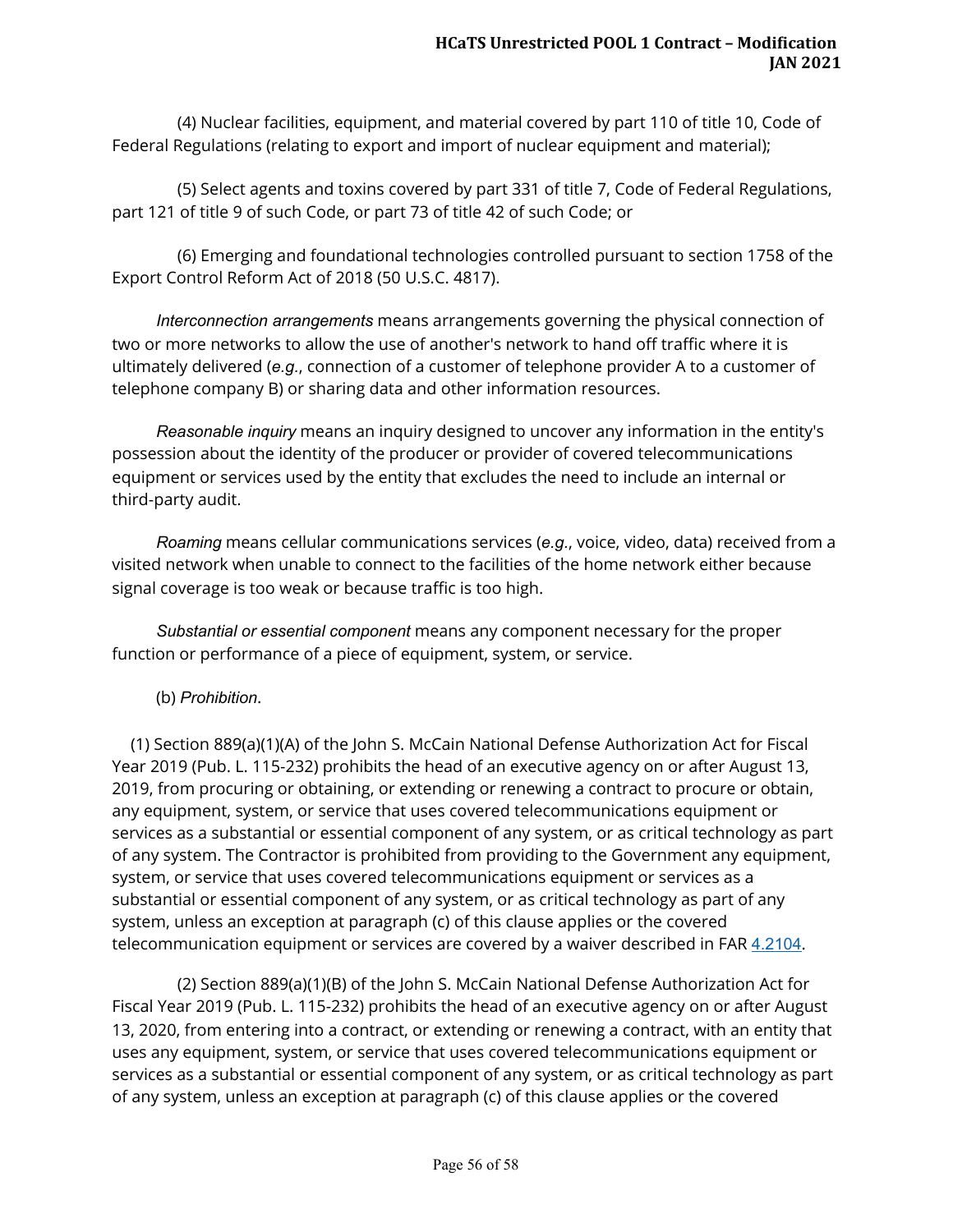telecommunication equipment or services are covered by a waiver described in FAR [4.2104](https://www.acquisition.gov/far/4.2104#FAR_4_2104) . This prohibition applies to the use of covered telecommunications equipment or services, regardless of whether that use is in performance of work under a Federal contract.

(c) *Exceptions.*  This clause does not prohibit contractors from providing—

 (1) A service that connects to the facilities of a third-party, such as backhaul, roaming, or interconnection arrangements; or

 (2) Telecommunications equipment that cannot route or redirect user data traffic or permit visibility into any user data or packets that such equipment transmits or otherwise handles.

(d) Reporting requirement.

(1) In the event the Contractor identifies covered telecommunications equipment or services used as a substantial or essential component of any system, or as critical technology as part of any system, during contract performance, or the Contractor is notified of such by a subcontractor at any tier or by any other source, the Contractor shall report the information in paragraph (d)(2) of this clause to the Contracting Officer, unless elsewhere in this contract are established procedures for reporting the information; in the case of the Department of Defense, the Contractor shall report to the website at https://dibnet.dod.mil. For indefinite delivery contracts, the Contractor shall report to the Contracting Officer for the indefinite delivery contract and the Contracting Officer(s) for any affected order or, in the case of the Department of Defense, identify both the indefinite delivery contract and any affected orders in the report provided at https://dibnet.dod.mil.

 (2) The Contractor shall report the following information pursuant to paragraph (d)(1) of this clause

 (i) Within one business day from the date of such identification or notification: the contract number; the order number(s), if applicable; supplier name; supplier unique entity identifier (if known); supplier Commercial and Government Entity (CAGE) code (if known); brand; model number (original equipment manufacturer number, manufacturer part number, or wholesaler number); item description; and any readily available information about mitigation actions undertaken or recommended.

 (ii) Within 10 business days of submitting the information in paragraph (d)(2)(i) of this clause: any further available information about mitigation actions undertaken or recommended. In addition, the Contractor shall describe the efforts it undertook to prevent use or submission of covered telecommunications equipment or services, and any additional efforts that will be incorporated to prevent future use or submission of covered telecommunications equipment or services.

 (e) *Subcontracts.*  The Contractor shall insert the substance of this clause, including this paragraph (e) and excluding paragraph (b)(2), in all subcontracts and other contractual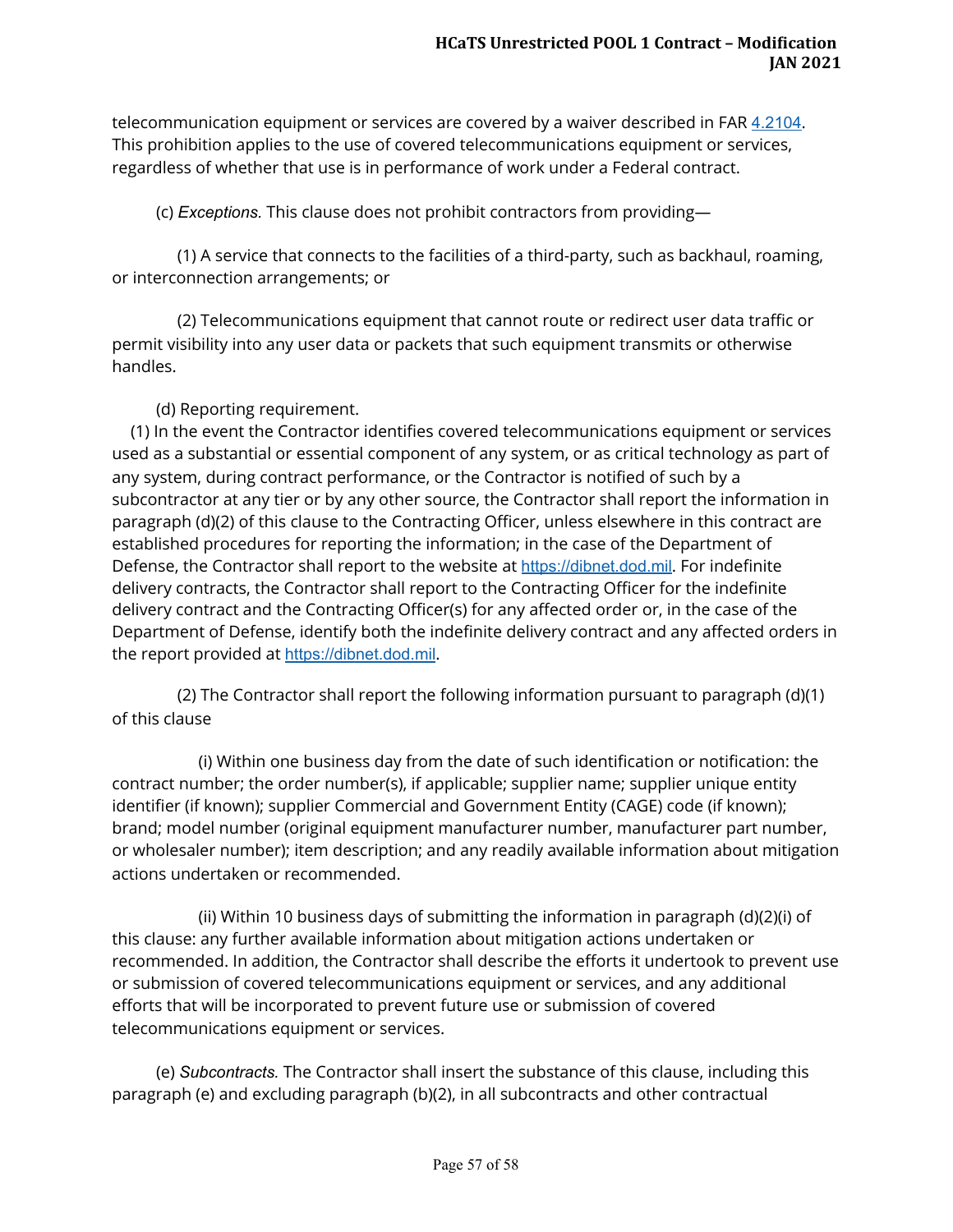instruments, including subcontracts for the acquisition of commercial items. (End of clause)

#### <span id="page-57-0"></span>**I.2.3.7 552.204-70 REPRESENTATION REGARDING CERTAIN TELECOMMUNICATIONS AND VIDEO SURVEILLANCE SERVICES OR EQUIPMENT (AUG 2019)**

#### (a) Definitions. As used in this clause-

"Covered telecommunications equipment or services", "Critical technology", and "Substantial or essential component" have the meanings provided in FAR 52.204-25, Prohibition on Contracting for Certain Telecommunications and Video Surveillance Services or Equipment.

(b) Prohibition. Section 889(a)(1)(A) of the John S. McCain National Defense Authorization Act for Fiscal Year 2019 (Pub. L. 115-232) prohibits the head of an executive agency on or after August 13, 2019, from procuring or obtaining, or extending or renewing a contract to procure or obtain, any equipment, system, or service that uses covered telecommunications equipment or services as a substantial or essential component of any system, or as critical technology as part of any system. Contractors are not prohibited from providing-

(1) A service that connects to the facilities of a third-party, such as backhaul, roaming, or interconnection arrangements; or

(2) Telecommunications equipment that cannot route or redirect user data traffic or permit visibility into any user data or packets that such equipment transmits or otherwise handles.

(c) Representation. [Contractor to complete and submit to the Contracting Officer] The Offeror or Contractor represents that it [ ] will or [ ] will not provide covered telecommunications equipment or services to the Government in the performance of any contract, subcontract, order, or other contractual instrument resulting from this contract. This representation shall be provided as part of the proposal and resubmitted on an annual basis from the date of award.

(d) Disclosures. If the Offeror or Contractor has responded affirmatively to the representation in paragraph (c) of this clause, the Offeror or Contractor shall provide the following additional information to the Contracting Officer--

(1) All covered telecommunications equipment and services offered or provided (include brand; model number, such as original equipment manufacturer (OEM) number, manufacturer part number, or wholesaler number; and item description, as applicable);

(2) Explanation of the proposed use of covered telecommunications equipment and services and any factors relevant to determining if such use would be permissible under the prohibition in paragraph (b) of this provision;

(3) For services, the entity providing the covered telecommunications services (include entity name, unique entity identifier, and Commercial and Government Entity (CAGE) code, if known); and

(4) For equipment, the entity that produced the covered telecommunications equipment (include entity name, unique entity identifier, CAGE code, and whether the entity was the OEM or a distributor, if known).

#### (End of clause) **(END OF SECTION I) PART III: LIST OF DOCUMENTS, EXHIBITS, AND OTHER ATTACHMENTS SECTION J: LIST OF ATTACHMENTS**